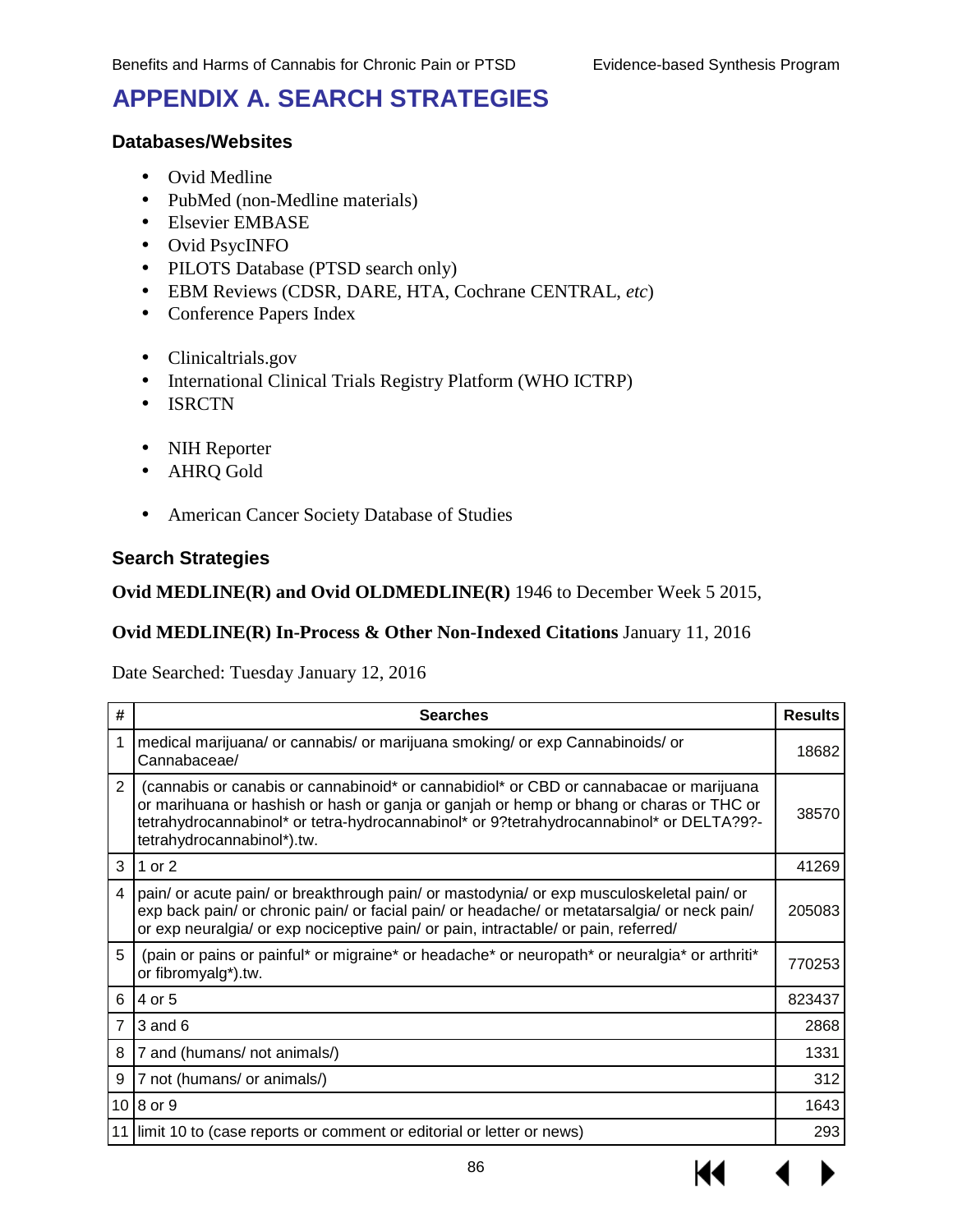**KK** 

▶

|    | 12 cross-section*.tw.                                                                                                                                                                                                                                                                                                                   | 243912  |  |  |  |
|----|-----------------------------------------------------------------------------------------------------------------------------------------------------------------------------------------------------------------------------------------------------------------------------------------------------------------------------------------|---------|--|--|--|
|    | 13 10 not (11 or 12)                                                                                                                                                                                                                                                                                                                    | 1313    |  |  |  |
|    | 14 limit 13 to english language                                                                                                                                                                                                                                                                                                         | 1211    |  |  |  |
|    | 15 stress disorders, traumatic/ or combat disorders/ or stress disorders, post-traumatic/                                                                                                                                                                                                                                               | 26019   |  |  |  |
| 16 | (PTSD or post-traumatic stress or posttraumatic stress).ti,ab.                                                                                                                                                                                                                                                                          |         |  |  |  |
|    | 17 15 or 16                                                                                                                                                                                                                                                                                                                             | 32767   |  |  |  |
|    | 18 3 and 17                                                                                                                                                                                                                                                                                                                             | 210     |  |  |  |
|    | 19 18 and (humans/ not animals/)                                                                                                                                                                                                                                                                                                        | 131     |  |  |  |
|    | 20 18 not (humans/ or animals/)                                                                                                                                                                                                                                                                                                         | 31      |  |  |  |
|    | 21 19 or 20                                                                                                                                                                                                                                                                                                                             | 162     |  |  |  |
|    | 22 limit 21 to (case reports or comment or editorial or letter or news)                                                                                                                                                                                                                                                                 | 9       |  |  |  |
|    | 23   cross-section*.tw.                                                                                                                                                                                                                                                                                                                 | 243912  |  |  |  |
|    | 24 21 not (22 or 23)                                                                                                                                                                                                                                                                                                                    | 140     |  |  |  |
|    | 25 limit 24 to english language                                                                                                                                                                                                                                                                                                         | 132     |  |  |  |
|    | 26 medical marijuana/ or cannabis/ or marijuana smoking/ or marijuana abuse/ or exp<br>Cannabinoids/ or Cannabaceae/                                                                                                                                                                                                                    | 22185   |  |  |  |
| 27 | (cannabis* or canabis* or cannabinoid* or cannabidiol* or CBD or cannabacae or<br>marijuana* or marihuana* or hashish* or hash or ganja or ganjah or hemp or bhang or<br>charas or THC or tetrahydrocannabinol* or tetra-hydrocannabinol* or<br>9?tetrahydrocannabinol* or DELTA?9?-tetrahydrocannabinol*).tw.                          | 38598   |  |  |  |
|    | 28 26 or 27                                                                                                                                                                                                                                                                                                                             | 41948   |  |  |  |
| 29 | (ae or co or de).fs.                                                                                                                                                                                                                                                                                                                    | 5311331 |  |  |  |
| 30 | (harm or harms or harmful or safe or safety or side effect* or undesirable effect* or<br>treatment emergent or tolerability or toxic* or adrs or damag* or impair* or disorder* or<br>abuse* or addict* or withdrawal* or (adverse adj2 (effect or effects or reaction or reactions<br>or event or events or outcome or outcomes))).tw. | 3065069 |  |  |  |
|    | 31 29 or 30                                                                                                                                                                                                                                                                                                                             | 7263273 |  |  |  |
|    | 32 28 and 31                                                                                                                                                                                                                                                                                                                            | 25510   |  |  |  |
|    | 33 limit 32 to (meta analysis or systematic reviews)                                                                                                                                                                                                                                                                                    | 422     |  |  |  |
|    | 34 32 not 33                                                                                                                                                                                                                                                                                                                            | 25088   |  |  |  |
|    | 35 34 and (humans/ not animals/)                                                                                                                                                                                                                                                                                                        | 13847   |  |  |  |
|    | 36 34 not (humans/ or animals/)                                                                                                                                                                                                                                                                                                         | 1758    |  |  |  |
|    | 37 35 or 36                                                                                                                                                                                                                                                                                                                             | 15605   |  |  |  |
|    | 38 limit 37 to ("all adult (19 plus years)" or "young adult (19 to 24 years)" or "adult (19 to 44<br>years)" or "young adult and adult (19-24 and 19-44)" or "middle age (45 to 64 years)" or<br>"middle aged (45 plus years)" or "all aged (65 and over)" or "aged (80 and over)")                                                     | 8086    |  |  |  |
|    | 39 limit 38 to (case reports or comment or editorial or letter or news)                                                                                                                                                                                                                                                                 | 1030    |  |  |  |
|    | 40 cross-section*.tw.                                                                                                                                                                                                                                                                                                                   | 243912  |  |  |  |
|    | 41 38 not (39 or 40)                                                                                                                                                                                                                                                                                                                    | 6701    |  |  |  |
|    | 42 limit 41 to english language                                                                                                                                                                                                                                                                                                         | 6238    |  |  |  |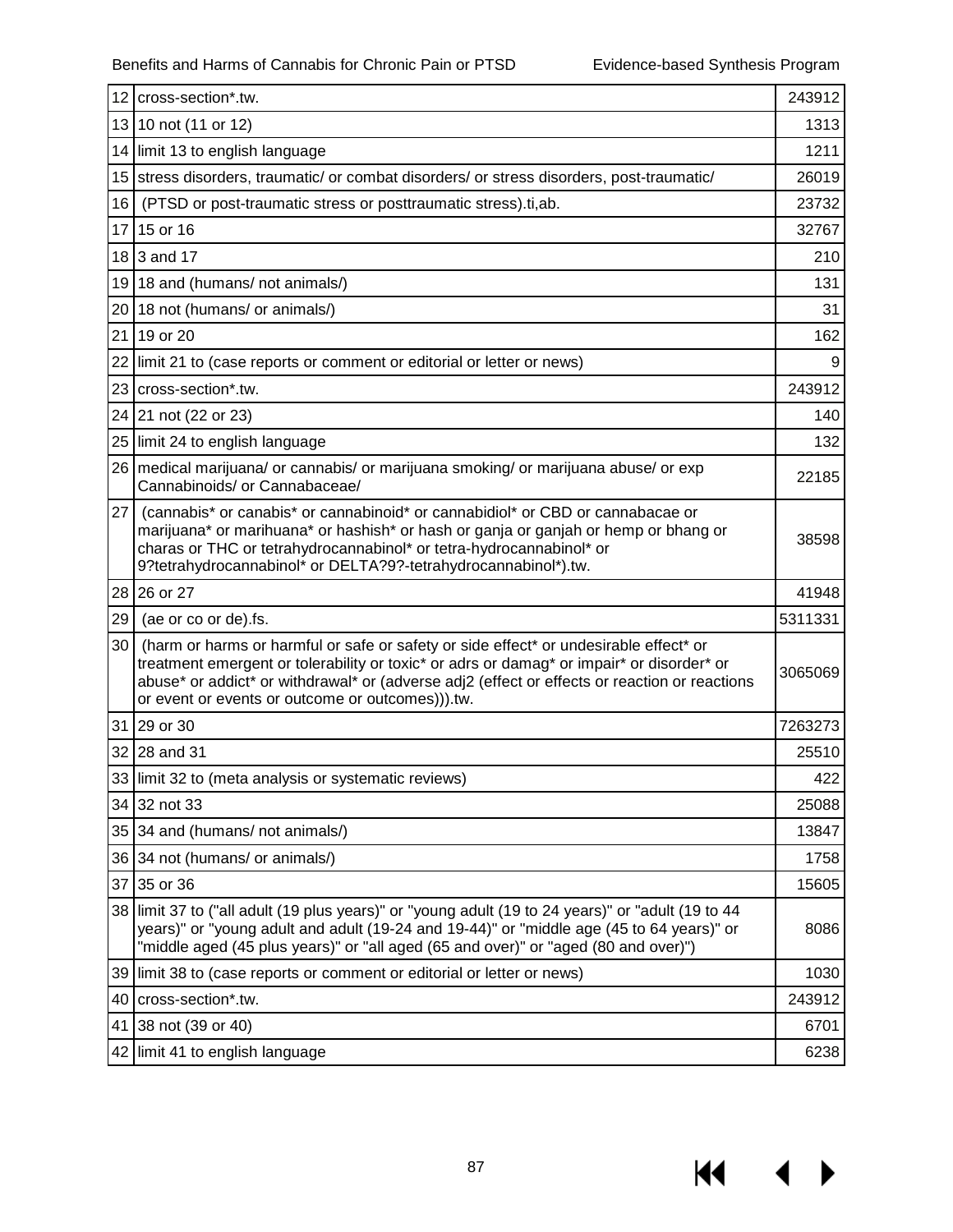## **PubMed**

Date searched: Friday May 6, 2016

| #   | <b>Searches</b>                                                                                                                                                                                                                                                                                                                                                                                                                                                                                                                                                                                                                                                                                                                                                                                                                                                                                                                                                                                                                                                                                                                                                                                                                                                                                                                                                                                                                                                                                                                                                                                                                                                                                                                                                                                                                                                                                                                                                                                                                                                                                                                                                                                                                                                                                                                                                                                 | <b>Results</b> |
|-----|-------------------------------------------------------------------------------------------------------------------------------------------------------------------------------------------------------------------------------------------------------------------------------------------------------------------------------------------------------------------------------------------------------------------------------------------------------------------------------------------------------------------------------------------------------------------------------------------------------------------------------------------------------------------------------------------------------------------------------------------------------------------------------------------------------------------------------------------------------------------------------------------------------------------------------------------------------------------------------------------------------------------------------------------------------------------------------------------------------------------------------------------------------------------------------------------------------------------------------------------------------------------------------------------------------------------------------------------------------------------------------------------------------------------------------------------------------------------------------------------------------------------------------------------------------------------------------------------------------------------------------------------------------------------------------------------------------------------------------------------------------------------------------------------------------------------------------------------------------------------------------------------------------------------------------------------------------------------------------------------------------------------------------------------------------------------------------------------------------------------------------------------------------------------------------------------------------------------------------------------------------------------------------------------------------------------------------------------------------------------------------------------------|----------------|
| #10 | Search (#7 OR #8 OR #9)                                                                                                                                                                                                                                                                                                                                                                                                                                                                                                                                                                                                                                                                                                                                                                                                                                                                                                                                                                                                                                                                                                                                                                                                                                                                                                                                                                                                                                                                                                                                                                                                                                                                                                                                                                                                                                                                                                                                                                                                                                                                                                                                                                                                                                                                                                                                                                         | 444            |
| #9  | Search ((((((cannabis*[tiab] OR canabis*[tiab] OR cannabinoid*[tiab] OR<br>cannabidiol*[tiab] OR CBD[tiab] OR cannabacae[tiab] OR marijuana*[tiab] OR<br>marihuana*[tiab] OR hashish*[tiab] OR hash[tiab] OR ganja[tiab] OR ganjah[tiab] OR<br>hemp[tiab] OR bhang[tiab] OR charas[tiab] OR THC[tiab] OR<br>tetrahydrocannabinol*[tiab] OR tetra-hydrocannabinol*[tiab] OR<br>9?tetrahydrocannabinol*[tiab] OR DELTA?9?-tetrahydrocannabinol*[tiab])))) AND<br>(((harm[tiab] OR harms[tiab] OR harmful[tiab] OR safe[tiab] OR safety[tiab] OR side<br>effect*[tiab] OR undesirable effect*[tiab] OR treatment emergent[tiab] OR<br>tolerability[tiab] OR toxic*[tiab] OR adrs[tiab] OR damag*[tiab] OR impair*[tiab] OR<br>disorder*[tiab] OR abuse*[tiab] OR addict*[tiab] OR withdrawal*[tiab] OR adverse<br>effect[tiab] OR adverse effects[tiab] OR adverse reaction[tiab] OR adverse<br>reactions[tiab] OR adverse event[tiab] OR adverse events[tiab] OR adverse<br>outcome[tiab] OR adverse outcomes[tiab]))) AND (((pubmednotmedline[sb] OR<br>inprocess[sb] OR [publisher[sb])))) AND (((((meta-review*[tiab] OR meta-<br>epidemiolog*[tiab] OR metaepidemiolog*[tiab] OR horizon scan*[tiab] OR systematic*<br>review*[tiab] OR systematic effectiveness review*[tiab] OR comparative effectiveness<br>review*[tiab] OR evidence review*[tiab] OR landscape review*[tiab] OR quantitative<br>review*[tiab] OR qualitative review*or integrative review*or mixed-method* review*or<br>mixed method* review*[tiab] OR research review*or scoping review*[tiab] OR umbrella<br>review*or review of review*[tiab] OR updat* review*[tiab] OR cochrane review*or<br>campbell review*[tiab])) OR (research* aggregat*[tiab] OR evidence aggregat*[tiab] OR<br>evidence map*[tiab] OR evidence brief*[tiab] OR evidence summar*[tiab] OR rapid<br>review*or mini* review*or pragmatic review*or targeted review*or focused review*or<br>brief review*or short review*[tiab])) OR (meta-analy*[tiab] OR metaanaly*[tiab] OR meta-<br>meta-analy*[tiab] OR evidence synthes*[tiab] OR knowledge synthes*[tiab] OR<br>quantitative synthes*[tiab] OR research synthes*[tiab] OR pooled analy*[tiab] OR<br>indirect* comparison*[tiab] OR mixed* comparison*[tiab])) OR (HTA[tiab] OR health<br>technology assessment*[tiab] OR mini-HTA*[tiab] OR relative effectiveness<br>assessment*[tiab])) | 16             |
| #8  | Search (((((cannabis*[tiab] OR canabis*[tiab] OR cannabinoid*[tiab] OR<br>cannabidiol*[tiab] OR CBD[tiab] OR cannabacae[tiab] OR marijuana*[tiab] OR<br>marihuana*[tiab] OR hashish*[tiab] OR hash[tiab] OR ganja[tiab] OR ganjah[tiab] OR<br>hemp[tiab] OR bhang[tiab] OR charas[tiab] OR THC[tiab] OR<br>tetrahydrocannabinol*[tiab] OR tetra-hydrocannabinol*[tiab] OR<br>9?tetrahydrocannabinol*[tiab] OR DELTA?9?-tetrahydrocannabinol*[tiab]))) AND<br>(((PTSD[tiab] OR post-traumatic stress[tiab] OR posttraumatic stress[tiab]))) AND<br>(((pubmednotmedline[sb] OR inprocess[sb] OR [publisher[sb])))                                                                                                                                                                                                                                                                                                                                                                                                                                                                                                                                                                                                                                                                                                                                                                                                                                                                                                                                                                                                                                                                                                                                                                                                                                                                                                                                                                                                                                                                                                                                                                                                                                                                                                                                                                                 | 39             |
| #7  | Search (((((cannabis*[tiab] OR canabis*[tiab] OR cannabinoid*[tiab] OR<br>cannabidiol*[tiab] OR CBD[tiab] OR cannabacae[tiab] OR marijuana*[tiab] OR<br>marihuana*[tiab] OR hashish*[tiab] OR hash[tiab] OR ganja[tiab] OR ganjah[tiab] OR<br>hemp[tiab] OR bhang[tiab] OR charas[tiab] OR THC[tiab] OR<br>tetrahydrocannabinol*[tiab] OR tetra-hydrocannabinol*[tiab] OR<br>9?tetrahydrocannabinol*[tiab] OR DELTA?9?-tetrahydrocannabinol*[tiab])))) AND<br>(((pain[tiab] OR pains[tiab] OR painful*[tiab] OR migraine*[tiab] OR headache*[tiab] OR<br>neuropath*[tiab] OR neuralgia*[tiab] OR arthriti*[tiab] OR fibromyalg*[tiab]))) AND<br>(((pubmednotmedline[sb] OR inprocess[sb] OR [publisher[sb])))                                                                                                                                                                                                                                                                                                                                                                                                                                                                                                                                                                                                                                                                                                                                                                                                                                                                                                                                                                                                                                                                                                                                                                                                                                                                                                                                                                                                                                                                                                                                                                                                                                                                                   | 392            |
| #6  | Search ((meta-review*[tiab] OR meta-epidemiolog*[tiab] OR metaepidemiolog*[tiab] OR<br>horizon scan*[tiab] OR systematic* review*[tiab] OR systematic effectiveness<br>review*[tiab] OR comparative effectiveness review*[tiab] OR evidence review*[tiab] OR                                                                                                                                                                                                                                                                                                                                                                                                                                                                                                                                                                                                                                                                                                                                                                                                                                                                                                                                                                                                                                                                                                                                                                                                                                                                                                                                                                                                                                                                                                                                                                                                                                                                                                                                                                                                                                                                                                                                                                                                                                                                                                                                    | 78086          |

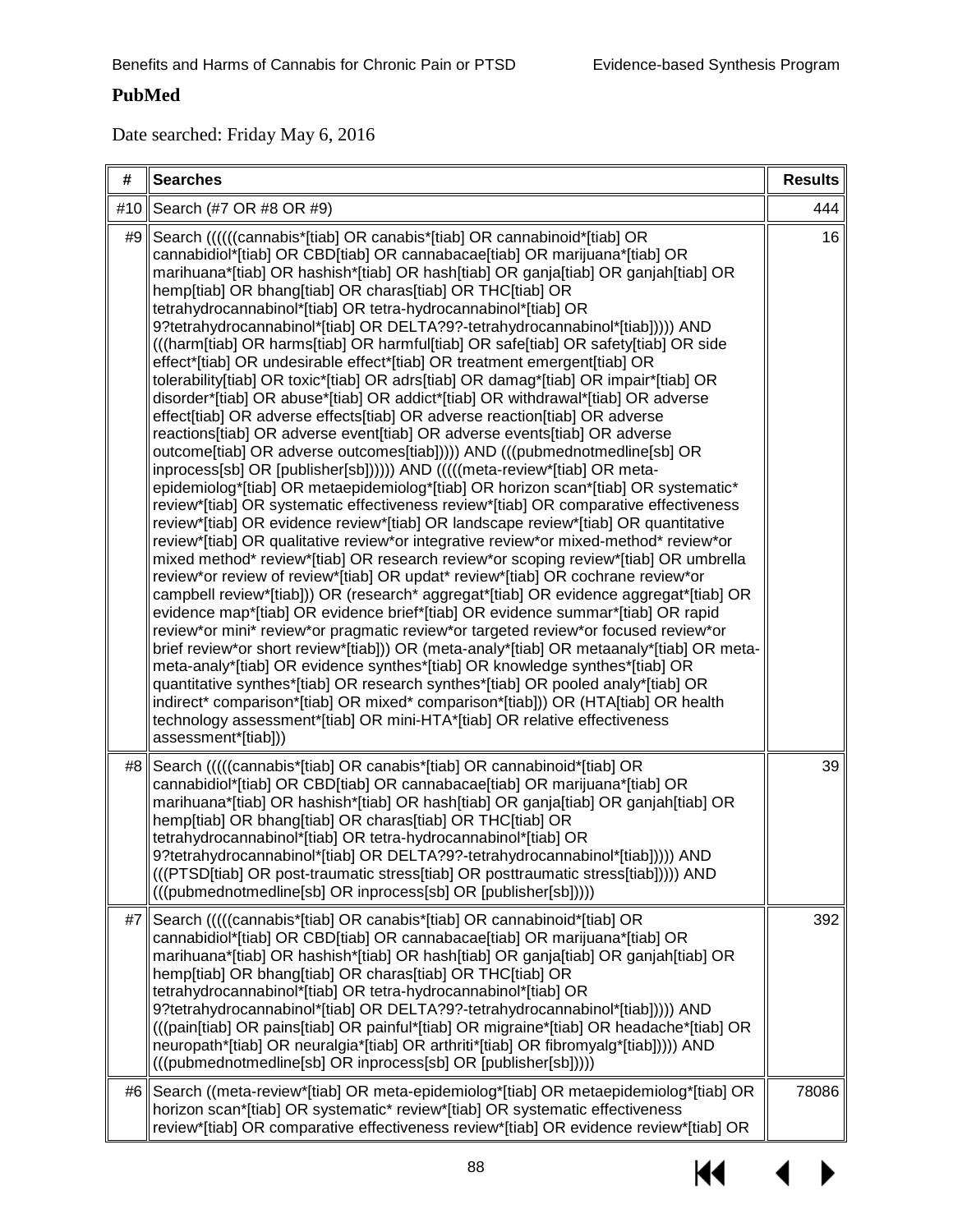|    | landscape review*[tiab] OR quantitative review*[tiab] OR qualitative review*or<br>integrative review*or mixed-method* review*or mixed method* review*[tiab] OR<br>research review*or scoping review*[tiab] OR umbrella review*or review of review*[tiab]<br>OR updat* review*[tiab] OR cochrane review*or campbell review*[tiab])) OR (research*<br>aggregat*[tiab] OR evidence aggregat*[tiab] OR evidence map*[tiab] OR evidence<br>brief*[tiab] OR evidence summar*[tiab] OR rapid review*or mini* review*or pragmatic<br>review*or targeted review*or focused review*or brief review*or short review*[tiab]) OR<br>(meta-analy*[tiab] OR metaanaly*[tiab] OR meta-meta-analy*[tiab] OR evidence<br>synthes*[tiab] OR knowledge synthes*[tiab] OR quantitative synthes*[tiab] OR research<br>synthes*[tiab] OR pooled analy*[tiab] OR indirect* comparison*[tiab] OR mixed*<br>comparison*[tiab]) OR (HTA[tiab] OR health technology assessment*[tiab] OR mini-<br>HTA*[tiab] OR relative effectiveness assessment*[tiab])) |         |
|----|--------------------------------------------------------------------------------------------------------------------------------------------------------------------------------------------------------------------------------------------------------------------------------------------------------------------------------------------------------------------------------------------------------------------------------------------------------------------------------------------------------------------------------------------------------------------------------------------------------------------------------------------------------------------------------------------------------------------------------------------------------------------------------------------------------------------------------------------------------------------------------------------------------------------------------------------------------------------------------------------------------------------------------|---------|
| #5 | Search (pubmednotmedline[sb] OR inprocess[sb] OR publisher[sb])                                                                                                                                                                                                                                                                                                                                                                                                                                                                                                                                                                                                                                                                                                                                                                                                                                                                                                                                                                | 2833028 |
| #4 | Search (harm[tiab] OR harms[tiab] OR harmful[tiab] OR safe[tiab] OR safety[tiab] OR<br>side effect*[tiab] OR undesirable effect*[tiab] OR treatment emergent[tiab] OR<br>tolerability[tiab] OR toxic*[tiab] OR adrs[tiab] OR damag*[tiab] OR impair*[tiab] OR<br>disorder*[tiab] OR abuse*[tiab] OR addict*[tiab] OR withdrawal*[tiab] OR adverse<br>effect[tiab] OR adverse effects[tiab] OR adverse reaction[tiab] OR adverse<br>reactions[tiab] OR adverse event[tiab] OR adverse events[tiab] OR adverse<br>outcome[tiab] OR adverse outcomes[tiab])                                                                                                                                                                                                                                                                                                                                                                                                                                                                       | 3137250 |
| #3 | Search (PTSD[tiab] OR post-traumatic stress[tiab] OR posttraumatic stress[tiab])                                                                                                                                                                                                                                                                                                                                                                                                                                                                                                                                                                                                                                                                                                                                                                                                                                                                                                                                               | 24584   |
| #2 | Search (pain[tiab] OR pains[tiab] OR painful*[tiab] OR migraine*[tiab] OR<br>headache*[tiab] OR neuropath*[tiab] OR neuralgia*[tiab] OR arthriti*[tiab] OR<br>fibromyalg*[tiab])                                                                                                                                                                                                                                                                                                                                                                                                                                                                                                                                                                                                                                                                                                                                                                                                                                               | 788713  |
| #1 | Search (cannabis*[tiab] OR canabis*[tiab] OR cannabinoid*[tiab] OR cannabidiol*[tiab]<br>OR CBD[tiab] OR cannabacae[tiab] OR marijuana*[tiab] OR marihuana*[tiab] OR<br>hashish*[tiab] OR hash[tiab] OR ganja[tiab] OR ganjah[tiab] OR hemp[tiab] OR<br>bhang[tiab] OR charas[tiab] OR THC[tiab] OR tetrahydrocannabinol*[tiab] OR tetra-<br>hydrocannabinol*[tiab] OR 9?tetrahydrocannabinol*[tiab] OR DELTA?9?-<br>tetrahydrocannabinol*[tiab])                                                                                                                                                                                                                                                                                                                                                                                                                                                                                                                                                                              | 39258   |

# **EMBASE.COM**

Date Searched: Tuesday May 10, 2016

| #  | <b>Searches</b>                                                                        | <b>Results</b> |  |  |  |  |
|----|----------------------------------------------------------------------------------------|----------------|--|--|--|--|
| #1 | 'medical cannabis'/mj OR 'cannabis'/mj OR 'cannabis smoking'/mj OR                     | 28,447         |  |  |  |  |
|    | 'cannabinoid'/exp/mj OR 'cannabaceae'/mj                                               |                |  |  |  |  |
| #2 | cannabis: ab, ti OR canabis: ab, ti OR cannabinoid*: ab, ti OR cannabidiol*: ab, ti OR | 52,180         |  |  |  |  |
|    | cbd:ab,ti OR cannabacae:ab,ti OR marijuana:ab,ti OR marihuana:ab,ti OR                 |                |  |  |  |  |
|    | hashish:ab,ti OR hash:ab,ti OR ganja:ab,ti OR ganjah:ab,ti OR hemp:ab,ti OR            |                |  |  |  |  |
|    | bhang:ab,ti OR charas:ab,ti OR thc:ab,ti OR tetrahydrocannabinol*:ab,ti OR 'tetra      |                |  |  |  |  |
|    | hydrocannabinol*':ab,ti OR '9 tetrahydrocannabinol*':ab,ti OR                          |                |  |  |  |  |
|    | 9tetrahydrocannabinol*:ab,ti OR 'delta*9*tetrahydrocannabinol 11carboxylic acid':ab,ti |                |  |  |  |  |
| #3 | #1 OR #2                                                                               | 57,164         |  |  |  |  |
| #4 | 'pain'/mj OR 'breakthrough pain'/mj OR 'mastalgia'/mj OR 'musculoskeletal pain'/mj     | 243,955        |  |  |  |  |
|    | OR 'low back pain'/mj OR 'backache'/exp/mj OR 'chronic pain'/mj OR 'face pain'/mj      |                |  |  |  |  |
|    | OR 'headache and facial pain'/exp/mj OR 'metatarsalgia'/mj OR 'neck pain'/mj OR        |                |  |  |  |  |
|    | 'neuralgia'/exp/mj OR 'nociceptive pain'/mj OR 'intractable pain'/mj OR 'referred      |                |  |  |  |  |
|    | pain'/mj                                                                               |                |  |  |  |  |
| #5 | pain:ab,ti OR pains:ab,ti OR painful*:ab,ti OR migraine*:ab,ti OR headache*:ab,ti OR   | 1,079,039      |  |  |  |  |
|    | neuropath*:ab,ti OR neuralgia*:ab,ti OR arthriti*:ab,ti OR fibromyalg*:ab,ti           |                |  |  |  |  |
| #6 | #4 OR #5                                                                               | 1,130,556      |  |  |  |  |
| #7 | #3 AND #6                                                                              | 4,553          |  |  |  |  |

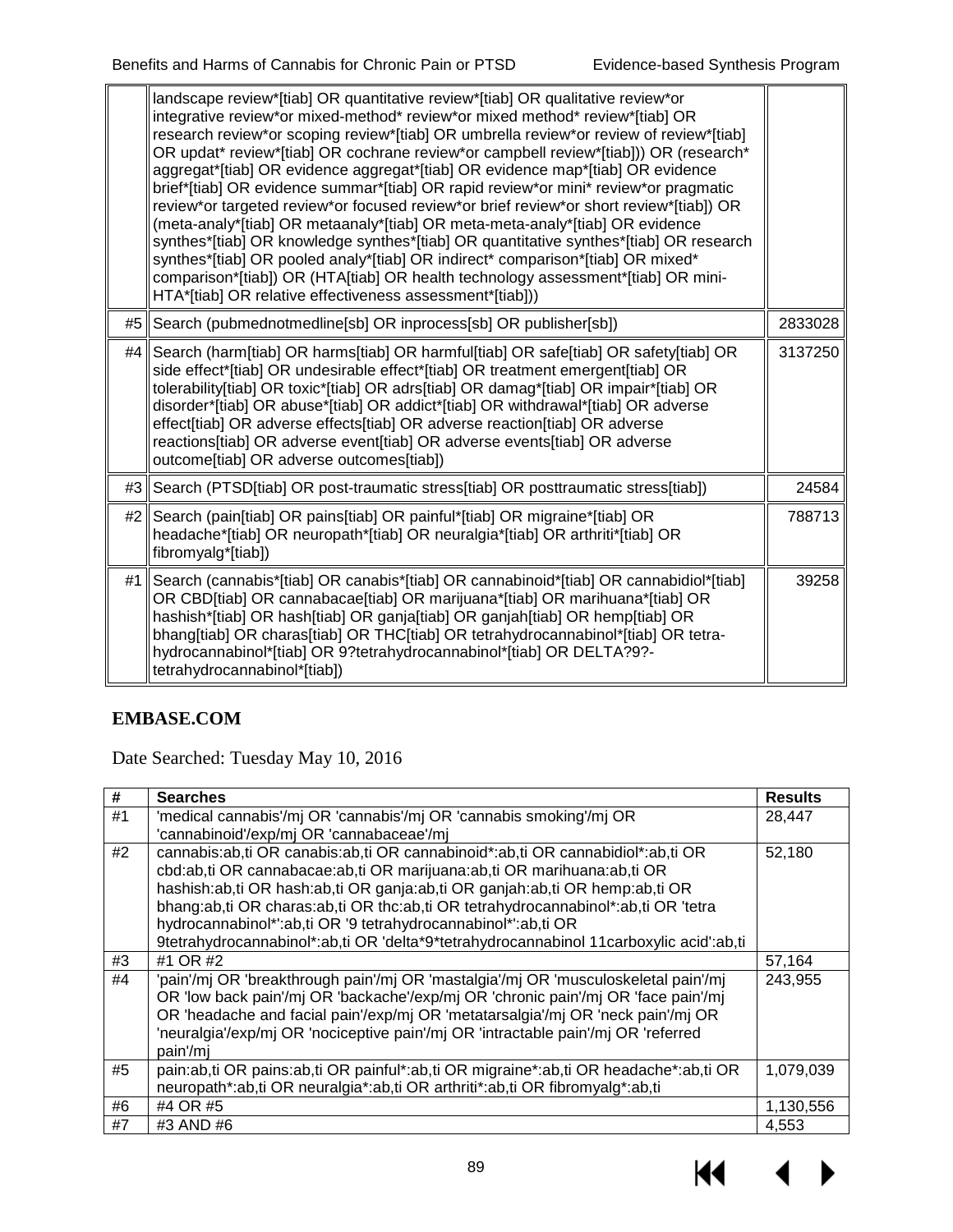| #8  | #7 AND 'human'/de NOT 'nonhuman'/de                                                                           | 2,655            |  |  |  |
|-----|---------------------------------------------------------------------------------------------------------------|------------------|--|--|--|
| #9  | #8 AND ('editorial'/it OR 'letter'/it OR 'note'/it)                                                           | 80               |  |  |  |
| #10 | 'cross-section*':ab,ti                                                                                        | 297,421          |  |  |  |
| #11 | #8 NOT (#9 OR #10)                                                                                            | 2,516            |  |  |  |
| #12 | #8 NOT (#9 OR #10) AND [english]/lim                                                                          | 2,308            |  |  |  |
| #13 | #8 NOT (#9 OR #10) AND [english]/lim AND [embase]/lim                                                         | 2,088            |  |  |  |
| #14 | 'posttraumatic stress disorder'/mj                                                                            | 23,335           |  |  |  |
| #15 | ptsd:ab,ti OR 'post-traumatic stress':ab,ti OR 'posttraumatic stress':ab,ti                                   | 29,813           |  |  |  |
| #16 | #14 OR #15                                                                                                    | 34,693           |  |  |  |
| #17 | #3 AND #16                                                                                                    | $\overline{314}$ |  |  |  |
| #18 | #17 AND 'human'/de NOT 'nonhuman'/de                                                                          | $\overline{227}$ |  |  |  |
| #19 | #18 AND 'editorial'/it                                                                                        | $\mathbf{1}$     |  |  |  |
| #20 | 'cross-section*':ab,ti                                                                                        | 297,421          |  |  |  |
| #21 | #17 NOT (#19 OR #20)                                                                                          | 295              |  |  |  |
| #22 | #17 NOT (#19 OR #20) AND [english]/lim                                                                        | 286              |  |  |  |
| #23 | #17 NOT (#19 OR #20) AND [english]/lim AND [embase]/lim                                                       | $\overline{267}$ |  |  |  |
| #24 | 'medical cannabis'/mj OR 'cannabis'/mj OR 'cannabis smoking'/mj OR                                            | 30,213           |  |  |  |
|     | 'cannabinoid'/exp/mj OR 'cannabaceae'/mj OR 'cannabis addiction'/mj                                           |                  |  |  |  |
| #25 | #2 OR #24                                                                                                     | 57,324           |  |  |  |
| #26 | #25 AND ('adverse drug reaction'/Ink OR 'complication'/Ink OR 'drug interaction'/Ink                          | 7,995            |  |  |  |
|     | OR 'drug toxicity'/Ink OR 'side effect'/Ink)                                                                  |                  |  |  |  |
| #27 | harm:ab,ti OR harms:ab,ti OR harmful:ab,ti OR safe:ab,ti OR safety:ab,ti OR 'side                             | 4,055,060        |  |  |  |
|     | effect*':ab,ti OR 'undesirable effect*':ab,ti OR 'treatment emergent':ab,ti OR                                |                  |  |  |  |
|     | tolerability:ab,ti OR toxic*:ab,ti OR adrs:ab,ti OR damag*:ab,ti OR impair*:ab,ti OR                          |                  |  |  |  |
|     | disorder*:ab,ti OR abuse*:ab,ti OR addict*:ab,ti OR withdrawal*:ab,ti OR 'adverse                             |                  |  |  |  |
|     | effect':ab,ti OR 'adverse effects':ab,ti OR 'adverse reaction':ab,ti OR 'adverse                              |                  |  |  |  |
|     | reactions':ab,ti OR 'adverse event':ab,ti OR 'adverse events':ab,ti OR 'adverse                               |                  |  |  |  |
|     | outcome':ab,ti OR 'adverse outcomes':ab,ti                                                                    |                  |  |  |  |
| #28 | #26 OR #27                                                                                                    | 4,059,085        |  |  |  |
| #29 | #25 AND #28                                                                                                   | 25,939           |  |  |  |
| #30 | #25 AND #28 AND ([cochrane review]/lim OR [systematic review]/lim OR [meta                                    | 373              |  |  |  |
|     | analysis]/lim)                                                                                                |                  |  |  |  |
| #31 | #25 AND #28 AND ([cochrane review]/lim OR [systematic review]/lim OR [meta<br>analysis]/lim) AND [embase]/lim | 335              |  |  |  |
| #32 | #25 AND #28 ([cochrane review]/lim OR [systematic review]/lim OR [meta                                        | 319              |  |  |  |
|     | analysis]/lim) AND [embase]/lim AND [english]/lim                                                             |                  |  |  |  |
| #33 | #14 OR #24 OR #33                                                                                             | 2,616            |  |  |  |
| #34 | #33 NOT [medline]/lim                                                                                         | 1,592            |  |  |  |
|     |                                                                                                               |                  |  |  |  |

## **PSYCINFO** 1806 to May Week 1 2016

Date Searched: Tuesday May 10, 2016

| #              | <b>Searches</b>                                                                                                                                                                                                                                                                                           | <b>Results</b> |
|----------------|-----------------------------------------------------------------------------------------------------------------------------------------------------------------------------------------------------------------------------------------------------------------------------------------------------------|----------------|
|                | cannabis/ or hashish/ or marijuana/ or exp cannabinoids/ or tetrahydrocannabinol/ or<br>cannabinoids/ or tetrahydrocannabinol/ or marijuana usage/ or marijuana/                                                                                                                                          | 11208          |
| $\overline{2}$ | (cannabis or canabis or cannabinoid* or cannabidiol* or CBD or cannabacae or marijuana<br>or marihuana or hashish or hash or ganja or ganjah or hemp or bhang or charas or THC<br>or tetrahydrocannabinol* or tetra-hydrocannabinol* or 9?tetrahydrocannabinol* or<br>DELTA?9?-tetrahydrocannabinol*).tw. | 19269          |
| 3              | 1 or 2                                                                                                                                                                                                                                                                                                    | 19585          |
| $\overline{4}$ | pain/ or aphagia/ or back pain/ or chronic pain/ or headache/ or myofascial pain/ or<br>neuralgia/ or neuropathic pain/ or somatoform pain disorder/ or headache/ or migraine<br>headache/ or muscle contraction headache/ or neuralgia/ or trigeminal neuralgia/ or pain<br>management/                  | 50895          |

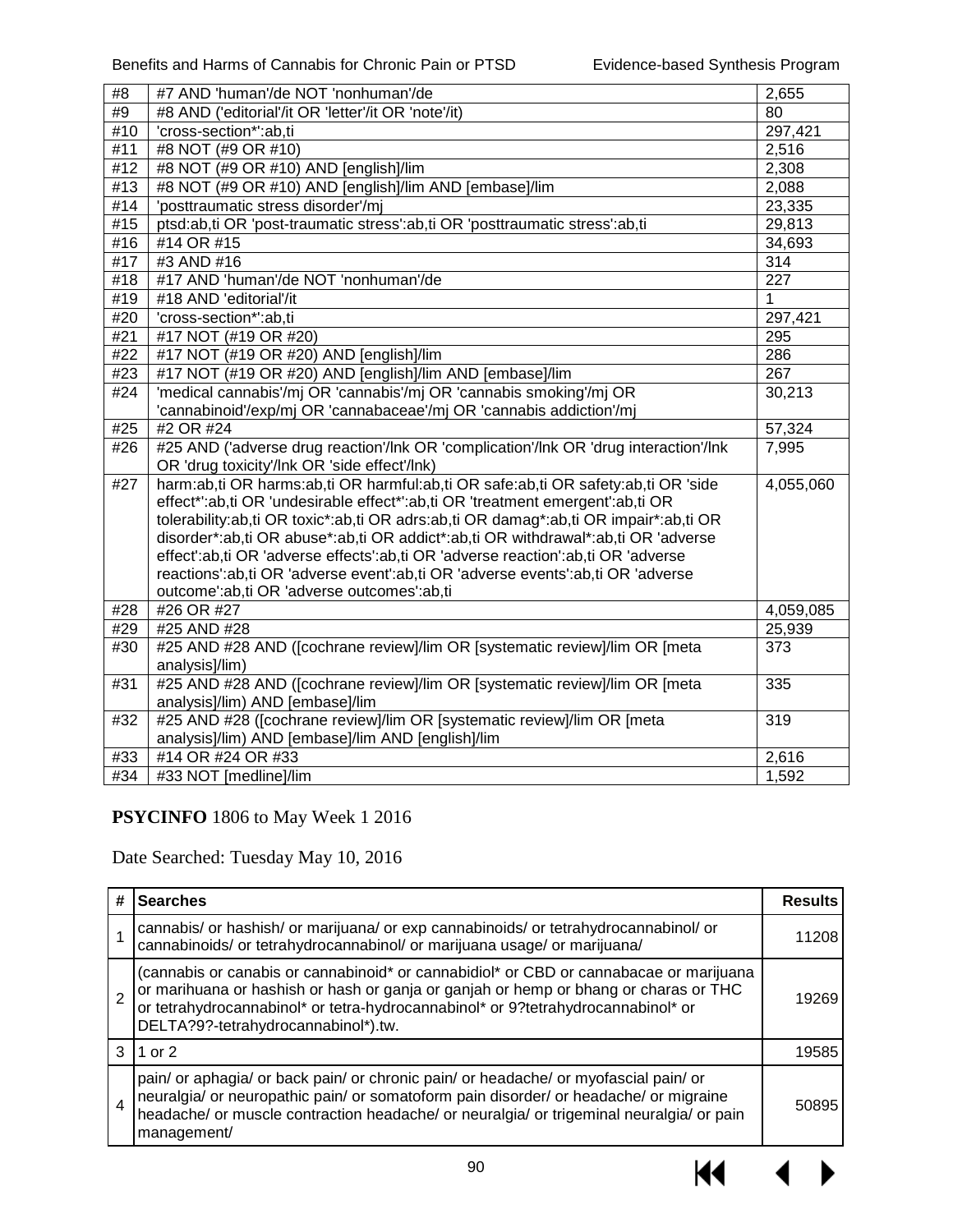К€

| 5  | (pain or pains or painful* or migraine* or headache* or neuropath* or neuralgia* or arthriti*<br>or fibromyalg*).tw.                                                                                                                                                                                                                    | 116341 |
|----|-----------------------------------------------------------------------------------------------------------------------------------------------------------------------------------------------------------------------------------------------------------------------------------------------------------------------------------------|--------|
| 6  | 4 or 5                                                                                                                                                                                                                                                                                                                                  | 117164 |
| 7  | $3$ and $6$                                                                                                                                                                                                                                                                                                                             | 915    |
| 8  | limit 7 to human                                                                                                                                                                                                                                                                                                                        | 599    |
| 9  | limit 7 to animal                                                                                                                                                                                                                                                                                                                       | 346    |
| 10 | 7 not (8 or 9)                                                                                                                                                                                                                                                                                                                          | 35     |
| 11 | 8 or 10                                                                                                                                                                                                                                                                                                                                 | 634    |
| 12 | limit 11 to english language                                                                                                                                                                                                                                                                                                            | 582    |
| 13 | limit 12 to ("column/opinion" or "comment/reply" or editorial or "erratum/correction" or<br>letter)                                                                                                                                                                                                                                     | 54     |
|    | 14 12 not 13                                                                                                                                                                                                                                                                                                                            | 528    |
|    | 15 cross-section*.tw.                                                                                                                                                                                                                                                                                                                   | 54490  |
|    | 16 14 not 15                                                                                                                                                                                                                                                                                                                            | 505    |
| 17 | posttraumatic stress disorder/ or complex ptsd/ or desnos/                                                                                                                                                                                                                                                                              | 25127  |
| 18 | (PTSD or post-traumatic stress or posttraumatic stress).tw.                                                                                                                                                                                                                                                                             | 33843  |
| 19 | 17 or 18                                                                                                                                                                                                                                                                                                                                | 35163  |
| 20 | 3 and 19                                                                                                                                                                                                                                                                                                                                | 209    |
| 21 | limit 20 to human                                                                                                                                                                                                                                                                                                                       | 178    |
| 22 | limit 20 to animal                                                                                                                                                                                                                                                                                                                      | 33     |
|    | 23 20 not (21 or 22)                                                                                                                                                                                                                                                                                                                    | 12     |
| 24 | 21 or 23                                                                                                                                                                                                                                                                                                                                | 190    |
| 25 | limit 24 to english language                                                                                                                                                                                                                                                                                                            | 173    |
| 26 | limit 25 to ("column/opinion" or "comment/reply" or editorial or letter)                                                                                                                                                                                                                                                                | 9      |
| 27 | 25 not 26                                                                                                                                                                                                                                                                                                                               | 164    |
|    | 28 cross-section*.tw.                                                                                                                                                                                                                                                                                                                   | 54490  |
|    | 29 27 not 28                                                                                                                                                                                                                                                                                                                            | 155    |
| 30 | (harm or harms or harmful or safe or safety or side effect* or undesirable effect* or<br>treatment emergent or tolerability or toxic* or adrs or damag* or impair* or disorder* or<br>abuse* or addict* or withdrawal* or (adverse adj2 (effect or effects or reaction or reactions<br>or event or events or outcome or outcomes))).tw. | 816214 |
| 31 | 3 and 30                                                                                                                                                                                                                                                                                                                                | 10099  |
|    | 32 limit 31 to ("0830 systematic review" or 1200 meta analysis)                                                                                                                                                                                                                                                                         | 111    |
|    | 33 16 or 29 or 32                                                                                                                                                                                                                                                                                                                       | 750    |

### **EBM Reviews Databases**

- Cochrane Central Register of Controlled Trials April 2016,  $\mathcal{L}^{\text{max}}$
- Cochrane Database of Systematic Reviews 2005 to May 05, 2016,
- Database of Abstracts of Reviews of Effects 1st Quarter 2016,
- Health Technology Assessment 2nd Quarter 2016,
- NHS Economic Evaluation Database 1st Quarter 2016  $\mathbf{r}^{(1)}$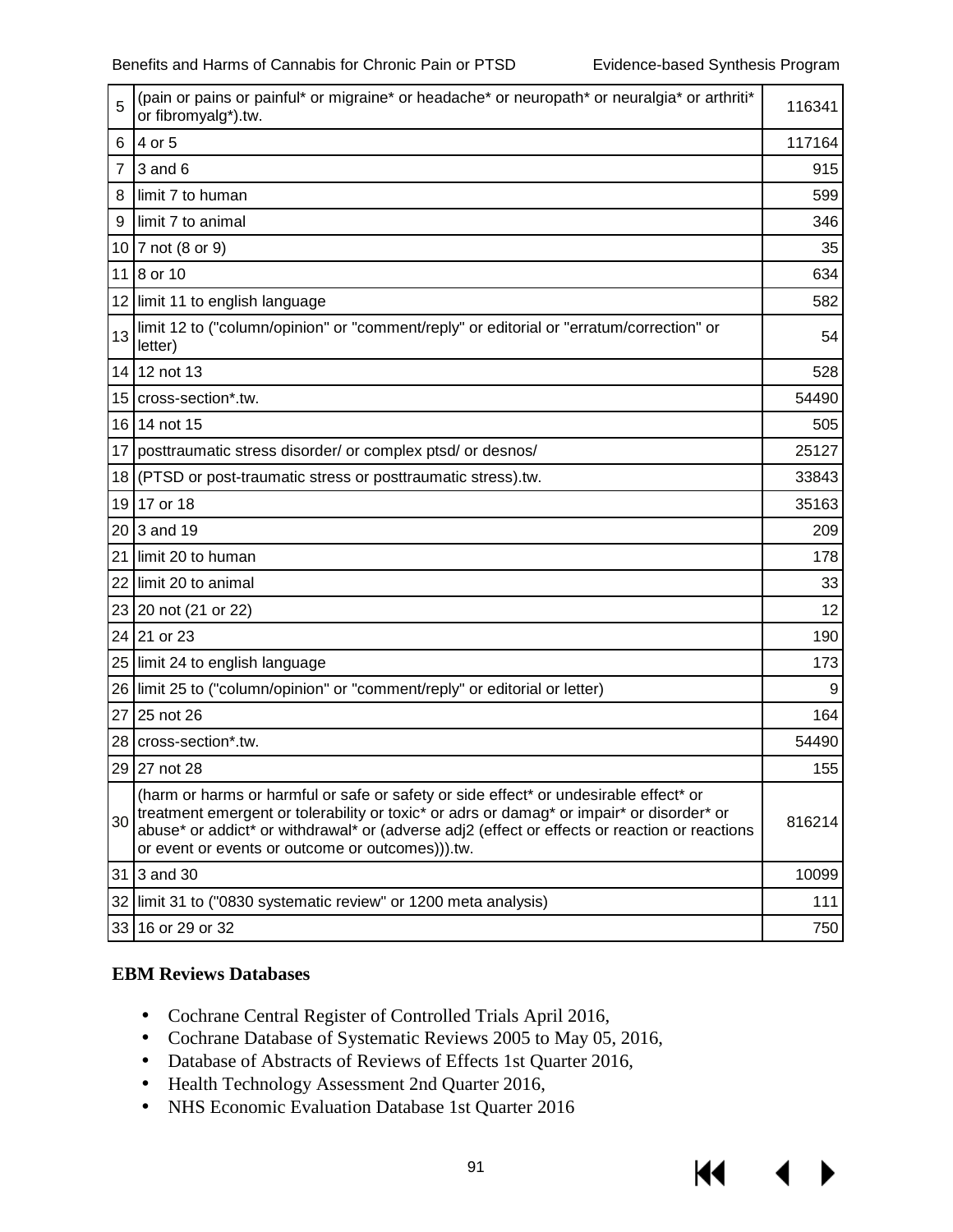#### Date Searched: Tuesday May 10, 2016

| $\#$           | <b>Searches</b>                                                                                                                                                                                                                                                                                                                                                                                                                                                                                                                                                                                                                                                                                                                                                                                                                                                                                                                                                                                                                                                                                                                                                                                                                                                                                                                                                                                                                                                                                                                                                                                                                                                                          | <b>Results</b> |
|----------------|------------------------------------------------------------------------------------------------------------------------------------------------------------------------------------------------------------------------------------------------------------------------------------------------------------------------------------------------------------------------------------------------------------------------------------------------------------------------------------------------------------------------------------------------------------------------------------------------------------------------------------------------------------------------------------------------------------------------------------------------------------------------------------------------------------------------------------------------------------------------------------------------------------------------------------------------------------------------------------------------------------------------------------------------------------------------------------------------------------------------------------------------------------------------------------------------------------------------------------------------------------------------------------------------------------------------------------------------------------------------------------------------------------------------------------------------------------------------------------------------------------------------------------------------------------------------------------------------------------------------------------------------------------------------------------------|----------------|
| 1              | (cannabis or canabis or cannabinoid* or cannabidiol* or CBD or cannabacae or marijuana<br>or marihuana or hashish or hash or ganja or ganjah or hemp or bhang or charas or THC or<br>tetrahydrocannabinol* or tetra-hydrocannabinol* or 9?tetrahydrocannabinol* or DELTA?9?-<br>tetrahydrocannabinol*).tw.                                                                                                                                                                                                                                                                                                                                                                                                                                                                                                                                                                                                                                                                                                                                                                                                                                                                                                                                                                                                                                                                                                                                                                                                                                                                                                                                                                               | 2318           |
| $\overline{2}$ | (pain or pains or painful* or migraine* or headache* or neuropath* or neuralgia* or arthriti*<br>or fibromyalg*).tw.                                                                                                                                                                                                                                                                                                                                                                                                                                                                                                                                                                                                                                                                                                                                                                                                                                                                                                                                                                                                                                                                                                                                                                                                                                                                                                                                                                                                                                                                                                                                                                     | 100259         |
| 3              | 1 and 2                                                                                                                                                                                                                                                                                                                                                                                                                                                                                                                                                                                                                                                                                                                                                                                                                                                                                                                                                                                                                                                                                                                                                                                                                                                                                                                                                                                                                                                                                                                                                                                                                                                                                  | 262            |
| 4              | (PTSD or post-traumatic stress or posttraumatic stress).tw.                                                                                                                                                                                                                                                                                                                                                                                                                                                                                                                                                                                                                                                                                                                                                                                                                                                                                                                                                                                                                                                                                                                                                                                                                                                                                                                                                                                                                                                                                                                                                                                                                              | 2401           |
| 5              | 1 and $4$                                                                                                                                                                                                                                                                                                                                                                                                                                                                                                                                                                                                                                                                                                                                                                                                                                                                                                                                                                                                                                                                                                                                                                                                                                                                                                                                                                                                                                                                                                                                                                                                                                                                                | 20             |
| 6              | (harm or harms or harmful or safe or safety or side effect* or undesirable effect* or<br>treatment emergent or tolerability or toxic* or adrs or damag* or impair* or disorder* or<br>abuse* or addict* or withdrawal* or (adverse adj2 (effect or effects or reaction or reactions or<br>event or events or outcome or outcomes))).tw.                                                                                                                                                                                                                                                                                                                                                                                                                                                                                                                                                                                                                                                                                                                                                                                                                                                                                                                                                                                                                                                                                                                                                                                                                                                                                                                                                  | 274193         |
| $\overline{7}$ | $1$ and 6                                                                                                                                                                                                                                                                                                                                                                                                                                                                                                                                                                                                                                                                                                                                                                                                                                                                                                                                                                                                                                                                                                                                                                                                                                                                                                                                                                                                                                                                                                                                                                                                                                                                                | 1227           |
| 8              | (meta-review* or meta-epidemiolog* or metaepidemiolog* or "horizon scan*" or<br>((systematic* or "systematic effectiveness" or "comparative effectiveness" or evidence or<br>landscape or methodologic or methodological or quantitative or qualitative or integrative or<br>mixed-method* or "mixed method*" or research or scoping or umbrella or "review* of" or<br>updat* or cochrane or campbell) adj review*) or ((research* or evidence) adj2 aggregat*) or<br>"evidence map*" or "evidence brief*" or "evidence summar*" or ((rapid or mini* or pragmatic<br>or targeted or focused or brief or short*) adj2 (systematic or evidence or knowledge or<br>review* or synthes*)) or meta-analy* or metaanaly* or "meta-meta-analy*" or "evidence<br>synthes*" or "knowledge synthes*" or "quantitative synthes*" or "qualitative synthes*" or<br>"research synthes*" or "integrat* data analys*" or (integrative adj1 analys?s) or "pooled<br>analy*" or (indirect* adj2 comparison*) or (mixed* adj2 comparison*) or ((reliability or validity)<br>adj generali?ation*) or meta-aggregat* or metaaggregat* or meta-ethnograph* or<br>metaethnograph* or meta-interpret* or metainterpret* or meta-narrative* or metanarrative* or<br>meta-review* or metareview* or meta-stud* or metastud* or meta-summar* or metasummar*<br>or meta-synth* or metasynth* or "narrative synth*" or "narrative review*" or "qualitative<br>comparative analy*" or "qualitative cross-case" or realist-synth* or "realist synth*" or "realist<br>review*" or "thematic synth*" or "summary receiver operating characteristic*" or<br>"comparative case study" or "comparative case studies").ti,ab. | 41555          |
| 9              | 7 and 8                                                                                                                                                                                                                                                                                                                                                                                                                                                                                                                                                                                                                                                                                                                                                                                                                                                                                                                                                                                                                                                                                                                                                                                                                                                                                                                                                                                                                                                                                                                                                                                                                                                                                  | 116            |
|                | 10 3 or 5 or 9                                                                                                                                                                                                                                                                                                                                                                                                                                                                                                                                                                                                                                                                                                                                                                                                                                                                                                                                                                                                                                                                                                                                                                                                                                                                                                                                                                                                                                                                                                                                                                                                                                                                           | 343            |
|                | 11 remove duplicates from 10                                                                                                                                                                                                                                                                                                                                                                                                                                                                                                                                                                                                                                                                                                                                                                                                                                                                                                                                                                                                                                                                                                                                                                                                                                                                                                                                                                                                                                                                                                                                                                                                                                                             | 334            |
|                | 12 limit 11 to english language                                                                                                                                                                                                                                                                                                                                                                                                                                                                                                                                                                                                                                                                                                                                                                                                                                                                                                                                                                                                                                                                                                                                                                                                                                                                                                                                                                                                                                                                                                                                                                                                                                                          | 308            |

#### **PILOTS: Published International Literature On Traumatic Stress Database**

[\(http://www.ptsd.va.gov/professional/pilots-database/\)](http://www.ptsd.va.gov/professional/pilots-database/)

Date Searched: Tuesday May 10, 2016

ab(cannabis OR canabis OR cannabinoid\* OR cannabidiol\* OR CBD OR cannabacae OR marijuana OR marihuana OR hashish OR hash OR ganja OR ganjah OR hemp OR bhang OR charas OR THC OR tetrahydrocannabinol\* OR tetra-hydrocannabinol\* OR 9?tetrahydrocannabinol\* OR DELTA?9? tetrahydrocannabinol\*) AND (PTSD OR posttraumatic stress OR post-traumatic stress)

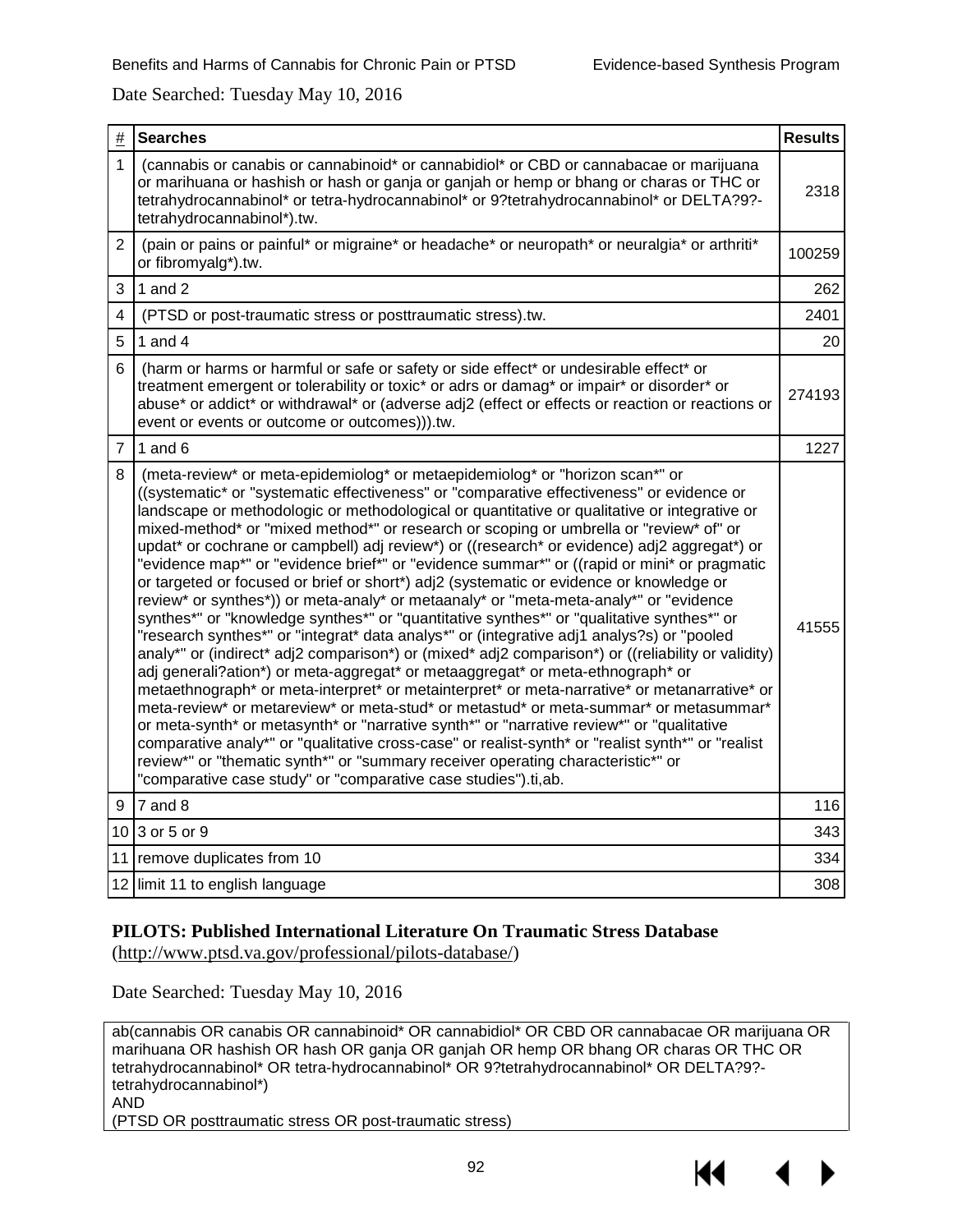= 177 results

### **COS Conference Papers Index**

Date Searched: Tuesday May 17, 2016

| Set            | Search                                                                                                                                                                                                                                                                                                                                                                                                                                                                                                                                                                                                                                                                                    | <b>Results</b> |
|----------------|-------------------------------------------------------------------------------------------------------------------------------------------------------------------------------------------------------------------------------------------------------------------------------------------------------------------------------------------------------------------------------------------------------------------------------------------------------------------------------------------------------------------------------------------------------------------------------------------------------------------------------------------------------------------------------------------|----------------|
| S <sub>4</sub> | S1 or S2 or S3                                                                                                                                                                                                                                                                                                                                                                                                                                                                                                                                                                                                                                                                            | $711^\circ$    |
| IS3            | (cannabis OR canabis OR cannabinoid* OR cannabidiol* OR CBD OR cannabacae OR<br>marijuana OR marihuana OR hashish OR hash OR ganja OR ganjah OR hemp OR bhang<br>OR charas OR THC OR tetrahydrocannabinol* OR tetra-hydrocannabinol* OR<br>9?tetrahydrocannabinol* OR DELTA?9?-tetrahydrocannabinol*) AND (harm or harms or<br>harmful or safe or safety or side effect <sup>*</sup> or undesirable effect <sup>*</sup> or treatment emergent or<br>tolerability or toxic* or adrs or damag* or impair* or disorder* or abuse* or addict* or<br>withdrawal* or (adverse NEAR/2 (effect or effects or reaction or reactions or event or<br>events or outcome or outcomes))) Limits applied | $532^\circ$    |
| S <sub>2</sub> | (cannabis OR canabis OR cannabinoid* OR cannabidiol* OR CBD OR cannabacae OR<br>marijuana OR marihuana OR hashish OR hash OR ganja OR ganjah OR hemp OR bhang<br>OR charas OR THC OR tetrahydrocannabinol* OR tetra-hydrocannabinol* OR<br>9?tetrahydrocannabinol* OR DELTA?9?-tetrahydrocannabinol*) AND (PTSD or post-<br>traumatic stress or posttraumatic stress) Limits applied                                                                                                                                                                                                                                                                                                      | 4°             |
| lS1            | (cannabis or canabis or cannabinoid* or cannabidiol* or CBD or cannabacae or marijuana<br>or marihuana or hashish or hash or ganja or ganjah or hemp or bhang or charas or THC or<br>tetrahydrocannabinol* or tetra-hydrocannabinol* or 9?tetrahydrocannabinol* or DELTA?9?-<br>tetrahydrocannabinol*) AND (pain or pains or painful* or migraine* or headache* or<br>neuropath* or neuralgia* or arthriti* or fibromyalg*) Limits applied                                                                                                                                                                                                                                                | $176^\circ$    |

#### **ClinicalTrials.gov**

Date Searched: Monday May 16, 2015

#### **Chronic Pain Search**

( pain OR pains OR painful\* OR migraine\* OR headache\* OR neuropath\* OR neuralgia\* OR arthriti\* OR fibromyalg\* ) [DISEASE] AND ( cannabis OR canabis OR cannabinoid\* OR cannabidiol\* OR CBD OR cannabacae OR marijuana OR marihuana OR hashish OR hash OR ganja OR ganjah OR hemp OR bhang OR charas OR THC OR tetrahydrocannabinol\* OR tetra-hydrocannabinol\* OR 9tetrahydrocannabinol\* OR Δ9-THC ) [TREATMENT] = 74 results

#### **Post-traumatic Stress Disorder (PTSD) Search**

( PTSD OR post-traumatic stress OR posttraumatic stress ) [DISEASE] AND ( cannabis OR canabis OR cannabinoid\* OR cannabidiol\* OR CBD OR cannabacae OR marijuana OR marihuana OR hashish OR hash OR ganja OR ganjah OR hemp OR bhang OR charas OR THC OR tetrahydrocannabinol\* OR tetrahydrocannabinol\* OR 9tetrahydrocannabinol\* ) [TREATMENT] = 6 results

#### **Harms Search**

( harm\* OR safety OR "side effect\*" OR "undesirable effect\*" OR "treatment emergent" OR tolerability OR toxic\* OR adrs OR damag\* OR impair\* OR abuse\* OR addict\* OR withdrawal\* OR "adverse effect\*" OR "adverse event\*" OR "adverse outcome\*" ) AND ( ( cannabis OR canabis OR cannabinoid\* OR cannabidiol\* OR CBD OR cannabacae OR marijuana OR marihuana OR hashish OR hash OR ganja OR ganjah OR hemp OR bhang OR charas OR THC OR tetrahydrocannabinol\* OR tetra-hydrocannabinol\* OR 9tetrahydrocannabinol\* ) AND NOT ( sativex OR namisol OR POT-4 OR Levodopa OR Carbidopa ) )  $[TREATMENT] = 65$  results



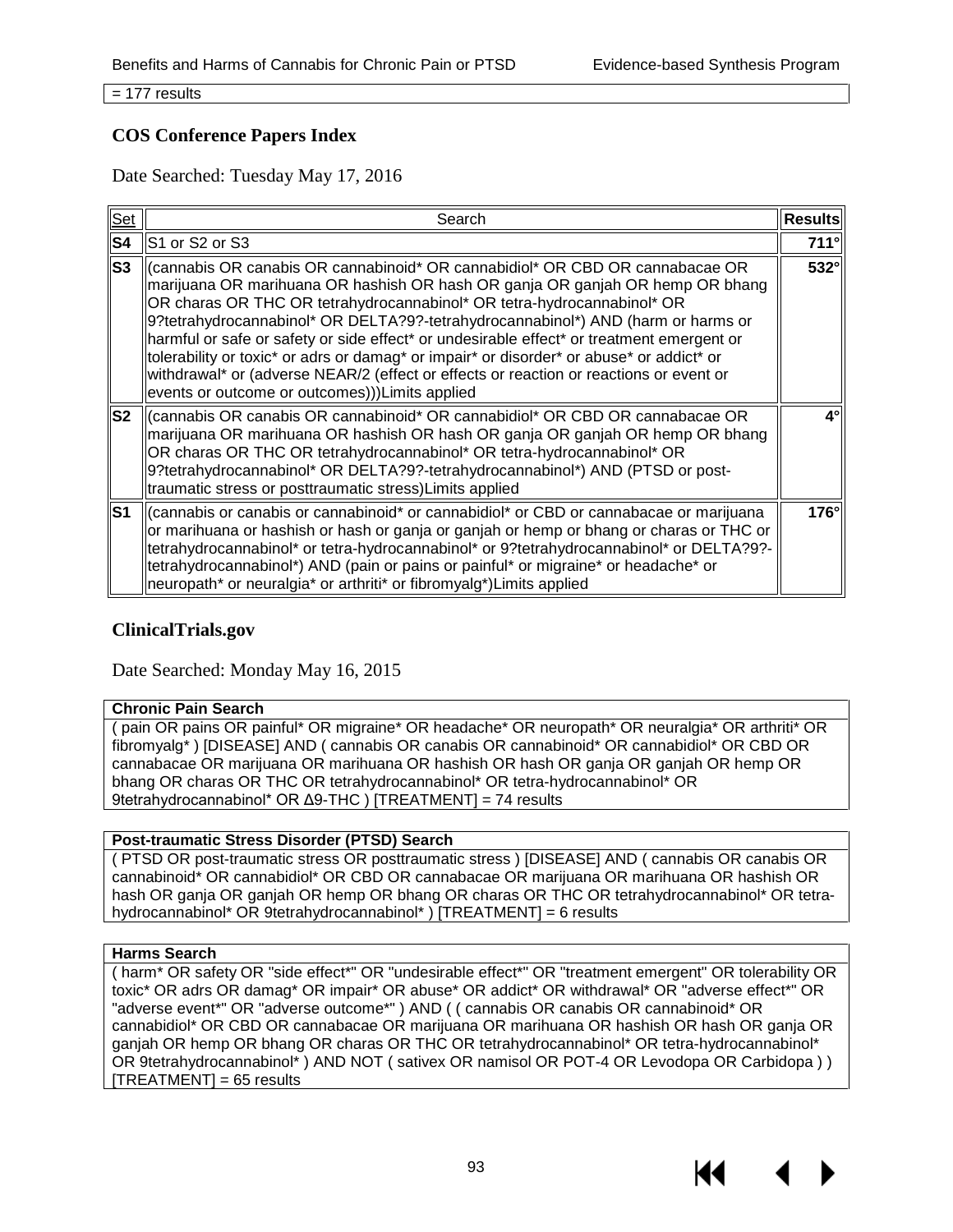### **WHO ICTRP Database**

Date Searched: Wednesday May 18, 2016

\*Due to the 256 character limit for searches, the following searches were edited to fit within the proscribed limits. All terms removed were searched separately and found to not change or add additional results compared to the searches below.

#### **Chronic Pain Search**

CONDITION = (pain or pains or painful\* or migraine\* or headache\* or neuropath\* or neuralgia\* or arthriti\* or fibromyalg\*)

AND

INTERVENTION=(cannabis or canabis or cannabinoid\* or cannabidiol\* or CBD or cannabacae or marijuana or hashish or hash or ganja or ganjah or hemp or THC or tetrahydrocannabinol\* or tetrahydrocannabinol\* or 9-tetrahydrocannabinol\* or DELTA-9-tetrahydrocannabinol\*) = 45 results [24 results were from ClinicalTrials.gov, therefore only 21 results were downloaded]

#### **Post-traumatic Stress Disorder (PTSD) Search**

CONDITION = (PTSD or post-traumatic stress or posttraumatic stress) AND INTERVENTION=(cannabis or canabis or cannabinoid\* or cannabidiol\* or CBD or cannabacae or

marijuana or hashish or hash or ganja or ganjah or hemp or THC or tetrahydrocannabinol\* or tetrahydrocannabinol\* or 9-tetrahydrocannabinol\* or DELTA-9-tetrahydrocannabinol\*)

= 4 results [all results were from ClinicalTrials.gov so no results were downloaded]

#### **Harms Search**

CONDITION = (harm\* or safe or safety or side effect\* or undesirable effect\* or tolerability or toxic\* or adrs or damag\* or impair\* or disorder\* or abuse\* or addict\* or withdrawal\* or adverse effect\* or adverse reaction\* or adverse event\* or adverse outcome\*)

AND

INTERVENTION=(cannabis or canabis or cannabinoid\* or cannabidiol\* or CBD or cannabacae or marijuana or hashish or hash or ganja or ganjah or hemp or THC or tetrahydrocannabinol\* or tetrahydrocannabinol\* or 9-tetrahydrocannabinol\* or DELTA-9-tetrahydrocannabinol\*) = 203 results [108 results were from ClinicalTrials.gov, therefore only 95 results were downloaded]

#### **ISRCTN Registry**

Date Searched: Tuesday May 24, 2016

Text search: cannabis or canabis or cannabinoid or cannabidiol or CBD or cannabacae or marijuana or marihuana or hashish or hash or ganja or ganjah or hemp or bhang or charas or THC or tetrahydrocannabinol or tetra-hydrocannabinol or 9-tetrahydrocannabinol or DELTA-9 tetrahydrocannabinol (each keyword searched individually and results reviewed)  $= 8$  results

#### **NIH RePORTER**

Date Searched: Monday May 16, 2016

#### **Chronic Pain Search**

((cannabis OR canabis OR cannabinoid OR cannabidiol OR CBD OR cannabacae OR marijuana OR marihuana OR hashish OR hash OR ganja OR ganjah OR hemp OR bhang OR charas OR THC OR tetrahydrocannabinol OR tetra-hydrocannabinol OR 9tetrahydrocannabinol) AND (pain OR pains OR painful OR migraine OR migraines OR headache OR headaches OR neuropathy OR neuropathies OR neuralgia OR arthritis OR fibromyalgia)) | Search in: Projects | Limit Project Search To: Project

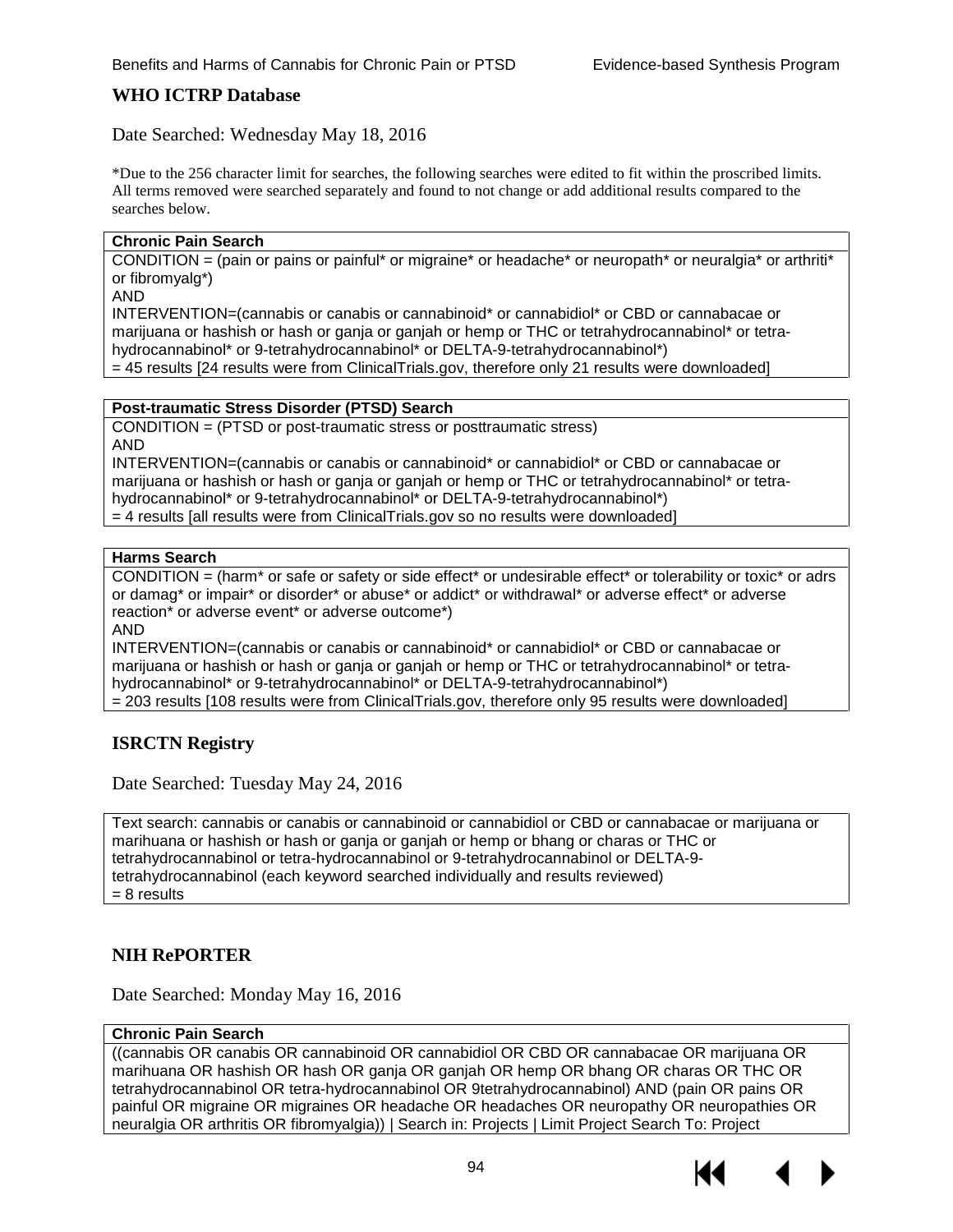Title,Project Abstracts | Limit Publication Search To: 2015-2016 = 50 results

#### **Post-traumatic Stress Disorder (PTSD) Search**

((cannabis OR canabis OR cannabinoid OR cannabidiol OR CBD OR cannabacae OR marijuana OR marihuana OR hashish OR hash OR ganja OR ganjah OR hemp OR bhang OR charas OR THC OR tetrahydrocannabinol OR tetra-hydrocannabinol OR 9tetrahydrocannabinol) AND (PTSD OR posttraumatic stress OR posttraumatic stress)) Search in: Projects | Limit Project Search To: Project Title,Project Abstracts | Limit Publication Search To: 2015-2016 = 5 results

#### **Harms Search**

((cannabis OR canabis OR cannabinoid OR cannabidiol OR CBD OR cannabacae OR marijuana OR marihuana OR hashish OR hash OR ganja OR ganjah OR hemp OR bhang OR charas OR THC OR tetrahydrocannabinol OR tetra-hydrocannabinol OR 9tetrahydrocannabinol) AND (harm OR harms OR harmful OR safe OR safety OR "side effects" OR "undesirable effects" OR "treatment emergent" OR tolerability OR toxicity OR adrs OR damage OR impaired OR impairing OR abuse OR addicted OR addiction OR addictions OR withdrawal OR "adverse effects" OR "adverse events" OR "adverse outcomes")) (Advanced), Search in: Projects | Limit Project Search To: Project Title, Project Abstracts | Limit Publication Search To: 2015-2016 = 220 results

#### **AHRQ Gold (Grants On-Line Database)**

Date Searched: Monday May 16, 2016

cannabis OR canabis OR cannabinoid OR cannabidiol OR CBD OR cannabacae OR marijuana OR marihuana OR hashish OR hash OR ganja OR ganjah OR hemp OR bhang OR charas OR THC OR tetrahydrocannabinol OR tetra-hydrocannabinol OR 9tetrahydrocannabinol = 0 results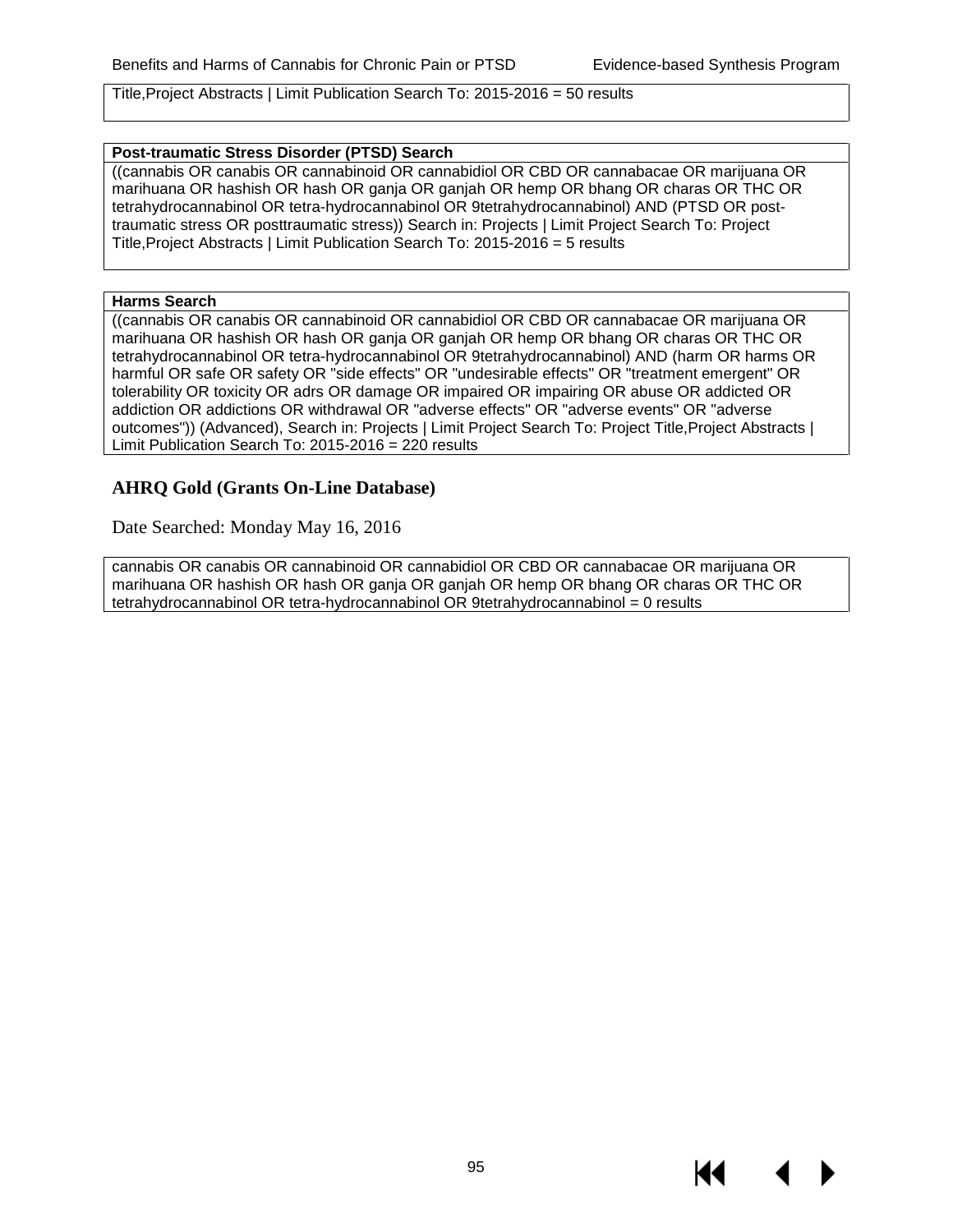К€

# **APPENDIX B. STUDY SELECTION**

#### **Inclusion Codes, Code Definitions, and Criteria**

*\*\*\*Please note:* Important background/discussion papers may be coded "B" followed by an exclusion code, with notes or key words. For example: **B–X2, pearl for references**

1. Does the intervention or exposure consist of cannabis preparations including marijuana, hashish, tincture, hashish oil, infusion, and plant extract (*eg*, Sativex)?

No " STOP. **Code X1** *(Not relevant to topic)*

Yes " Proceed to 2.

- 2. Is the article any of the following study designs or publication types:
	- Non-systematic or narrative review
	- Opinion/editorial
	- Cross-sectional study
	- Individual case report

No " Proceed to 3.

Yes " STOP. **Code X2** *(Excluded study design or publication type)*

3. Does the population include adults with chronic pain or PTSD?

No " Go to 10. Yes: Chronic pain " Go to 20. Yes: PTSD " Go to 30.

**X4** = lab/blood/imaging findings

 $X5$  = superseded by previous high-quality systematic review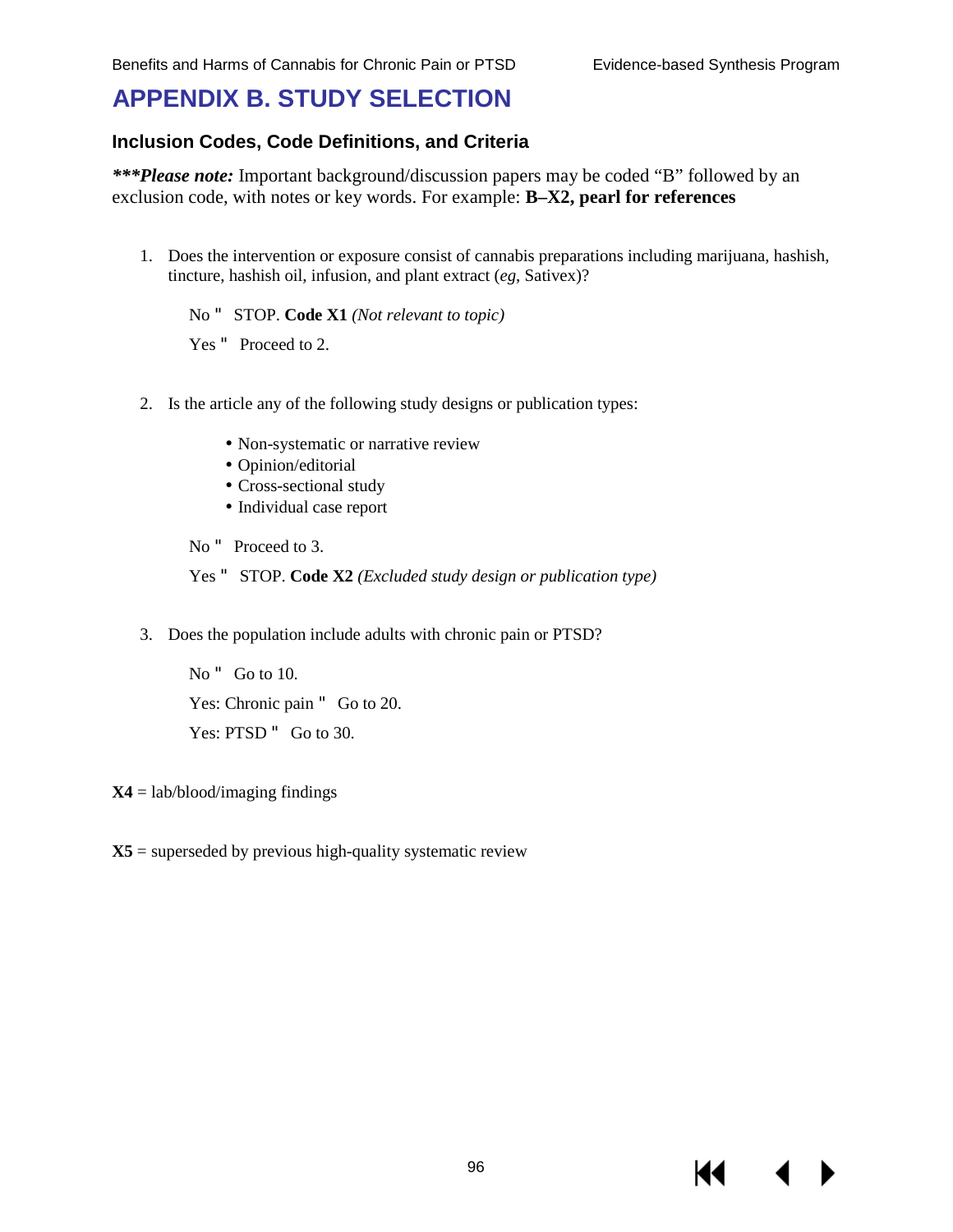#### Questions 10-13 deal with KQ3 (harms) in the general population

- 10. Are the majority of the study subjects either of the following:
	- Younger than age 18
	- Adults diagnosed with a psychotic disorder (*eg*, schizophrenia)
	- No " Proceed to 11.
	- Yes " STOP. **Code X10** (*Excluded pop for KQ3*)
- 11. Does the study report any of the following harms:
	- Fungal infections
	- Cannabinoid hyperemesis syndrome
	- Other emerging harms (potential example: sudden onset of violent behaviors)
	- No " Proceed to 12.
	- Yes " **Code I-11** *(Gen pop, rare harms, KQ3)*  Proceed with items 12 and 13. **Add Code I-13 if applicable.**
- 12. Does the study report any of the following harms:
	- Psychotic symptoms
	- Cardiovascular events
	- Pulmonary/FEV1 outcomes
	- Infectious disease complications
	- Traffic collisions
	- Mortality
	- No " STOP. **Code X12** *(Gen pop, no harms of interest reported)*
	- Yes " Proceed to 13.
- 13. Does the study design include a control group? The control group should differ from the primary group in dose or duration of cannabis use (including no use). However, a study comparing onset of cannabis use during adolescence vs adulthood would be excluded.
	- No " STOP. **Code X13** (G*en pop, no control group for specified harms*)
	- Yes " STOP. **Code I-13** *(Gen pop, has control group for specified harms)*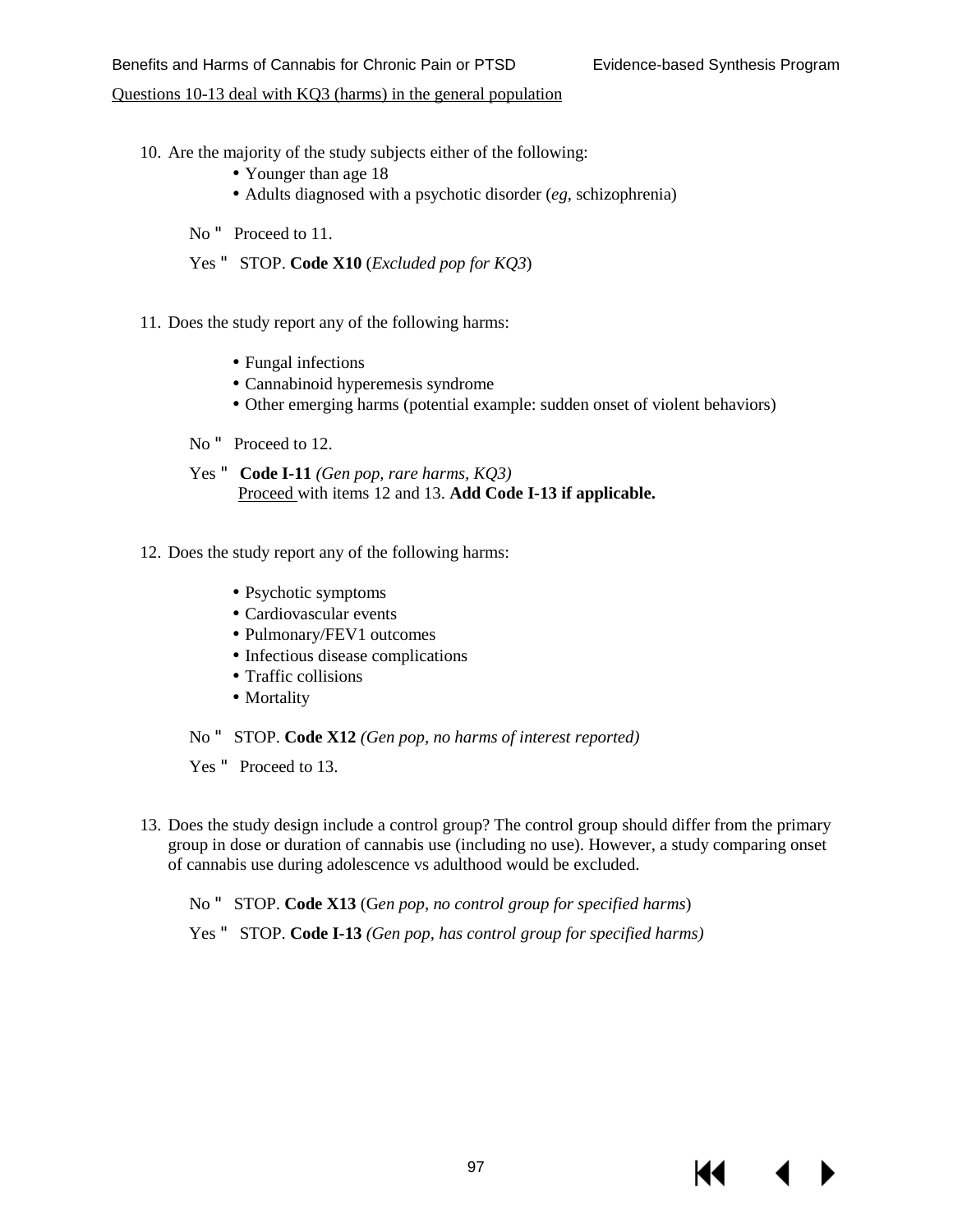Questions 20-22 deal with chronic pain

- 20. Do the study outcomes include either of the following:
	- Cannabis use disorder
	- Withdrawal symptoms
	- No "Proceed to 21.
	- Yes " **Code I-20** *(Pain pop, no controls needed for specified harms)* Proceed with items 21 and 22. **Add Code I-22 if applicable.**
- 21. Does the study report any of the following outcomes? The list below includes effectiveness outcomes and specific adverse effects of interest:
	- Validated measures of pain intensity and pain-related function (including spasticity)
	- Validated measures of pain-related outcomes (mood, depression, anxiety)
	- Validated measures of sleep quality
	- Validated measures of quality of life
	- Utilization of health services
	- Reduction in opioid use or dosage
	- Social functioning/disability
	- Other substance use/substance use disorder
	- Mental health symptoms including depression, anxiety, *etc* (not psychotic symptoms)
	- Cognitive effects (*eg,* IQ, SLUMS, or measures of memory, processing speed, attention, learning, executive function, *etc*)
	- Employment
	- Weight gain
	- Diversion
	- Insomnia
	- No " STOP. **Code X21** *(Pain pop, no outcomes of interest)*

Yes " Proceed to 22.

- 22. Is the study design a controlled clinical trial, case-control, or cohort study with a comparison group?
	- No " STOP. **Code X22** *(Pain pop, excluded study design)*

Yes " STOP. **Code I-22** *(Pain pop, addresses KQ1 and/or KQ3)*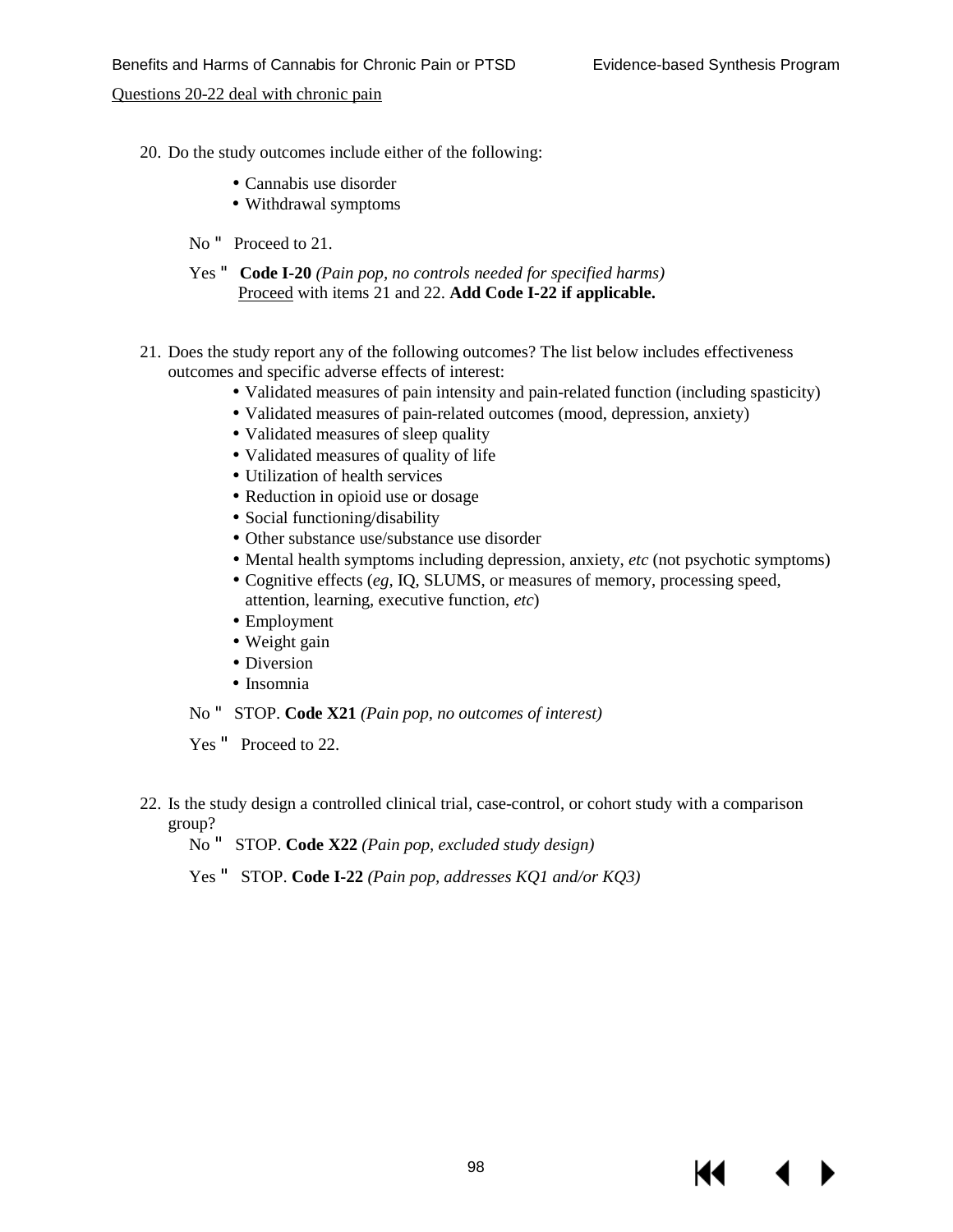Questions 30-32 deal with PTSD

- 30. Do the study outcomes include either of the following:
	- Cannabis use disorder
	- Withdrawal symptoms
	- No " Proceed to 31.
	- Yes " **Code I-30** *(PTSD, no controls needed for specified harms)*  Proceed with items 31 and 32. **Add Code I-32 if applicable.**
- 31. Does the study report any of the following outcomes? The list below includes effectiveness outcomes and specific adverse effects of interest:
	- Validated PTSD clinical interviews and symptom inventories, such as:
		- v Clinician Administered PTSD Scale (CAPS)
		- v PSTD Checklist (PCL)
		- v PTSD Symptom Scale (PSS)
		- v Posttraumatic Diagnostic Scale (PDS).
	- Validated measures of mental health symptoms commonly associated with PTSD (mood, depression, anxiety)
	- Validated measures of sleep quality
	- Validated measures of quality of life
	- Utilization of health services
	- Reduction in benzodiazepine use or dosage
	- Social functioning/disability
	- Other substance use/substance use disorder
	- Mental health symptoms including depression, anxiety, *etc* (not psychotic symptoms)
	- Cognitive effects (*eg*, IQ, SLUMS or measures of memory, processing speed, attention, learning, executive function)
	- Employment
	- Weight gain
	- Diversion
	- Insomnia

No " STOP. **Code X31** *(PTSD, no outcomes of interest)*

Yes " Proceed to 32.

- 32. Is the study design a controlled clinical trial, case-control, or cohort study with a comparison group?
	- No " STOP. **Code X32** *(PTSD, excluded study design)*
	- Yes " STOP. **Code I-32** *(PTSD, addresses KQ2 and/or KQ3)*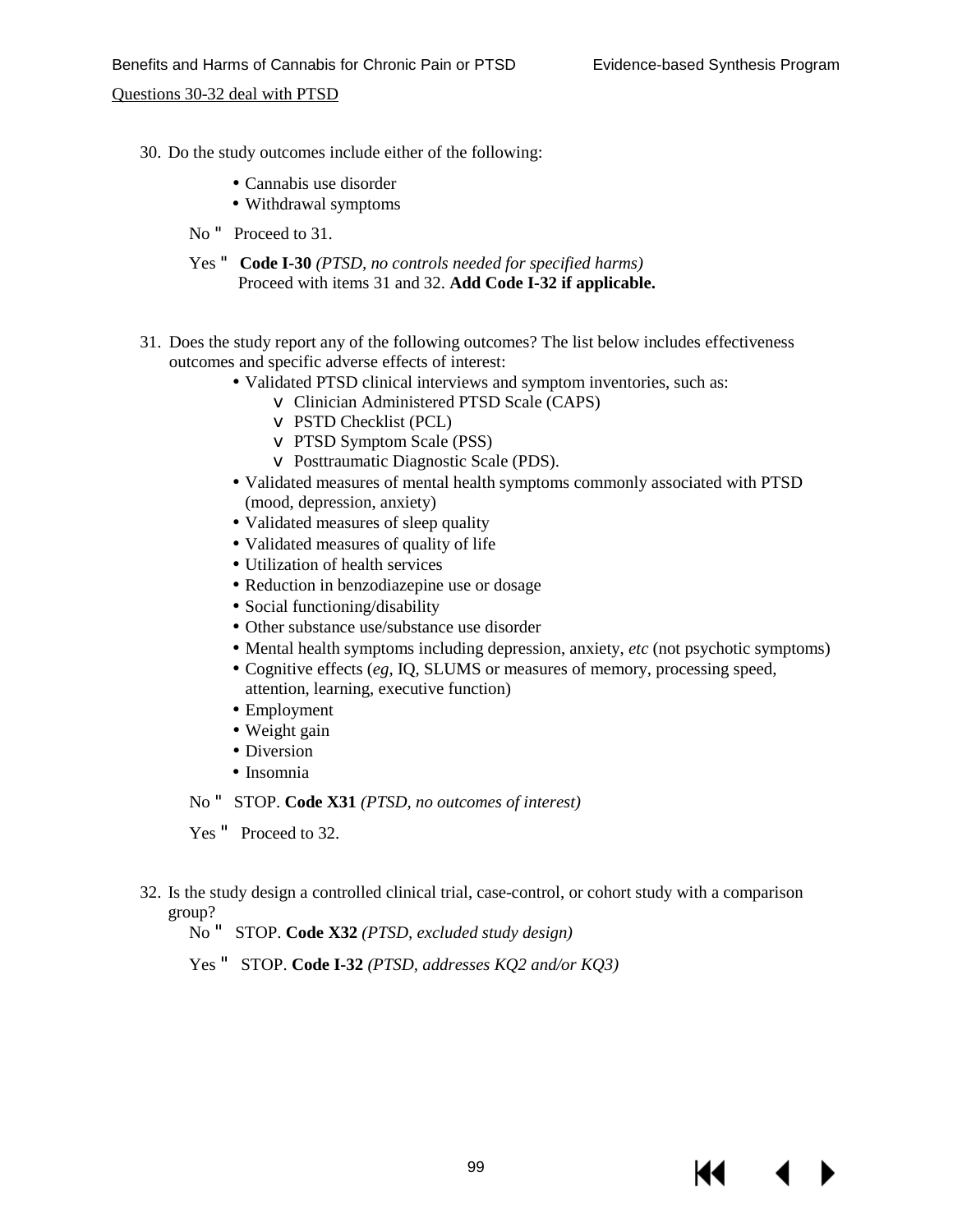KI I

# **APPENDIX C. QUALITY ASSESSMENT**

| <b>Domain</b>                            | <b>Criteria</b>                                                                                       |
|------------------------------------------|-------------------------------------------------------------------------------------------------------|
| Sequence generation                      | Was the allocation sequence adequately generated?                                                     |
| Allocation concealment                   | Was allocation adequately concealed?                                                                  |
| <b>Blinding</b>                          | Was knowledge of the allocated intervention adequately<br>prevented during the study?                 |
| Incomplete outcome data                  | Were incomplete outcome data adequately addressed?<br>Consider attrition, intention-to-treat analysis |
| Selective outcome reporting              | Are reports of the study free of suggestion of selective<br>outcome reporting?                        |
| Other sources of bias                    | Was the study apparently free of other problems that could<br>put it at a high risk of bias (ROB)?    |
| Overall assessment of potential for bias | Low/Unclear/High                                                                                      |

# **Cochrane Risk of Bias (ROB) Assessment Criteria for Trials20**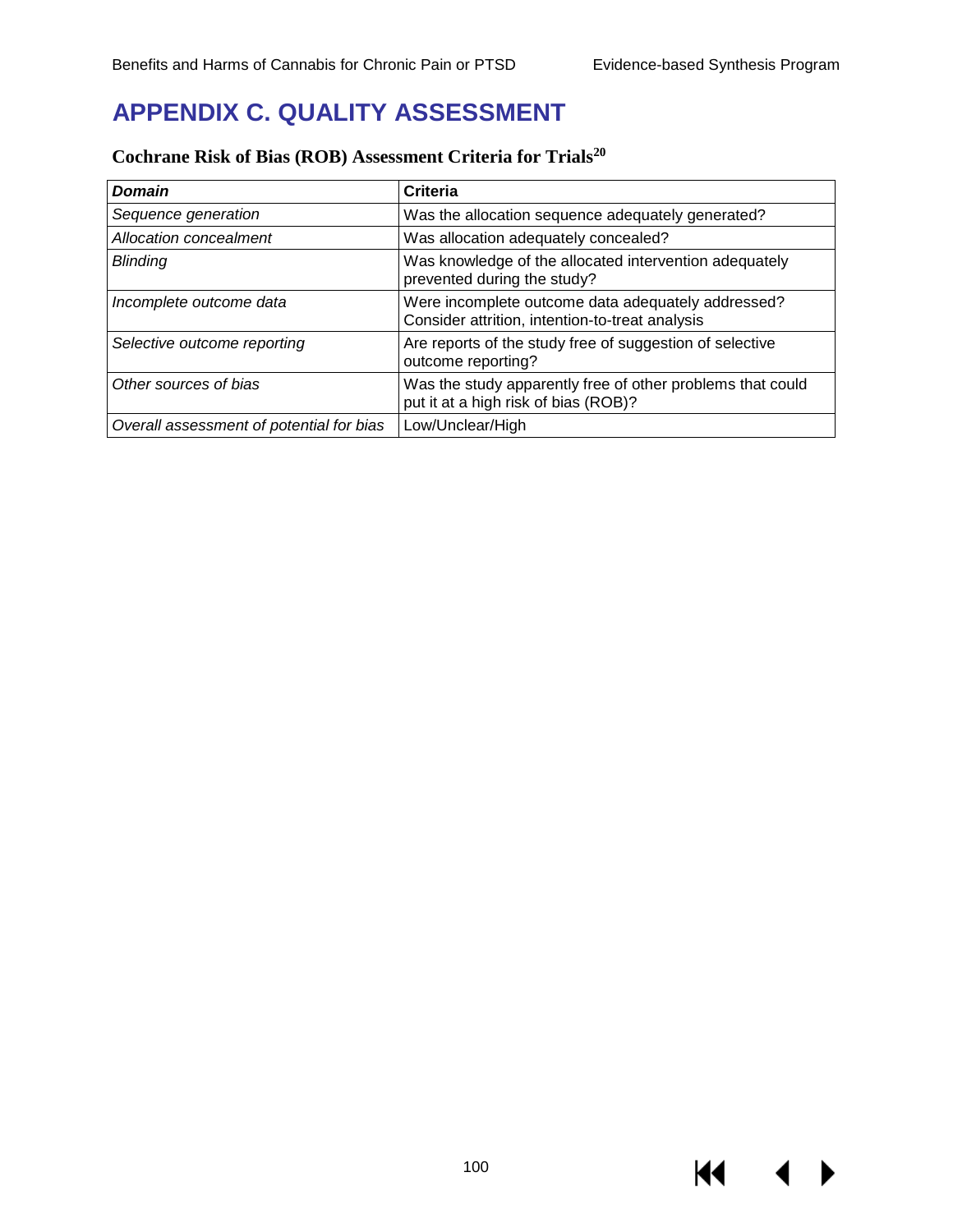### **Trials in Patients with Chronic Pain – Risk of Bias (ROB) Assessment**

| Study;<br>Pain type                                                                     | Sequence<br>generation                                                                                                           | Allocation<br>concealment                                                 | <b>Blinding</b>                                                                                                                                                           | Incomplete<br>outcome data                                              | Selective outcome<br>reporting                                                                              | Other sources of<br>bias                                                                                                                                                                                                                                          | Overall:<br>Low/Unclear/<br><b>High ROB</b> |
|-----------------------------------------------------------------------------------------|----------------------------------------------------------------------------------------------------------------------------------|---------------------------------------------------------------------------|---------------------------------------------------------------------------------------------------------------------------------------------------------------------------|-------------------------------------------------------------------------|-------------------------------------------------------------------------------------------------------------|-------------------------------------------------------------------------------------------------------------------------------------------------------------------------------------------------------------------------------------------------------------------|---------------------------------------------|
| Abrams, 2007<br>35<br>HIV-<br>associated<br>sensory<br>neuropathy                       | Yes:<br>Randomization<br>$(1:1)$ to cannabis or<br>placebo cigarettes<br>was computer-<br>generated by the<br>study statistician | Yes: allocation<br>managed by an<br>independent<br>research<br>pharmacist | Yes: Treatment was<br>double-blind, NOS.<br>The National Institute<br>on Drug Abuse<br>provided identically<br>appearing pre-rolled<br>cannabis and placebo<br>cigarettes | Yes: Low loss to<br>follow-up.                                          | Probably yes.<br>Does not state<br>protocol was<br>reported prior to<br>study.                              | Yes                                                                                                                                                                                                                                                               | Low                                         |
| Berman, 2004<br>36<br>Neuropathic<br>Pain from<br><b>Brachial</b><br>Plexus<br>Avulsion | Yes - computer<br>generated list                                                                                                 | Unclear                                                                   | Uncertain; notes that<br>treatment sequence<br>was blinded via sealed<br>code break envelopes<br>but no further details<br>given                                          | Yes: ITT analysis,<br>attrition described                               | Unclear: No<br>protocol<br>mentioned, but<br>outcomes reported<br>in the methods are<br>included in results | Unclear: No washout<br>period between<br>treatment regimens                                                                                                                                                                                                       | Low                                         |
| Blake, 2006 <sup>59</sup><br>Rheumatoid<br>arthritis                                    | Unclear (permuted<br>blocks of four)                                                                                             | Unclear (not<br>reported)                                                 | Unclear (not reported)                                                                                                                                                    | Yes: low attrition,<br>comparable<br>across groups                      | Yes                                                                                                         | Unclear (COI<br>statement notes the<br>study was funded by<br>a drug company)                                                                                                                                                                                     | Unclear                                     |
| Collin, 2010 <sup>47</sup><br>MS                                                        | Unclear, method<br>not described                                                                                                 | Unclear, method<br>not described                                          | Probably yes, but not<br>described in detail                                                                                                                              | Yes: ITT                                                                | Yes                                                                                                         | The data on pain is<br>limited only to<br>spasticity<br>responders.                                                                                                                                                                                               | Unclear                                     |
| Corey-Bloom,<br>2012 48<br><b>MS</b>                                                    | Unclear, method<br>not described                                                                                                 | Unclear, method<br>not described                                          | Yes: identical placebo<br>cigarettes                                                                                                                                      | Yes: $< 80\%$<br>attrition; also did<br>worst case<br>scenario analysis | Yes                                                                                                         | Excluded high doses<br>of narcotic<br>medications for pain,<br>but did not control<br>for or examine<br>concomitant use of<br>analgesics because<br>spasticity was<br>primary criteria and<br>outcome of interest.<br>No mention of<br>analgesic use for<br>pain. | Unclear                                     |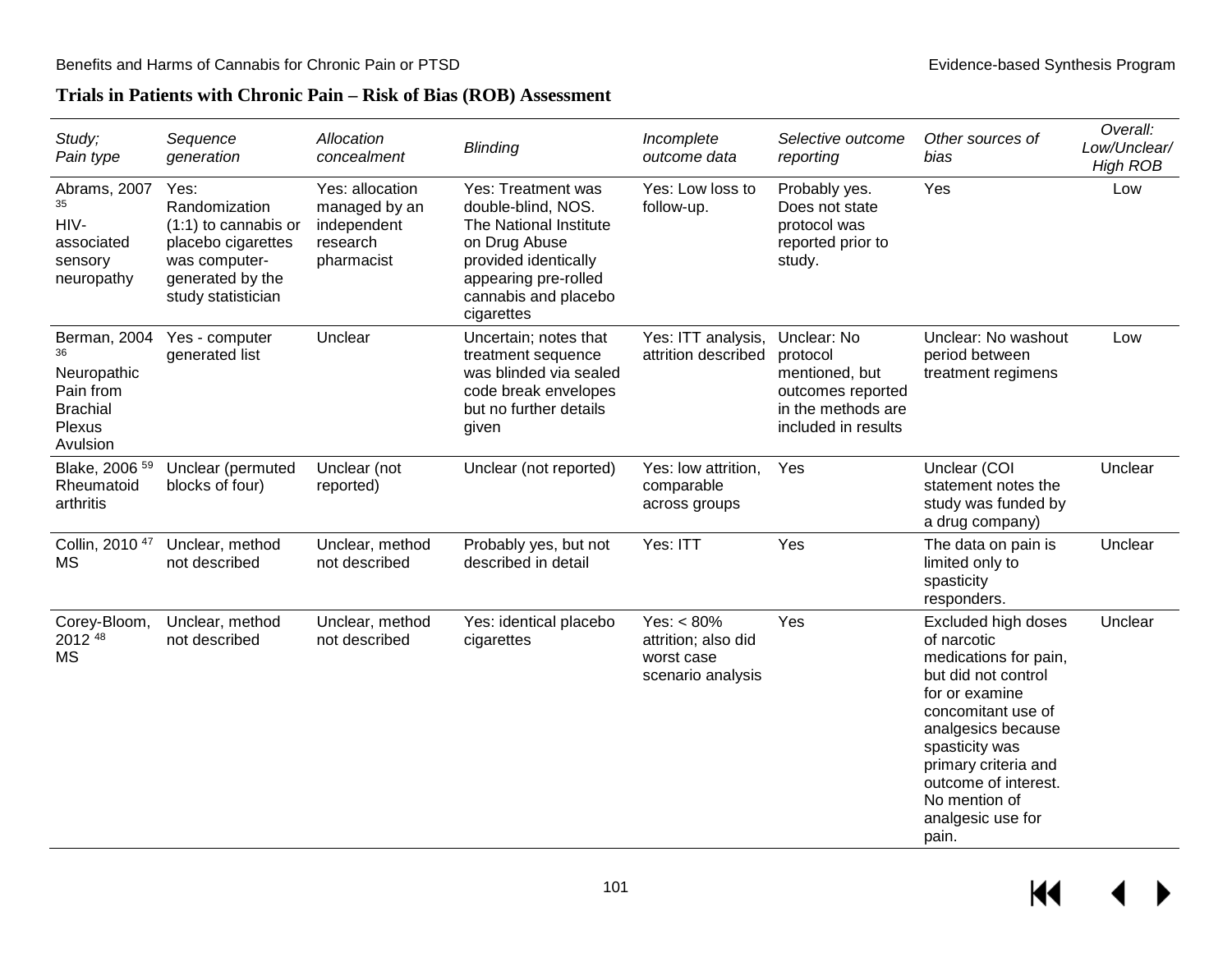$\leftrightarrow$ 

 $H$ 

| Study;<br>Pain type                                           | Sequence<br>generation                                                                                                                                                                                                                | Allocation<br>concealment                                                                                                                                                       | <b>Blinding</b>                                                                                                                                                                                        | Incomplete<br>outcome data                                                           | Selective outcome<br>reporting                                                                                                                                                                                                                | Other sources of<br>bias                                                                                                                                                                                                    | Overall:<br>Low/Unclear/<br><b>High ROB</b> |
|---------------------------------------------------------------|---------------------------------------------------------------------------------------------------------------------------------------------------------------------------------------------------------------------------------------|---------------------------------------------------------------------------------------------------------------------------------------------------------------------------------|--------------------------------------------------------------------------------------------------------------------------------------------------------------------------------------------------------|--------------------------------------------------------------------------------------|-----------------------------------------------------------------------------------------------------------------------------------------------------------------------------------------------------------------------------------------------|-----------------------------------------------------------------------------------------------------------------------------------------------------------------------------------------------------------------------------|---------------------------------------------|
| De Vries,<br>2016 58<br>Abdom-inal<br>pain                    | Yes: computer-<br>generated<br>randomization list<br>stratified for opioid<br>and non-opioid<br>users by using<br>separate lists                                                                                                      | Yes: central<br>allocation<br>("Independent<br>pharmacists<br>dispensed either<br>active or placebo<br>tablets according to<br>a computer-<br>generated<br>randomization list") | Yes: "Treatment<br>allocation was strictly<br>concealed from<br>participants,<br>investigators, and all<br>other study personnel<br>involved in the study<br>until end of study and<br>database lock." | No: ITT analysis<br>not performed                                                    | Unclear: for<br>several secondary<br>outcomes<br>(depression,<br>quality of life, EEG,<br>etc), researchers<br>simply stated "did<br>not change after<br><b>THC</b> treatment<br>compared with<br>placebo" but did<br>not give any<br>values. | No power<br>calculation, likely<br>inadequate power to<br>detect differences.<br>Also, what was<br>originally supposed<br>to be 2 trials were<br>combined into one<br>study "because of a<br>disappointing<br>recruitment." | High                                        |
| Ellis, 2009 37<br>HIV-<br>associated<br>sensory<br>neuropathy | Yes:<br>Randomization was<br>performed by a<br>research<br>pharmacist using a<br>random number<br>generator, and the<br>key to study<br>assignment was<br>withheld from<br>investigators until<br>completion<br>statistical analyses. | Yes: key was<br>withheld from study<br>investigators until<br>completion of<br>analysis.                                                                                        | Yes: double blind,<br>cigarettes "were<br>constructed of the same<br>base material."<br>Assessed effectiveness<br>of blinding among<br>participants                                                    | Moderate: 6/34<br>lost. ITT.<br>Similar baseline<br>characteristics.                 | Yes: all outcomes<br>in methods were<br>reported.                                                                                                                                                                                             | This is a specific<br>population of HIV<br>pain; Patients<br>allowed to use own<br>analgesia; Used<br>validated scales for<br>pain measures                                                                                 | Low                                         |
| Johnson,<br>2010 55<br>Cancer                                 | Not described;<br>Table 1 shows<br>general similarities<br>between groups but<br>baseline opioid use<br>was lower in one<br>group vs others                                                                                           | Not described                                                                                                                                                                   | Not described for<br>investigators; Yes for<br>patients; bottles were<br>similar between active<br>and placebo, though<br>patients on active were<br>able to guess their<br>group                      | Yes; ITT done<br>and overall<br>attrition >80%,<br>though one group<br>$lost > 80\%$ | Yes                                                                                                                                                                                                                                           | This is a specific<br>population of cancer<br>pain; Patients<br>allowed to use own<br>analgesia; Used<br>validated scale and<br>self-reported scale<br>as co-outcomes for<br>pain                                           | Unclear                                     |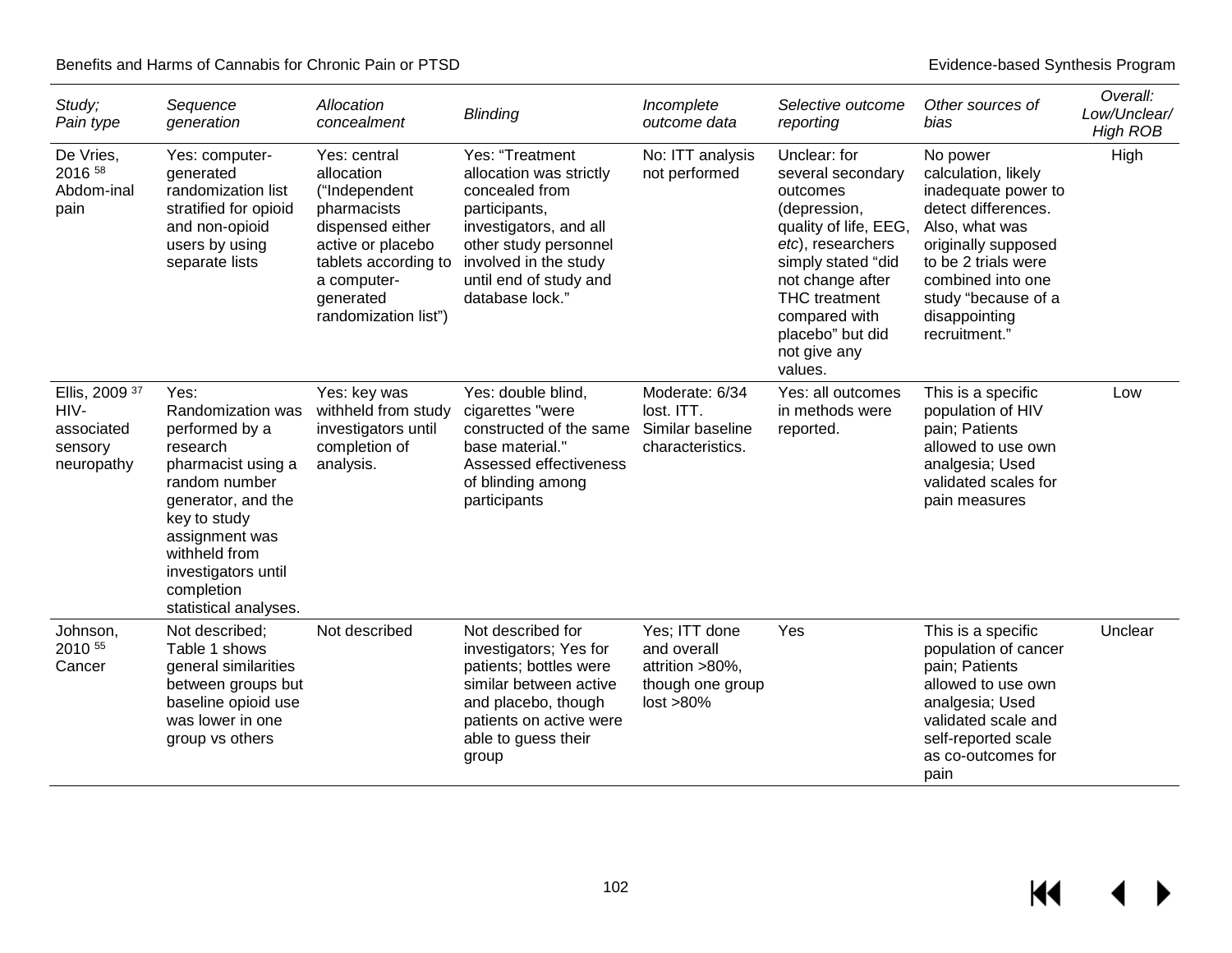| Study;<br>Pain type                                            | Sequence<br>generation                                                                                                                                                                                                                       | Allocation<br>concealment             | <b>Blinding</b>                                                                                           | Incomplete<br>outcome data                                                                                                              | Selective outcome<br>reporting    | Other sources of<br>bias                                                                                                                                                                                                                                                                                                                                                                                                                | Overall:<br>Low/Unclear/<br><b>High ROB</b> |
|----------------------------------------------------------------|----------------------------------------------------------------------------------------------------------------------------------------------------------------------------------------------------------------------------------------------|---------------------------------------|-----------------------------------------------------------------------------------------------------------|-----------------------------------------------------------------------------------------------------------------------------------------|-----------------------------------|-----------------------------------------------------------------------------------------------------------------------------------------------------------------------------------------------------------------------------------------------------------------------------------------------------------------------------------------------------------------------------------------------------------------------------------------|---------------------------------------------|
| Langford,<br>2013 49<br><b>MS</b>                              | Yes:<br>"Randomization<br>occurred using a<br>pre-determined<br>computer-<br>generated<br>randomization code<br>in which treatment<br>allocation was<br>stratified by center,<br>and used randomly<br>permuted blocks of<br>variable sizes." | Yes                                   | Yes: double-blind                                                                                         | Yes - ITT, but in<br>group A, 26/167<br>(cannabis) and<br>16/172 (placebo)<br>withdrew.                                                 | Yes: outcome<br>measures reported | No: Strong placebo<br>effect: Placebo<br>group patients who<br>titrated to the<br>maximum dose had<br>disproportionate<br>improvements in<br>pain scores, and a<br>number of these<br>patients reached the<br>maximum permitted<br>dose as the study<br>period was drawing<br>to a close. Self-<br>titration combined<br>with a subjective<br>endpoint seems<br>therefore to have<br>significantly<br>impacted the<br>placebo response. | Unclear                                     |
| Lynch, 2014<br>Chemotherap<br>y-Induced<br>Neuropathic<br>Pain | Yes                                                                                                                                                                                                                                          | Yes                                   | Yes                                                                                                       | Yes (16/18<br>completers)                                                                                                               | Yes                               | Yes                                                                                                                                                                                                                                                                                                                                                                                                                                     | Low                                         |
| Notcutt, 2004<br>33<br>Mostly neuro-<br>pathic;<br>47% MS      | Yes                                                                                                                                                                                                                                          | Yes: randomization<br>done externally | Yes: trial stated as<br>being double-blind and<br>delivery of intervention<br>and placebo were<br>matched | Unclear: for the<br>trial portion, 71%<br>$(24/34)$ patients<br>were included in<br>analysis due to<br>withdrawal/use of<br>rescue meds | Yes                               | Excluded those who<br>had to use rescue<br>medications; also,<br>only randomized pts<br>who reported a<br>positive response to<br>medical cannabis.                                                                                                                                                                                                                                                                                     | Low                                         |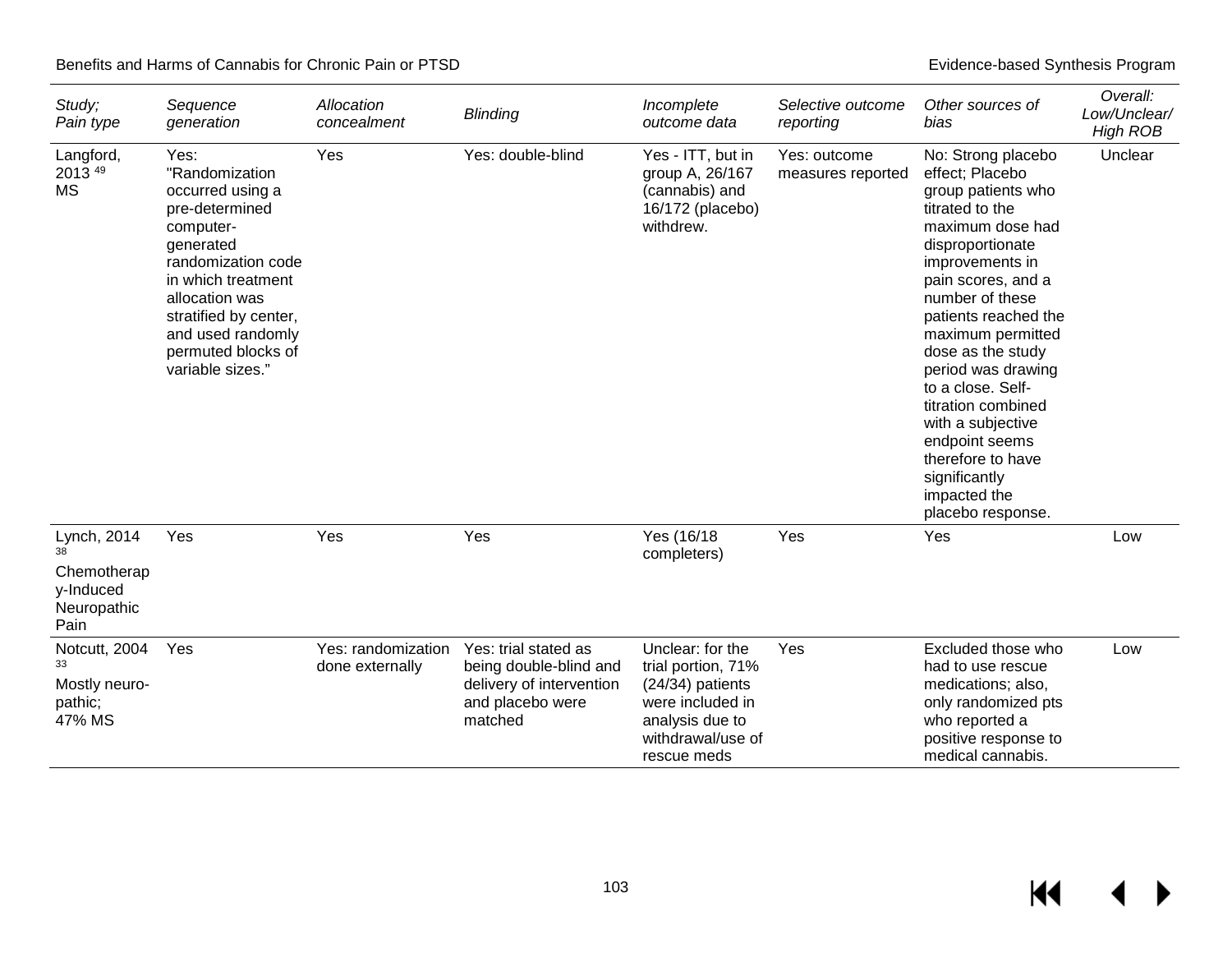| Study;<br>Pain type         | Sequence<br>generation                                                                                                                                | Allocation<br>concealment         | <b>Blinding</b>                                                                                                                                                                                                               | Incomplete<br>outcome data                                                                                                                                                                                                                                                         | Selective outcome<br>reporting                                                                                                   | Other sources of<br>bias                                                                                                                                                                                 | Overall:<br>Low/Unclear/<br><b>High ROB</b>                                                                                                                                                                                        |
|-----------------------------|-------------------------------------------------------------------------------------------------------------------------------------------------------|-----------------------------------|-------------------------------------------------------------------------------------------------------------------------------------------------------------------------------------------------------------------------------|------------------------------------------------------------------------------------------------------------------------------------------------------------------------------------------------------------------------------------------------------------------------------------|----------------------------------------------------------------------------------------------------------------------------------|----------------------------------------------------------------------------------------------------------------------------------------------------------------------------------------------------------|------------------------------------------------------------------------------------------------------------------------------------------------------------------------------------------------------------------------------------|
| Notcutt 2012 <sup>29</sup>  | Yes: independent<br>statistician<br>produced an<br>allocation schedule<br>using balanced<br>permuted blocks of<br>4 with computer-<br>based algorithm | Yes: independent<br>statistician  | Unclear: no methods<br>described                                                                                                                                                                                              | Yes: had high<br>attrition $(-50%)$<br>and only some<br>subjects met<br>treatment failure<br>but based on<br>disposition tree,<br>all included<br>subjects were<br>analyzed                                                                                                        | Yes: appeared to<br>report on relevant<br>outcomes                                                                               | No: underpowered<br>(though CI adjusted<br>to help with this),<br>some participants<br>restarted on their<br>own nabiximols prior<br>to final assessment<br>(likely to reduce the<br>effect of the drug) | Unclear:<br>multiple<br>areas of<br>uncertainty;<br>study was<br>under-<br>powered and<br>patients<br>could have<br>restarted<br>nabiximols<br>prior to<br>assessment                                                              |
| Novotna<br>201127           | Unclear, methods<br>not described                                                                                                                     | Unclear, methods<br>not described | Unclear: states that trial<br>was double-blind but no<br>details on methods;<br>comment that inclusion<br>into trial based on<br>investigator assessment<br>that patient remained<br>blinded during initial<br>phase of study | Yes: ITT though<br>patients without<br>post-<br>randomization<br>efficacy data<br>were excluded,<br>all patients who<br>had received one<br>dose of<br>medication<br>included in safety<br>analyses; attrition<br>reported (12% for<br>nabiximols group<br>and 2% for<br>placebo). | Yes: had clearly<br>stated pre-<br>specified primary<br>outcome and<br>included multiple<br>secondary<br>outcomes                | Yes: no major issues<br>identified aside from<br>lack of clarity around<br>the methods used<br>for allocation,<br>randomization                                                                          | Low: though<br>limited data<br>on<br>methodology<br>around<br>allocation<br>and blinding,<br>authors state<br>that study<br>was double-<br>blind and had<br>low attrition<br>with ITT<br>analyses and<br>pre-specified<br>outcomes |
| Noyes, 1975<br>56<br>Cancer | <b>No</b>                                                                                                                                             | No                                | Yes (patients), No<br>(providers)                                                                                                                                                                                             | Unclear, though<br>34/36 patients<br>were reported to<br>be completers.                                                                                                                                                                                                            | No (only reported<br>results for<br>significant tests,<br>refer to "other<br>differences" that<br>did not reach<br>significance) | Pain measure not<br>validated                                                                                                                                                                            | High                                                                                                                                                                                                                               |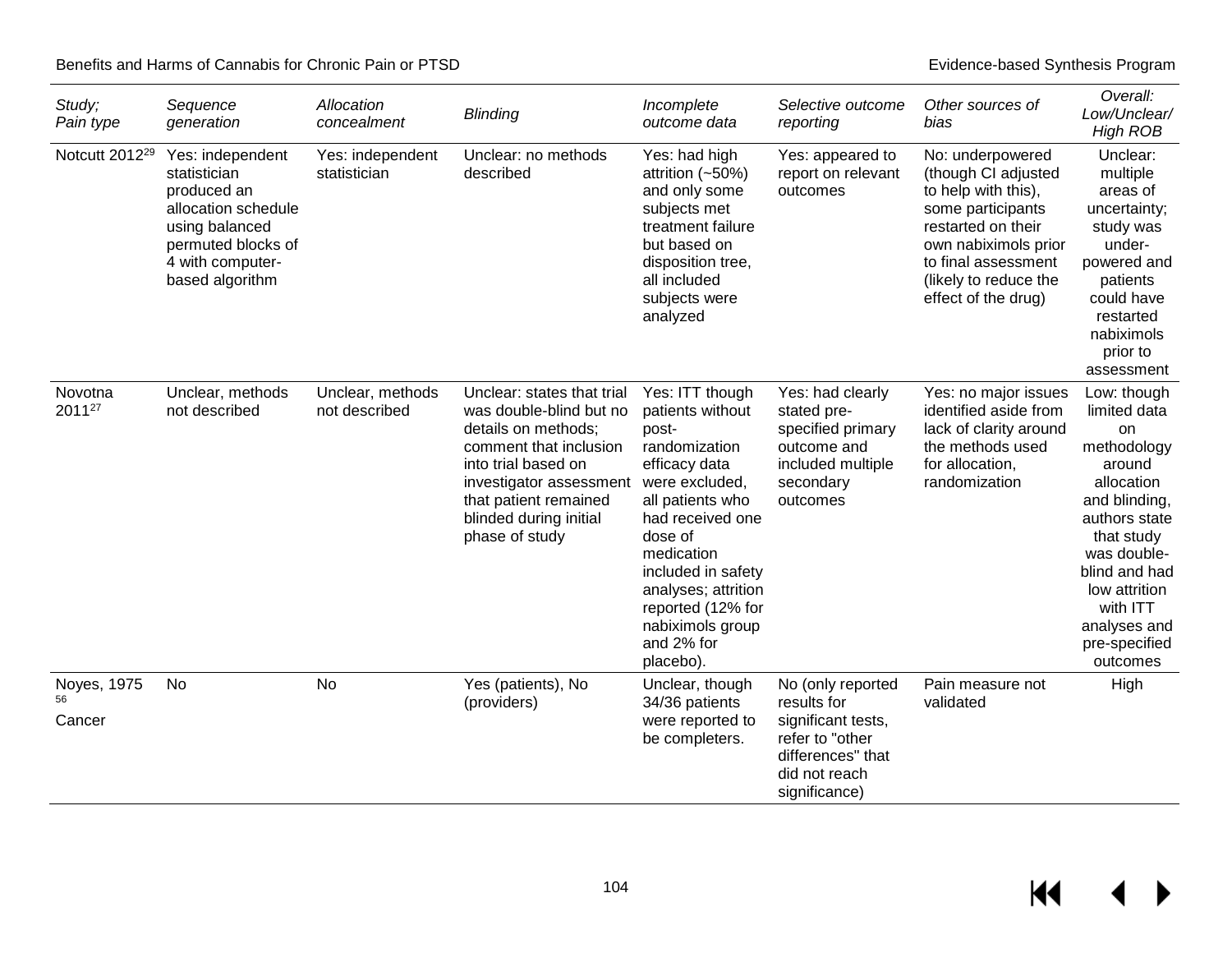| Study;<br>Pain type                                                          | Sequence<br>generation                                                                                                                                                                                       | Allocation<br>concealment                                                                                                                                                                                                                                                           | <b>Blinding</b>                                                                                                                                                                                                                                                                                    | Incomplete<br>outcome data                                                                                                | Selective outcome<br>reporting                                                                                        | Other sources of<br>bias                                                                                                                                                                                                                                                                                    | Overall:<br>Low/Unclear/<br><b>High ROB</b> |
|------------------------------------------------------------------------------|--------------------------------------------------------------------------------------------------------------------------------------------------------------------------------------------------------------|-------------------------------------------------------------------------------------------------------------------------------------------------------------------------------------------------------------------------------------------------------------------------------------|----------------------------------------------------------------------------------------------------------------------------------------------------------------------------------------------------------------------------------------------------------------------------------------------------|---------------------------------------------------------------------------------------------------------------------------|-----------------------------------------------------------------------------------------------------------------------|-------------------------------------------------------------------------------------------------------------------------------------------------------------------------------------------------------------------------------------------------------------------------------------------------------------|---------------------------------------------|
| Nurmikko,<br>2007 39<br>Neuropathic<br>Pain<br>Characterised<br>by Allodynia | Yes: "randomly<br>permuted blocks<br>stratified by center<br>and was generated<br>using a computer<br>based pseudo-<br>random number<br>algorithm"                                                           | No: a copy of<br>randomization<br>schedule in patient-<br>specific sealed<br>envelopes sent to<br>the pharmacy in<br>each center                                                                                                                                                    | Yes                                                                                                                                                                                                                                                                                                | Yes: ITT analysis,<br>attrition described                                                                                 | Unclear: no<br>protocol<br>mentioned, but<br>outcomes reported<br>in the methods<br>seem to be<br>included in results | Unclear: "GW<br>Pharma acted as the<br>sponsor of the study,<br>provided<br>the medication,<br>participated in the<br>study design,<br>coordinated the<br>study between<br>centers and carried<br>out the first set of<br>analyses. The<br>analyses were<br>verified by an<br>independent<br>statistician." | High                                        |
| Portenoy,<br>2012 57<br>Cancer                                               | Unclear                                                                                                                                                                                                      | Unclear                                                                                                                                                                                                                                                                             | Yes (patients), Unclear<br>(research staff)                                                                                                                                                                                                                                                        | No (attrition 27%)                                                                                                        | Yes                                                                                                                   | Yes                                                                                                                                                                                                                                                                                                         | Unclear                                     |
| Rog, 2005 50<br>MS                                                           | Yes: "Patients were<br>randomized using a<br>predetermined<br>randomization code<br>drawn up by a<br>statistician who<br>remained unknown<br>to study personnel<br>throughout the<br>duration of the trial." | Yes: "statistician<br>remained unknown<br>to study personnel<br>throughout the<br>duration of the<br>trialTreatment<br>allocation was<br>made using<br>randomized<br>permuted blocks of<br>four (two active<br>drug, two placebo),<br>with treatments<br>sequentially<br>assigned." | Yes: double-blind, and<br>"Placebo was designed<br>to match the<br>appearance, smell, and<br>taste of the active<br>formulation but<br>contained no active<br>components, in ethanol:<br>propylene glycol (50:50)<br>excipient. To facilitate<br>blinding, patients<br>completed pain and<br>sleep | Yes: only 2/64 did<br>not complete.<br>Both received<br>cannabis - one<br>adverse event,<br>one withdrew<br>consent. ITT. | Yes: all outcomes<br>reported in<br>methods were<br>reported.                                                         | Unclear: Required<br>no change of<br>concomitant meds,<br>but no mention of<br>controlling for<br>meds/sensitivity<br>analysis, or<br>analyzing by med<br>class.                                                                                                                                            | Low                                         |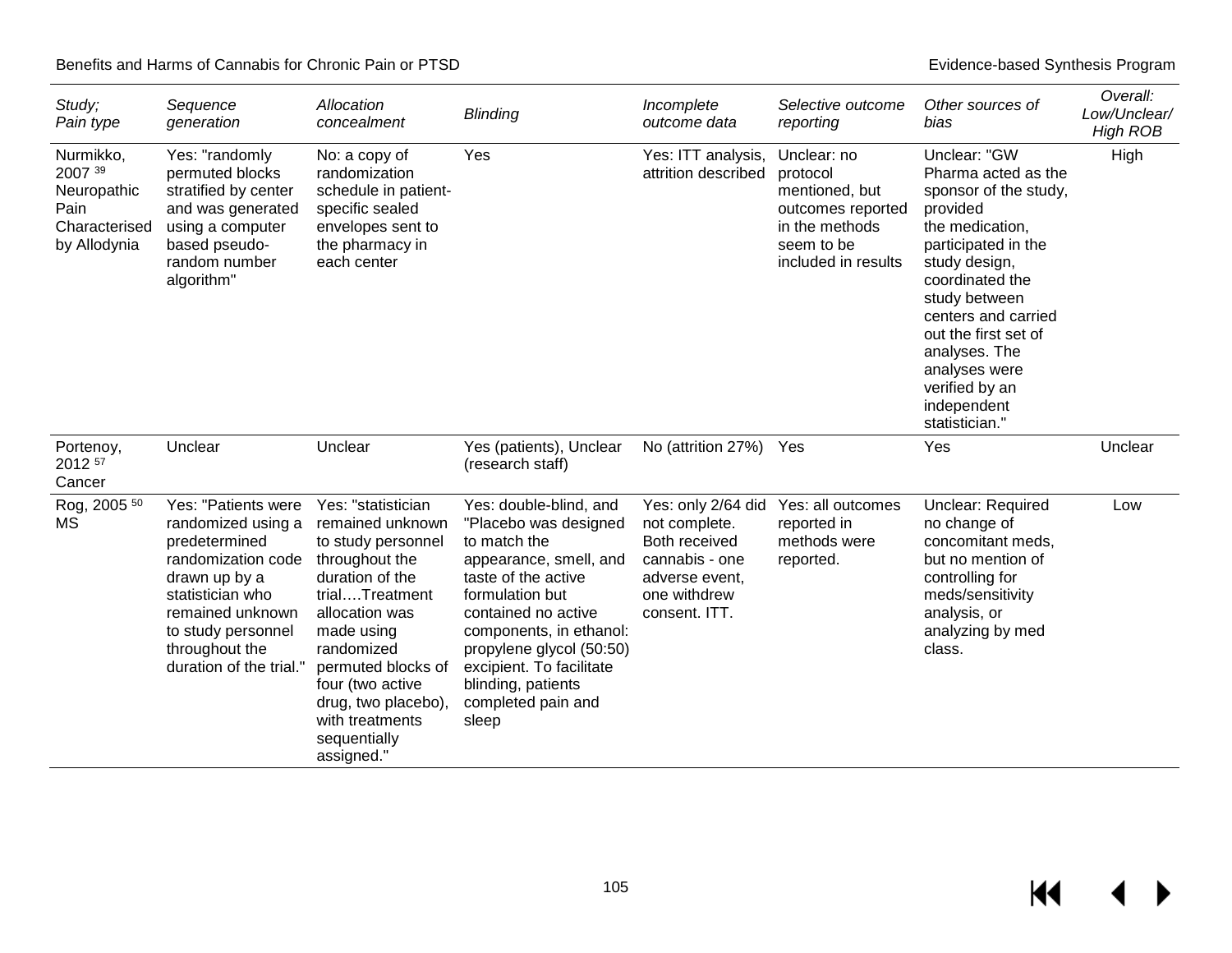| Study;<br>Pain type                                                                            | Sequence<br>generation                                                                                                                                                                                                                          | Allocation<br>concealment                                                                                                                                                                        | <b>Blinding</b>                                                                                                                                                                         | Incomplete<br>outcome data                                                                                  | Selective outcome<br>reporting                                                                                                                                                                                                                                      | Other sources of<br>bias                                                                                    | Overall:<br>Low/Unclear/<br><b>High ROB</b> |
|------------------------------------------------------------------------------------------------|-------------------------------------------------------------------------------------------------------------------------------------------------------------------------------------------------------------------------------------------------|--------------------------------------------------------------------------------------------------------------------------------------------------------------------------------------------------|-----------------------------------------------------------------------------------------------------------------------------------------------------------------------------------------|-------------------------------------------------------------------------------------------------------------|---------------------------------------------------------------------------------------------------------------------------------------------------------------------------------------------------------------------------------------------------------------------|-------------------------------------------------------------------------------------------------------------|---------------------------------------------|
| Selvarajah,<br>2010 40<br><b>Diabetic</b><br>Neuropathy                                        | Unclear: no<br>information other<br>than saying it was<br>randomized                                                                                                                                                                            | Unclear: no<br>information                                                                                                                                                                       | Unclear: no information<br>about blinding except<br>stating that it was a<br>double-blind trial                                                                                         | Unclear:<br>completed ITT<br>analysis included<br>but 1 patient with<br>protocol violation<br>was excluded. | Unclear: states<br>"Tolerability and<br>side effects were<br>evaluated using<br>standardized<br>forms" but does not<br>report these results<br>(except saying 6<br>patients overall<br>withdrew due to<br>AEs). Unlikely to<br>have introduced<br>significant bias. | No power calculation<br>reported, very likely<br>the study had<br>inadequate power to<br>detect differences | Unclear                                     |
| Serpell, 2014<br>41<br>Peripheral<br>neuropathic<br>pain (PNP)<br>associated<br>with allodynia | Yes: a<br>predetermined<br>computer-<br>generated<br>randomization code                                                                                                                                                                         | Unclear                                                                                                                                                                                          | Yes                                                                                                                                                                                     | Yes: ITT analysis,<br>attrition described                                                                   | Yes: protocol<br>available<br>(https://clinicaltrials<br>.gov/ct2/show/NCT<br>00710554), study<br>reports all<br>outcomes<br>mentioned                                                                                                                              | Recorded<br>medications used;<br>also did allodynia<br>testing                                              | Low                                         |
| Van<br>Amerongen,<br>2017 51<br><b>MS</b>                                                      | Unclear:<br>randomization<br>schedule prepared<br>by independent<br>statistician;<br>allocated "on the<br>basis of the date of<br>eligibility of the<br>individual because<br>the identification<br>numbers are<br>assigned at that<br>moment." | Unclear: "The<br>schedule was sent<br>to the hospital<br>pharmacy, and<br>sealed envelopes<br>for code breaking<br>were available for<br>the investigator";<br>opaque envelopes<br>not specified | Yes: matching placebo<br>tablets, "All staff<br>involved in the clinical<br>execution of the study<br>were blinded until all<br>data were collected and<br>the database was<br>locked." | Yes: attrition with<br>reasons reported<br>by group, and ITT<br>analysis<br>performed.                      | Unclear: the McGill<br><b>Pain Questionnaire</b><br>was mentioned as<br>a secondary<br>endpoint in the<br>online protocol and<br>Methods section.<br>but was not<br>reported in the<br>Results.                                                                     | Yes                                                                                                         | Unclear                                     |
| Wade 2003 30<br>MS (67%)                                                                       | Yes: sequence<br>generated with<br>Williams squares                                                                                                                                                                                             | Yes: stated that<br>participants and<br>staff were blinded.                                                                                                                                      | Yes: identical sprays<br>used with masking<br>flavor; investigators<br>were not aware of<br>coding                                                                                      | Yes: attempted to<br>analyze those<br>who took rescue<br>medications vs<br>entire sample                    | Yes: looked at<br>range of symptoms                                                                                                                                                                                                                                 | Small sample size                                                                                           | Low                                         |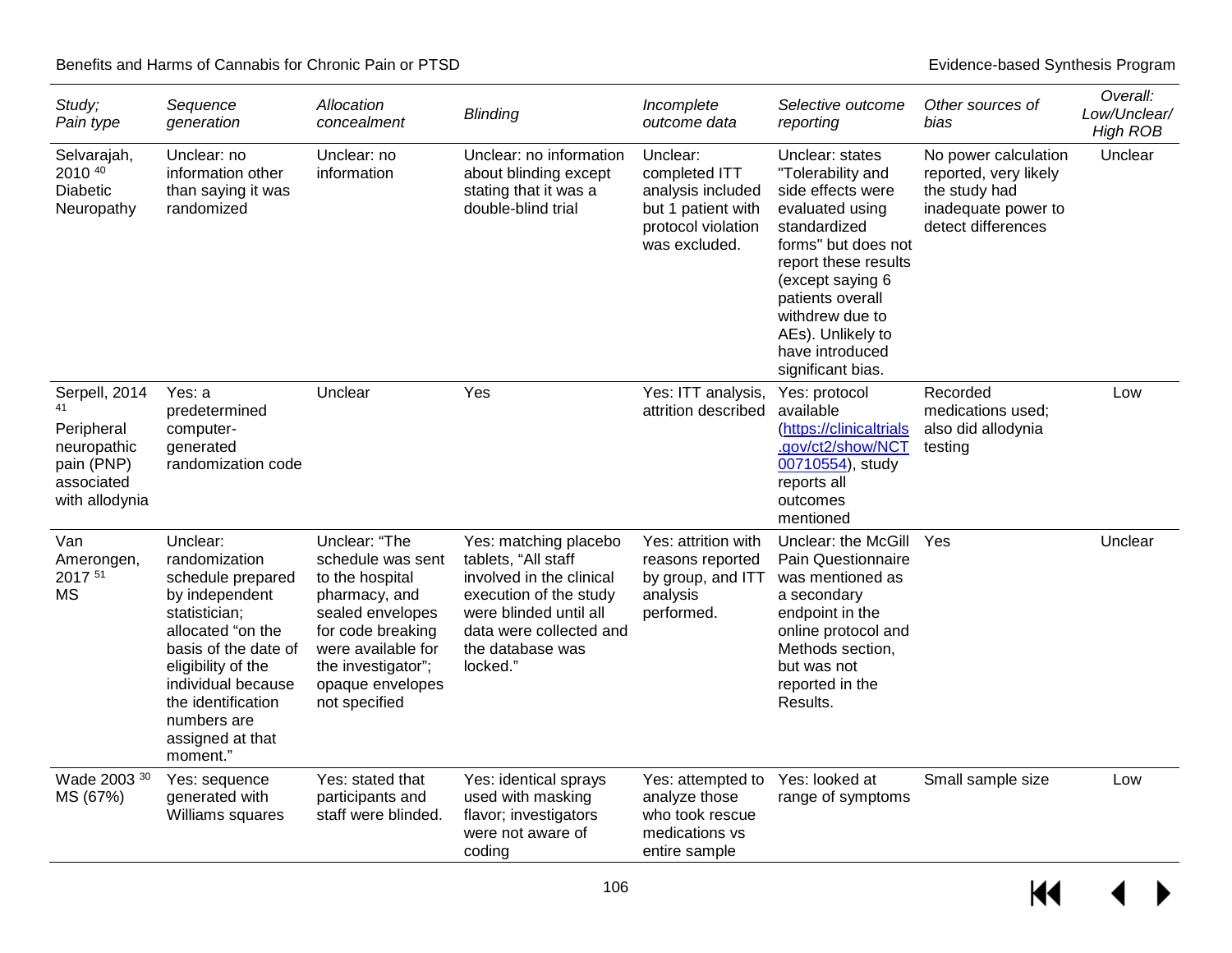| Study;<br>Pain type                                                                        | Sequence<br>generation                                                                                           | Allocation<br>concealment                                                                                                                                                                                                                   | <b>Blinding</b>                                                                                                                                                                                                        | Incomplete<br>outcome data                                                                                                                                       | Selective outcome<br>reporting                                                                                                                                                                                                                             | Other sources of<br>bias                                                                                     | Overall:<br>Low/Unclear/<br><b>High ROB</b> |
|--------------------------------------------------------------------------------------------|------------------------------------------------------------------------------------------------------------------|---------------------------------------------------------------------------------------------------------------------------------------------------------------------------------------------------------------------------------------------|------------------------------------------------------------------------------------------------------------------------------------------------------------------------------------------------------------------------|------------------------------------------------------------------------------------------------------------------------------------------------------------------|------------------------------------------------------------------------------------------------------------------------------------------------------------------------------------------------------------------------------------------------------------|--------------------------------------------------------------------------------------------------------------|---------------------------------------------|
| Wade, 2004 52<br>МS                                                                        | Unclear: permuted<br>blocks of 4,<br>stratified by primary<br>symptom and<br>center                              | Unclear: the<br>pharmacist at each<br>center was<br>provided with a<br>randomization<br>scheme and<br>assigned the<br>treatments in<br>sequential patient<br>number order                                                                   | Unclear: investigators<br>did not assess the<br>degree of blinding of<br>patients and outcome<br>assessors, though a<br>stronger effect was<br>found for pain outcome<br>in placebo compared<br>with active treatment. | Yes                                                                                                                                                              | Unclear                                                                                                                                                                                                                                                    | Unclear: study was<br>underpowered for<br>pain outcome                                                       | Unclear                                     |
| Wallace, 2015<br><b>Diabetic</b><br>Neuropathy                                             | Yes:<br>"Randomization<br>was performed by a<br>research<br>pharmacist using a<br>random number<br>permutations" | Yes:<br>"Randomization<br>was performed by<br>a research<br>pharmacist using a<br>random number<br>permutations and<br>the key to study<br>assignment was<br>withheld from<br>investigators until<br>completion of<br>statistical analyses" | Unclear: blinding may<br>have been<br>compromised due to<br>crossover design and<br>euphoria from the drug,<br>but analyses didn't find<br>this to be significant                                                      | Yes: did not<br>appear to be any<br>missing data; one<br>patient only<br>participating in<br>some of the<br>sessions were<br>only analyzed for<br>those sessions | Yes: reports the<br>outcomes<br>mentioned in the<br>CT.gov protocol<br>(https://clinicaltrials<br>.gov/ct2/show/NCT<br>$00781001$ -<br>although some of<br>results are mostly<br>in charts which<br>may make it hard<br>to abstract all data<br>accurately | Study only enrolled<br>16 patients, rather<br>than 20 in power<br>calculation. Also,<br>only very short-term | Low                                         |
| Ware, 2010 <sup>43</sup><br>Post-surgical<br>or post-<br>traumatic<br>neuro-pathic<br>pain | Unclear (just notes<br>a Latin Square<br>design)                                                                 | Unclear (not<br>reported)                                                                                                                                                                                                                   | Yes (notes factors to<br>maintain blinding such<br>as placebo<br>comparability confirmed<br>by objective<br>assessment)                                                                                                | Yes (very low<br>attrition)                                                                                                                                      | Yes                                                                                                                                                                                                                                                        | Yes                                                                                                          | Low                                         |
| Wilsey, 2008<br>Neuro-pathic<br>pain                                                       | Yes                                                                                                              | Yes                                                                                                                                                                                                                                         | Uncertain: no details<br>given on blinding,<br>beyond statement to the arms; all<br>effect                                                                                                                             | Yes: Attrition<br><80% for all<br>available data<br>used in analysis                                                                                             | Yes                                                                                                                                                                                                                                                        | Pain scales were<br>self-report; also<br>used neurocognitive<br>testing and evoked<br>pain threshold         | Low                                         |
| <b>Wilsey, 2013</b><br>Neuro-pathic<br>pain                                                | Yes                                                                                                              | Yes                                                                                                                                                                                                                                         | Uncertain: no details<br>given on blinding,<br>beyond statement to the arms; all<br>effect                                                                                                                             | Yes: Attrition<br><80% for all<br>available data<br>used in analysis                                                                                             | Yes                                                                                                                                                                                                                                                        | Yes: pain scales<br>were self-report;<br>also used<br>neurocognitive<br>testing                              | Low                                         |

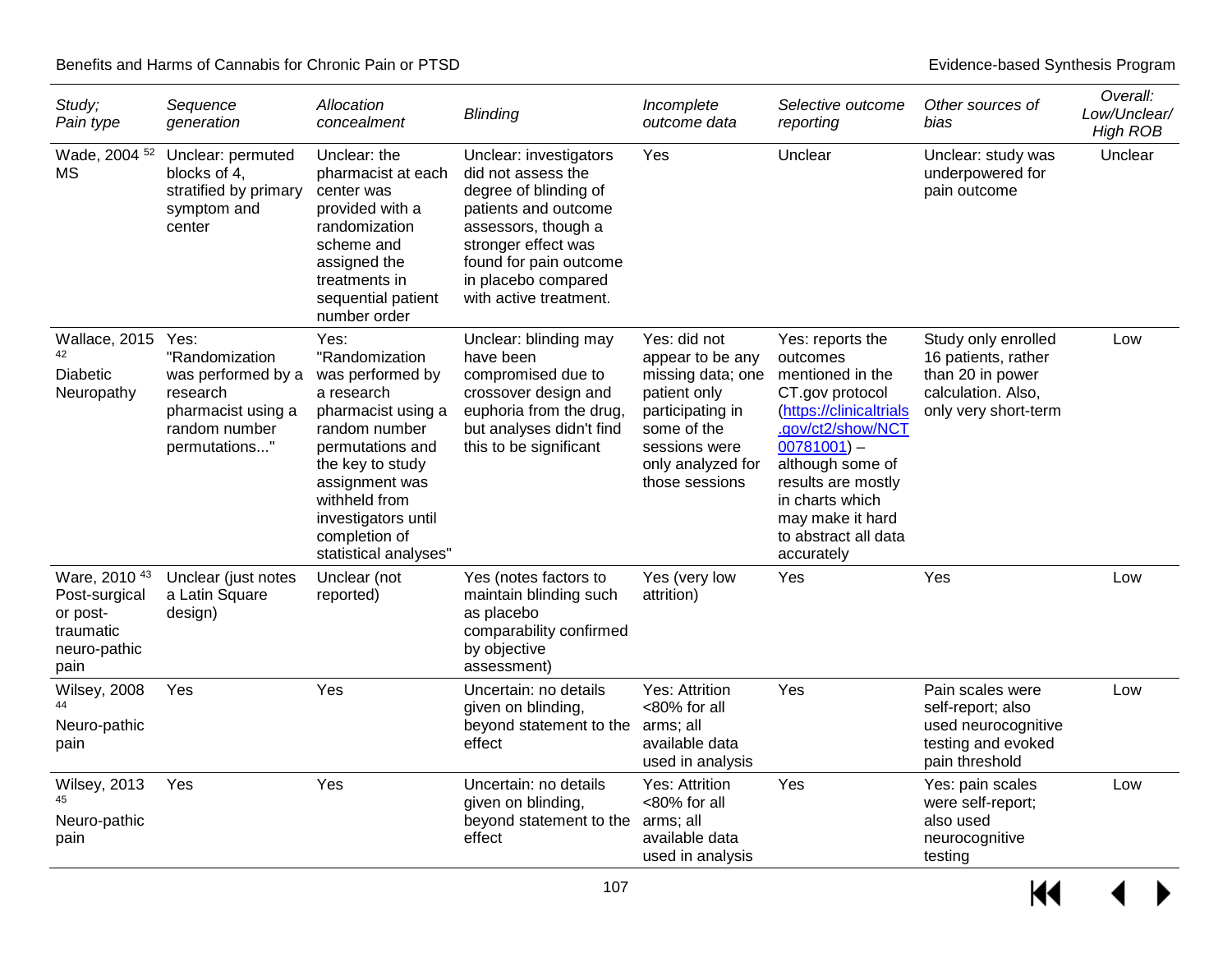| Study;<br>Pain type                          | Sequence<br>generation                                                                                                                                                                                                                            | Allocation<br>concealment                                                                                                                                                       | <b>Blinding</b>                                                                                                                                                                      | Incomplete<br>outcome data                                                                                                      | Selective outcome<br>reporting                                                       | Other sources of<br>bias                                                                                                                                                                                                                                                                         | Overall:<br>Low/Unclear/<br><b>High ROB</b> |
|----------------------------------------------|---------------------------------------------------------------------------------------------------------------------------------------------------------------------------------------------------------------------------------------------------|---------------------------------------------------------------------------------------------------------------------------------------------------------------------------------|--------------------------------------------------------------------------------------------------------------------------------------------------------------------------------------|---------------------------------------------------------------------------------------------------------------------------------|--------------------------------------------------------------------------------------|--------------------------------------------------------------------------------------------------------------------------------------------------------------------------------------------------------------------------------------------------------------------------------------------------|---------------------------------------------|
| <b>Wilsey, 2016</b><br>Spinal cord<br>injury | Yes: used a Web-<br>based random<br>number-generating<br>programto<br>determine the<br>sequence of<br>administration.                                                                                                                             | Yes: The allocation<br>schedule was<br>maintained by a<br>research<br>pharmacist and<br>concealed from<br>other study<br>personnel.                                             | Yes: Placebo cannabis<br>was derived from whole<br>plant material with<br>extraction of delta 9-<br>THC.                                                                             | <b>Unclear: Attrition</b><br>with reasons<br>reported by<br>group, method for<br>handling missing<br>data was not<br>described. | Yes: Protocol<br>available and all<br>outcomes<br>mentioned appear<br>to be reported | No power calculation<br>reported, but since a<br>significant difference<br>was found between<br>interventions, this is<br>unlikely to have<br>introduced<br>significant bias                                                                                                                     | Low                                         |
| Zajicek, 2003<br>53<br>MS                    | Yes: The<br>coordinating center<br>allocated the<br>patient a trial<br>number and then<br>forwarded relevant<br>details to the<br>central trial<br>pharmacy, where<br>randomization took<br>place, using a<br>dedicated stand-<br>alone computer. | Yes: Throughout<br>the study, the list of<br>treatment allocation<br>codes was kept at<br>the central trial<br>pharmacy, located<br>separately from the<br>coordinating office. | No: most in the active<br>treatment group<br>guessed correctly that<br>they were on active<br>treatment; potential bias<br>despite that placebo<br>group was effectively<br>blinded. | Yes                                                                                                                             | Yes                                                                                  | Patients selected for<br>spasticity, not pain.<br>Power calculation<br>based on projected<br>effects on spasticity.<br>Baseline pain scores<br>not reported, only<br>whether improved,<br>unchanged, or<br>deteriorated.<br>Unclear whether<br>pain levels were<br>high or low to begin<br>with. | High                                        |
| Zajicek, 2012<br>54<br>MS                    | Yes: Computer<br>generated<br>permuted block<br>randomization                                                                                                                                                                                     | Yes                                                                                                                                                                             | Yes: Matched placebo<br>capsules.                                                                                                                                                    | Yes                                                                                                                             | Yes                                                                                  | Yes                                                                                                                                                                                                                                                                                              | Low                                         |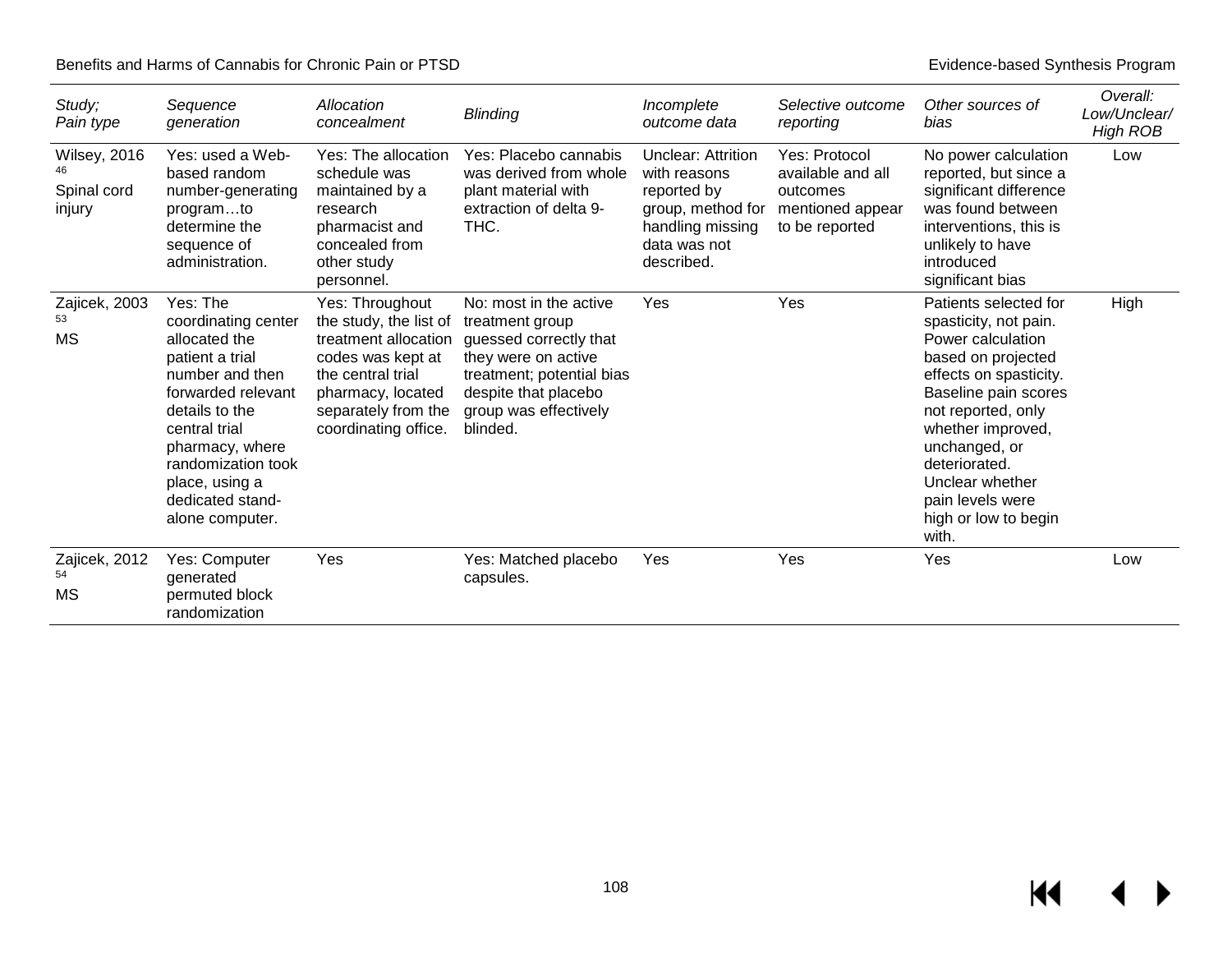$\blacktriangleleft$ 

**KK** 

| Criteria                                    | Englund 2013 <sup>91</sup>                                                                                                           | Kaufmann 2010 <sup>89</sup>                                                                                                                         |
|---------------------------------------------|--------------------------------------------------------------------------------------------------------------------------------------|-----------------------------------------------------------------------------------------------------------------------------------------------------|
| Sequence generation                         | Unclear - methods not described                                                                                                      | Unclear - methods not described                                                                                                                     |
| Allocation<br>concealment                   | Unclear - methods not described                                                                                                      | Unclear - methods not described                                                                                                                     |
| Blinding                                    | Yes - double blind, randomly allocated                                                                                               | Unclear - double blind. No details<br>provided.                                                                                                     |
| Incomplete outcome<br>data                  | NA - all participants completed study                                                                                                | No - One participant developed acute<br>psychotic symptoms and was not<br>included in the statistical analysis, but<br>was qualitatively described. |
| Selective outcome<br>reporting              | Yes - All relevant outcomes appear to be<br>reported                                                                                 | Yes - appear to report all outcomes.                                                                                                                |
| Other sources of bias                       | Yes - no major issues identified aside<br>from lack of clarity around the methods<br>used for sequence generation and<br>allocation. | No - small sample/under powered.                                                                                                                    |
| Overall assessment<br>of potential for bias | Low - despite lack of clarity about<br>sequence generation and allocation<br>concealment.                                            | Moderate - due to lack of clarity about<br>sequence generation and allocation<br>concealment and small sample size.                                 |

### **Trials Assessing the Risk of Psychotic Symptoms with Cannabis Use – Risk of Bias (ROB) Assessment**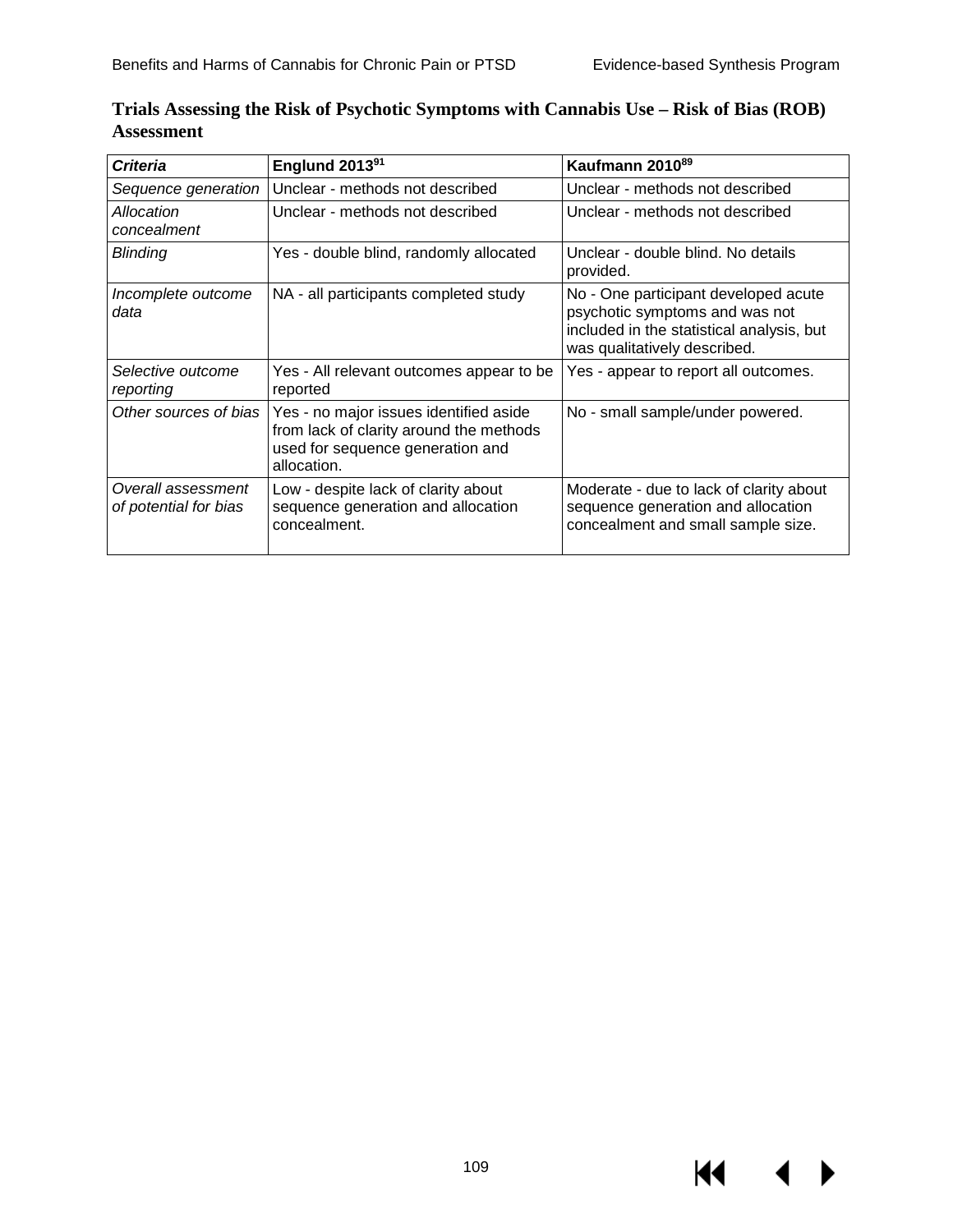14

### **Quality Assessment Criteria for Observational Studies, Based on the Newcastle-Ottawa Scale21**

| Representativeness of the exposed cohort                                                                       |
|----------------------------------------------------------------------------------------------------------------|
| Enter 0 or 1:                                                                                                  |
| $1 =$ truly representative of the average patient in the community                                             |
| $1 =$ somewhat representative of the average patient in the community                                          |
| $0 =$ selected group of users (eg, nurses, volunteers)<br>$0 = no$ description of the derivation of the cohort |
|                                                                                                                |
| Selection of the non-exposed cohort                                                                            |
| Enter $0$ or 1:                                                                                                |
| $1 =$ drawn from the same community as the exposed cohort<br>$0 =$ drawn from a different source               |
| $0 =$ no description of the derivation of the non-exposed cohort                                               |
|                                                                                                                |
| <b>Ascertainment of exposure</b><br>Enter $0$ or 1:                                                            |
| $1 = biological test (eg, blood/urine)$                                                                        |
| $1 =$ structured interview                                                                                     |
| 1 = written self-report that characterizes dose (current or cumulative)                                        |
| $0 =$ written self-report without quantification of exposure                                                   |
| $0 = no$ description                                                                                           |
| <b>Precision of Exposure Dose Ascertainment</b>                                                                |
| Enter $0$ or 1:                                                                                                |
| $1 =$ amount and time                                                                                          |
| $0 = no$ information about amount and time                                                                     |
| Ascertainment of exposure done prospectively or retrospectively                                                |
| Enter $0$ or 1:                                                                                                |
| $1 =$ Prospectively                                                                                            |
| $0 =$ Retrospectively                                                                                          |
| Demonstration that outcome of interest was not present at start of study, OR baseline                          |
| assessment                                                                                                     |
| Enter 0 or 1:                                                                                                  |
| $1 = yes$                                                                                                      |
| $0 = no$                                                                                                       |
| Adjustment for confounding (rendering comparability of cohorts on the basis of the design or                   |
| analysis)                                                                                                      |
| Add points: Minimum 0, Maximum 2                                                                               |
| $1 =$ study accounts/controls for other substance use                                                          |
| 1 = study controls for any additional factor (mental health comorbidity; medication use; severity of PTSD;     |
| mental health comorbidity and treatment; socioeconomic status)                                                 |
| $0 = no$ adjustment for potential confounders                                                                  |
| <b>Assessment of outcome</b>                                                                                   |
| Enter 0 or 1:                                                                                                  |
| $1 =$ objective measure                                                                                        |
| $1 =$ validated self-report measures                                                                           |
| $0 = no$ information or non-validated measures                                                                 |
| Was follow-up long enough for outcomes to occur?                                                               |
| Enter $0$ or 1:                                                                                                |
| $1 = yes$ (need to define adequate follow-up period for outcome of interest)                                   |
| $0 = no$                                                                                                       |
| Adequacy of follow-up of cohorts                                                                               |
| Enter 0 or 1:                                                                                                  |
| $1 =$ complete follow-up; all subjects accounted for.                                                          |
| 1 = subjects lost to follow-up unlikely to introduce bias; small number (less than 20 %) lost, or              |
| description was provided of those lost.                                                                        |
| $0 =$ follow-up rate $<$ 80% and no description of those lost.                                                 |
| $0 = no statement$                                                                                             |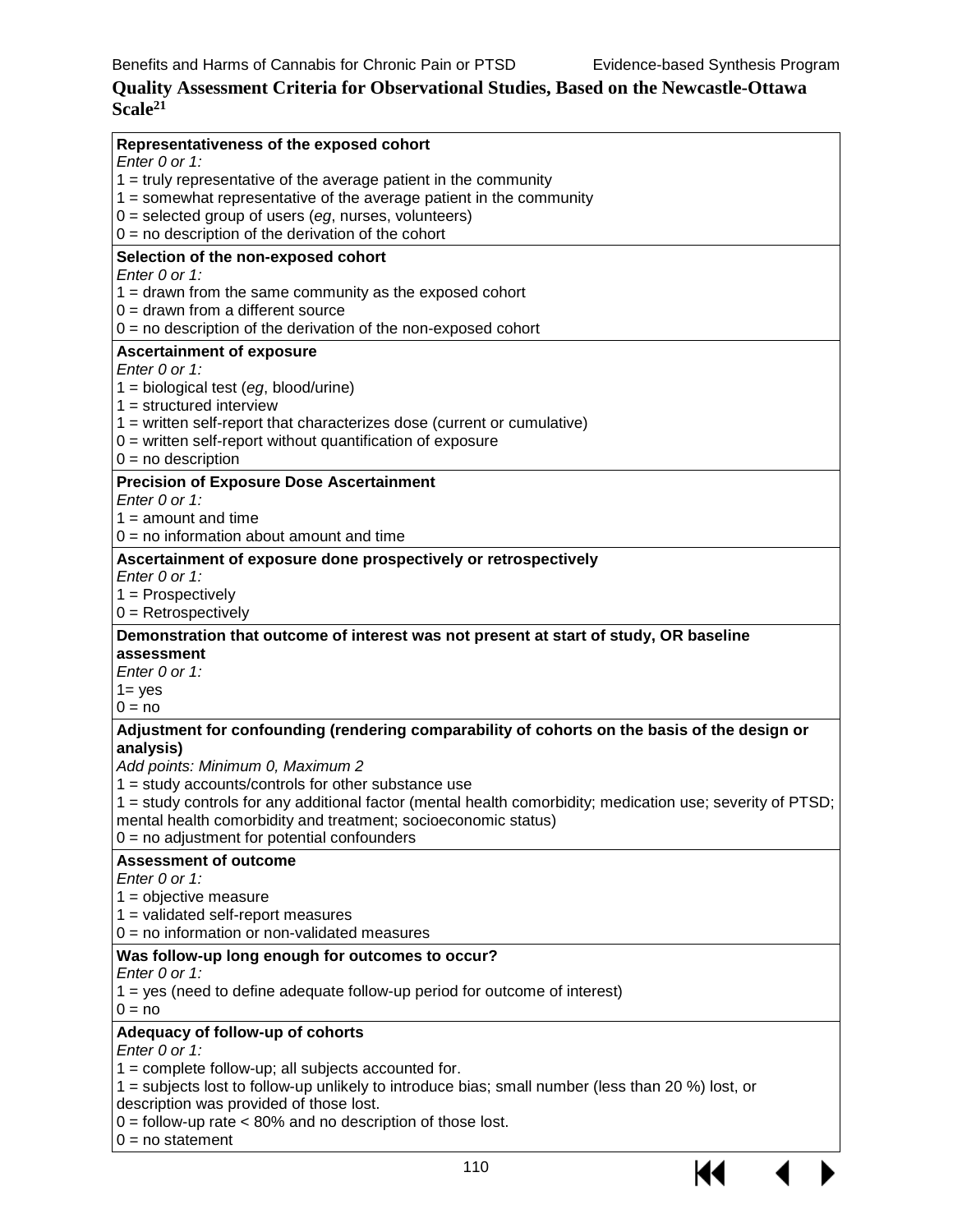| <b>Criteria</b>                                                                                              | Ware 2015 <sup>31</sup>                                                                                                                                                                                                                                                                                     | Storr 2014 <sup>32</sup>                                                                                                   | Fiz 201134                                                                                                                                                                                                                                                                                                                                                      |
|--------------------------------------------------------------------------------------------------------------|-------------------------------------------------------------------------------------------------------------------------------------------------------------------------------------------------------------------------------------------------------------------------------------------------------------|----------------------------------------------------------------------------------------------------------------------------|-----------------------------------------------------------------------------------------------------------------------------------------------------------------------------------------------------------------------------------------------------------------------------------------------------------------------------------------------------------------|
| Representativeness of<br>the exposed cohort                                                                  | 1 - included patients with non-<br>cancer pain but had to be<br>moderate/severe and refractory                                                                                                                                                                                                              | 1 - exposed cohort was<br>equal for males and<br>females although IBS<br>impacts females at a<br>slightly higher base rate | 1 - somewhat; these are<br>treatment resistant patients in<br>particular                                                                                                                                                                                                                                                                                        |
| Selection of the non-<br>exposed cohort                                                                      | 1 - all drawn from same clinical<br>centers                                                                                                                                                                                                                                                                 | 1 - drawn from same<br>source                                                                                              | 0 - 2 of the recruitment sites<br>were the same (FM<br>associations and outpatient<br>rheumatology) but cannabis<br>group also recruited from<br>cannabis association.                                                                                                                                                                                          |
| Ascertainment of<br>exposure                                                                                 | 1 - pharmacy dispensed and<br>recorded use                                                                                                                                                                                                                                                                  | 0 - self-report; only method<br>of administration (ie,<br>smoking) recorded                                                | 0 - information reported about<br>duration of cannabis use (ie, 1<br>year) and administration<br>modality, but no info provided<br>about dose or cannabinoid<br>concentration.                                                                                                                                                                                  |
| Precision of Exposure<br>Dose Ascertainment                                                                  | 1 - dosing described                                                                                                                                                                                                                                                                                        | 0 - no dosing information<br>provided                                                                                      | 0 - method of administration<br>varied among users (smoking<br>54%; oral 46%; combined<br>43%), duration and frequency<br>of use varied among users.<br>Dosage varied among users<br>("1-2 cigarettes each time<br>when smoked or 1 spoonful<br>each time when eating"). No<br>info on THC/CBD content<br>given. 39% used daily, 18%<br>used 2-5 days per week. |
| Ascertainment of<br>exposure done<br>prospectively or<br>retrospectively                                     | 1 - prospectively                                                                                                                                                                                                                                                                                           | 0 - cross-sectional so<br>ascertainment based on<br>one timepoint                                                          | 0 - exposure groups<br>established by use status                                                                                                                                                                                                                                                                                                                |
| Demonstration that<br>outcome of interest<br>was not present at start<br>of study, OR baseline<br>assessment | 1 - all results compared to baseline                                                                                                                                                                                                                                                                        | 0 - no baseline                                                                                                            | 1 - baseline data gathered 2<br>hours prior to exposure                                                                                                                                                                                                                                                                                                         |
| Adjustment for<br>confounding                                                                                | 2 - cohort significantly different on<br>age, gender, disability status,<br>tobacco status, past cannabis use,<br>drug abuse screening, average<br>pain intensity (cannabis users<br>higher) and medications -<br>however, these group differences<br>were controlled for in the inferential<br>statistics. | 2 - study adjusts for<br>demographic variables,<br>tobacco smoking status,<br>time since diagnosis, and<br>biological use  | 0 - no adjustments made                                                                                                                                                                                                                                                                                                                                         |

### **Observational Studies in Patients with Chronic Pain – Risk of Bias (ROB) Assessment**

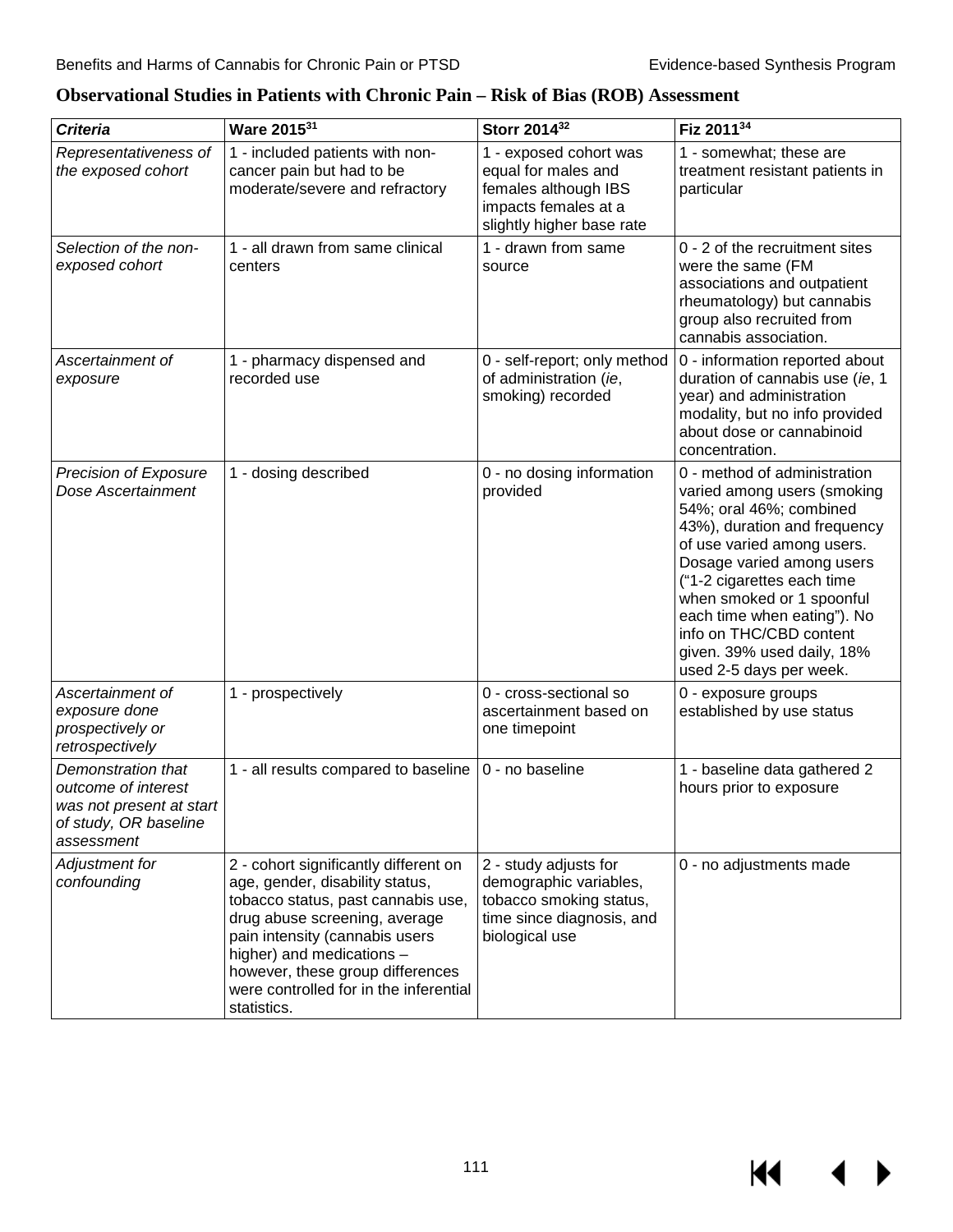| <b>Criteria</b>                                        | Ware 201531                                                                                                                                                                                                                                                                                                                                                                                                                                                                                                                                                                                                                                                                                                                                                                                                                                                                                                                                                                                                                     | Storr 2014 <sup>32</sup>                                                                                                                                                                                                                                                                                                  | Fiz 201134                                                                                                                                                                                                                                                                                                                                                                                                                                                                                                                                                                                                                                                                                                  |
|--------------------------------------------------------|---------------------------------------------------------------------------------------------------------------------------------------------------------------------------------------------------------------------------------------------------------------------------------------------------------------------------------------------------------------------------------------------------------------------------------------------------------------------------------------------------------------------------------------------------------------------------------------------------------------------------------------------------------------------------------------------------------------------------------------------------------------------------------------------------------------------------------------------------------------------------------------------------------------------------------------------------------------------------------------------------------------------------------|---------------------------------------------------------------------------------------------------------------------------------------------------------------------------------------------------------------------------------------------------------------------------------------------------------------------------|-------------------------------------------------------------------------------------------------------------------------------------------------------------------------------------------------------------------------------------------------------------------------------------------------------------------------------------------------------------------------------------------------------------------------------------------------------------------------------------------------------------------------------------------------------------------------------------------------------------------------------------------------------------------------------------------------------------|
| Assessment of<br>outcome                               | 1 - objective/validated measures<br>used                                                                                                                                                                                                                                                                                                                                                                                                                                                                                                                                                                                                                                                                                                                                                                                                                                                                                                                                                                                        | 0 - surgical history gleaned<br>from medical chart (only<br>measure of utilization<br>provided) no other<br>validated measures<br>reported for our PICOTS.<br>Side effects and perceived<br>utility of cannabis for<br>treatment of IBD<br>symptoms all subjective<br>and only descriptive data is<br>provided for users. | 1 - validated self-report<br>measures for outcomes (eg,<br>VAS, SF-36)                                                                                                                                                                                                                                                                                                                                                                                                                                                                                                                                                                                                                                      |
| Was follow-up long<br>enough for outcomes to<br>occur? | 1 - (12 months follow-up)                                                                                                                                                                                                                                                                                                                                                                                                                                                                                                                                                                                                                                                                                                                                                                                                                                                                                                                                                                                                       | 0 - no follow-up                                                                                                                                                                                                                                                                                                          | 0 - difficult to ascertain<br>sustainability of outcomes, only<br>2 hours of follow-up                                                                                                                                                                                                                                                                                                                                                                                                                                                                                                                                                                                                                      |
| Adequacy of follow-up<br>of cohorts                    | $1 - 20\%$ loss to follow-up in the<br>cannabis group but all subjects are<br>accounted for and all subjects<br>included in the primary safety<br>analysis                                                                                                                                                                                                                                                                                                                                                                                                                                                                                                                                                                                                                                                                                                                                                                                                                                                                      | 0                                                                                                                                                                                                                                                                                                                         | 1 - appears to be complete<br>follow-up                                                                                                                                                                                                                                                                                                                                                                                                                                                                                                                                                                                                                                                                     |
| Comments on study<br>quality                           | Low ROB - there are some<br>concerns as noted below but what<br>is measurable by scale appears to<br>be properly done - Study's primary<br>outcomes were adverse events,<br>other outcomes were secondary;<br>Study notes that protocol changes<br>were made but no details provided;<br>Study did not recruit pre-specified<br>sample size for power; Multiple<br>adjustments and subgroup<br>analyses were undertaken; Also,<br>strange that inclusion into cannabis<br>group relied on use of cannabis but<br>there are persons included there<br>who are cannabis naïve and who<br>were ex-users; baseline<br>demographics/ population details<br>differed by group, though<br>adjustments made in analysesthe<br>majority (66%) of the cannabis<br>users were experienced, making<br>the generalizability to cannabis-<br>naïve users difficult, and<br>differences in the follow-up times<br>between the control and exposure<br>group may have artificially inflated<br>the number of AEs reported by<br>cannabis users. | High ROB - dosing<br>information was not<br>provided or consistent for<br>users, data collection only<br>at one time point so no f/u<br>data provided. Minimal<br>outcomes of interest.                                                                                                                                   | High ROB - dosing information<br>was not provided or consistent<br>for users, participants gathered<br>from different sources<br>introducing selection bias;<br>groups were established by<br>exposure status and those<br>using cannabis are likely to<br>differ from others not using<br>cannabis (although baseline<br>characteristics are not different<br>per study authors and this is<br>the only way to conduct a<br>cohort study), also concern<br>that there were no adjustments<br>made for other medications<br>used, small sample size, use of<br>self-reported measures, very<br>limited follow-up with a pre-,<br>post-design rather than<br>between group comparison for<br>primary outcome |
| Notes on Applicability                                 | Patients had treatment<br>moderate/severe, refractory<br>chronic pain but otherwise<br>applicable, especially since drawn<br>from clinical centers                                                                                                                                                                                                                                                                                                                                                                                                                                                                                                                                                                                                                                                                                                                                                                                                                                                                              |                                                                                                                                                                                                                                                                                                                           | Patients had treatment<br>resistant FM                                                                                                                                                                                                                                                                                                                                                                                                                                                                                                                                                                                                                                                                      |

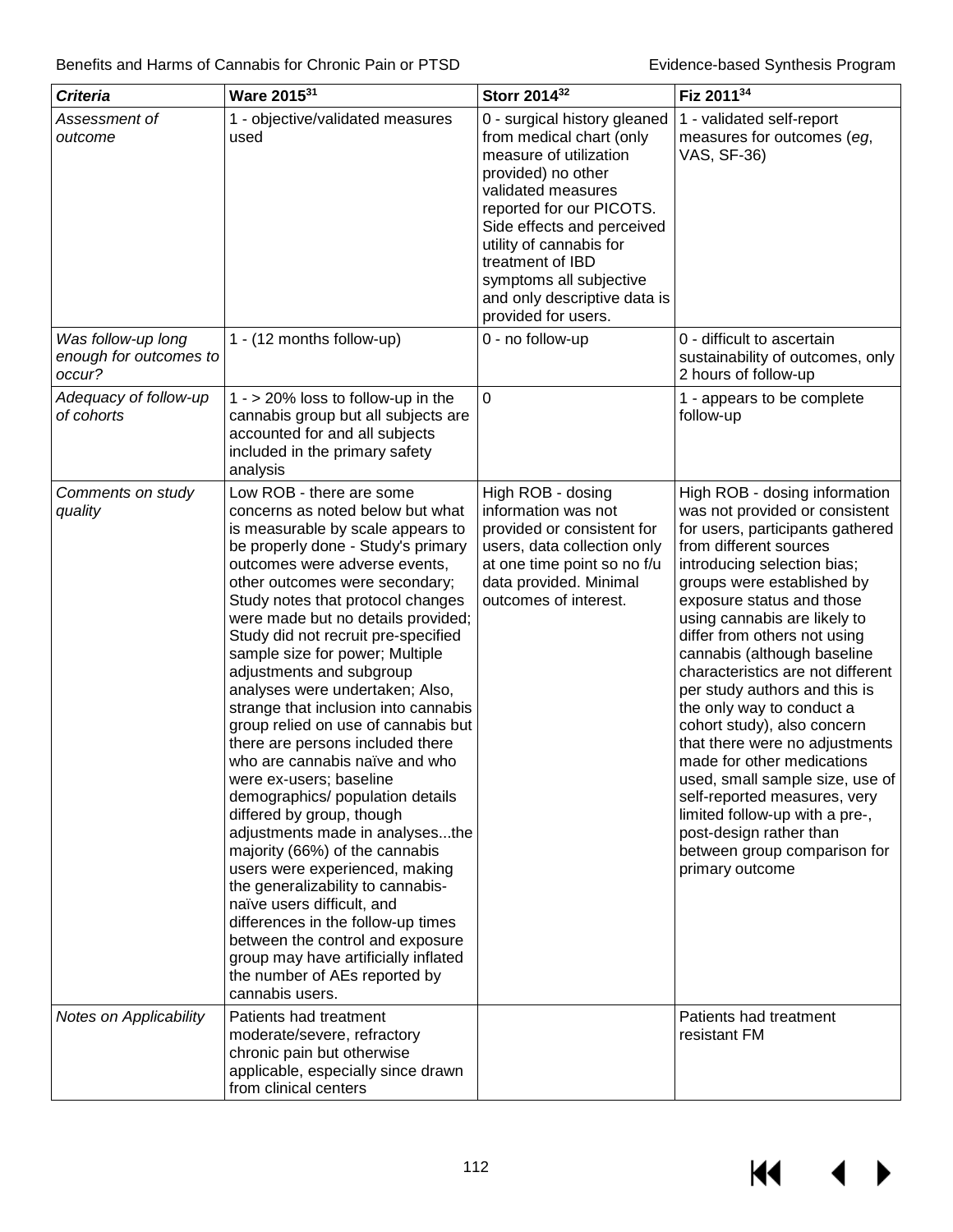KI I

| Criteria                                                                                               | Wilkinson 2015 <sup>60</sup>                                        | Johnson 2016 <sup>61</sup>            |
|--------------------------------------------------------------------------------------------------------|---------------------------------------------------------------------|---------------------------------------|
| Representativeness of the exposed cohort                                                               | 1                                                                   |                                       |
| Selection of the non-exposed cohort                                                                    |                                                                     |                                       |
| Ascertainment of exposure                                                                              | 0 (self-report)                                                     | 0 (self-report)                       |
| Precision of Exposure Dose<br>Ascertainment                                                            | 0 (not specific)                                                    | 0 (not specific)                      |
| Ascertainment of exposure done<br>prospectively or retrospectively                                     | 1                                                                   | $\Omega$                              |
| Demonstration that outcome of interest<br>was not present at start of study, OR<br>baseline assessment | 1                                                                   | n/a                                   |
| Adjustment for confounding                                                                             | 1 (included all assessed<br>confounders related to<br>cannabis use) | $\Omega$                              |
| Assessment of outcome                                                                                  | 1 (validated self-report<br>measures)                               | 1 (validated self-report<br>measures) |
| Was follow-up long enough for outcomes<br>to occur?                                                    | 1 $(4$ months)                                                      | n/a                                   |
| Adequacy of follow-up of cohorts                                                                       |                                                                     | n/a                                   |
| Comments on study quality                                                                              | Medium ROB                                                          | High ROB                              |
| <b>Notes on Applicability</b>                                                                          | VA population with PTSD                                             | VA population with PTSD               |

### **Observational Studies in Patients with PTSD – Risk of Bias (ROB) Assessment**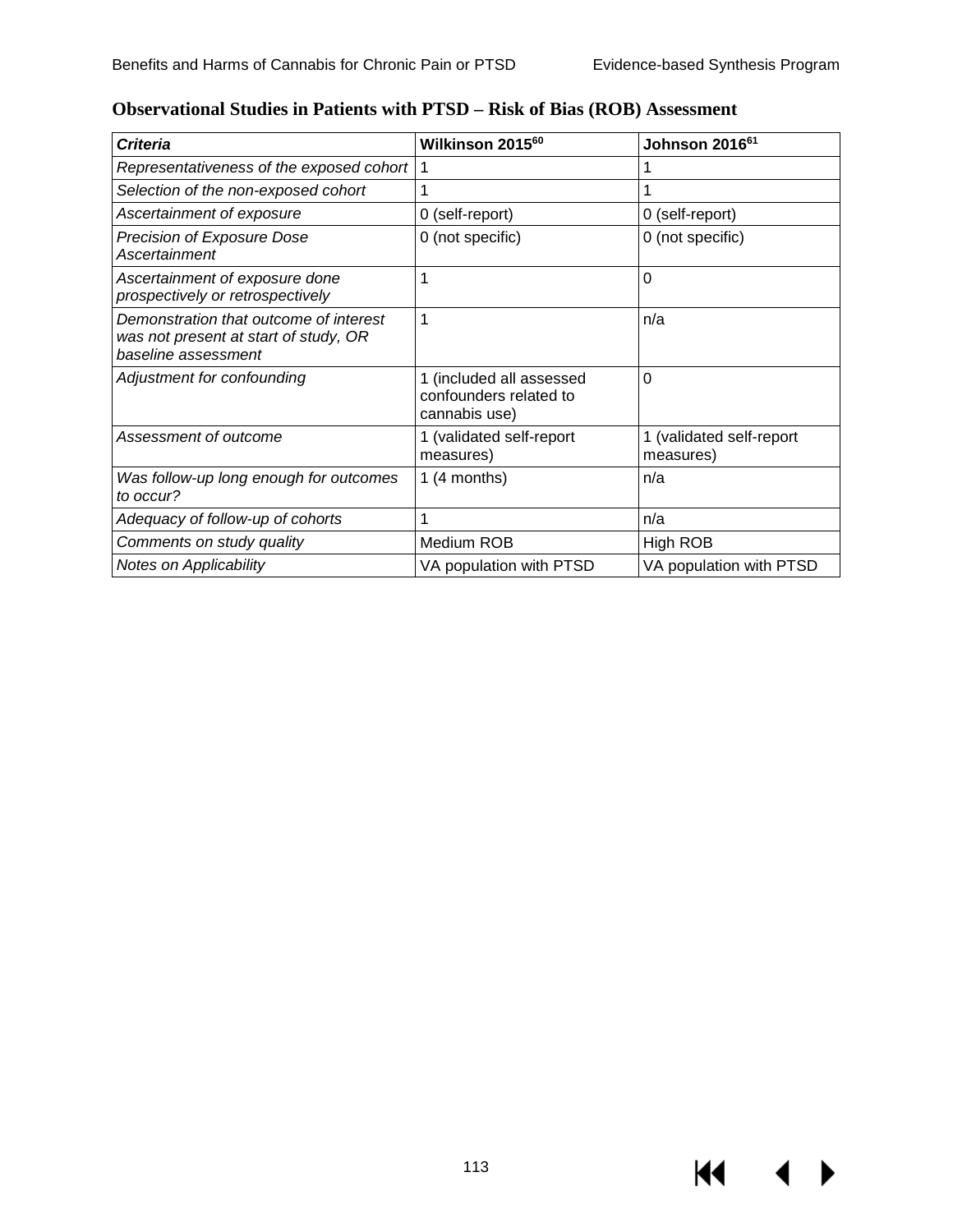KI

ь

| <b>Criteria</b>                                                                                                    | Pletcher 201270                                                                                                                                                  | Hancox 2010 <sup>69</sup>                                                                                                               | Mittleman 2001 <sup>73</sup>                                                                                                                                                                                                            | Frost 2013 <sup>72</sup>                                                                                                                                                    | Carvalho 201574                                                                                                     |
|--------------------------------------------------------------------------------------------------------------------|------------------------------------------------------------------------------------------------------------------------------------------------------------------|-----------------------------------------------------------------------------------------------------------------------------------------|-----------------------------------------------------------------------------------------------------------------------------------------------------------------------------------------------------------------------------------------|-----------------------------------------------------------------------------------------------------------------------------------------------------------------------------|---------------------------------------------------------------------------------------------------------------------|
| Representative-<br>ness of the<br>exposed cohort                                                                   | 1 - truly<br>representative<br>Community<br>based study in 4<br>cities<br>representing<br>different parts of<br>country,<br>ethnically diverse<br>group.         | 1 - somewhat<br>representative<br>(birth cohort, but<br>for that reason<br>does not<br>represent older<br>patients in the<br>community) | 1 - somewhat<br>representative of<br>MI patients - not<br>community, but<br>most MI patients<br>would get cared<br>for in hospital and<br>this was multisite<br>hospital study                                                          | 1 - somewhat<br>representative of MI<br>patients - not<br>community, but most<br>MI patients would get<br>cared for in hospital<br>and this was multisite<br>hospital study | 1 - in half the<br>studies, these<br>were hospital<br>patients, half the<br>studies used<br>cancer registry<br>data |
| Selection of the<br>non-exposed<br>cohort                                                                          | 1 - drawn from<br>same community                                                                                                                                 | $1 - same$<br>community                                                                                                                 | 1 - self-control                                                                                                                                                                                                                        | 1 - same community                                                                                                                                                          | 1 - most studies<br>found general<br>population controls<br>(eg, electoral rolls,<br>random digit<br>dialing)       |
| Ascertainment of<br>exposure                                                                                       | 1 - structured<br>interview                                                                                                                                      | 1 - interview                                                                                                                           | 0 - risk of recall<br>bias, not clear how<br>accurate recalled<br>pattern of use over<br>prior year was -<br>since this formed<br>basis for control<br>(expected<br>frequency of<br>hourly use) there<br>is some potential<br>for bias. | 1 - interview                                                                                                                                                               | 1 - most studies<br>used structured<br>interview                                                                    |
| Precision of<br><b>Exposure Dose</b><br>Ascertainment                                                              | 1 - amount and<br>time                                                                                                                                           | 1 - amount and<br>time                                                                                                                  | 0 - not enough<br>information about<br>amount and time                                                                                                                                                                                  | 0 - time only, and only<br>at baseline                                                                                                                                      | 1 - most gathered<br>information about<br>amount and time                                                           |
| Ascertainment of<br>exposure done<br>prospectively or<br>retrospectively                                           | 1 - prospectively                                                                                                                                                | 1 - prospectively                                                                                                                       | 0 - retrospectively                                                                                                                                                                                                                     | 0 - retrospectively                                                                                                                                                         | 0 - retrospectively                                                                                                 |
| Demonstration<br>that outcome of<br>interest was not<br>present at start of<br>study, OR<br>baseline<br>assessment | 1 - yes - PFTs<br>were<br>longitudinally<br>collected -<br>baseline PFT<br>data were<br>available and<br>outcomes were<br>reported as<br>change from<br>baseline | 1 - yes, serial PFT   n/a<br>measures, and<br>they adjusted for<br>spirometry at age<br>15                                              |                                                                                                                                                                                                                                         | 1 - yes (inception<br>cohort)                                                                                                                                               | $0 - no$                                                                                                            |

### **Observational Studies of Medical Harms Associated with Cannabis Use – Risk of Bias (ROB) Assessment**

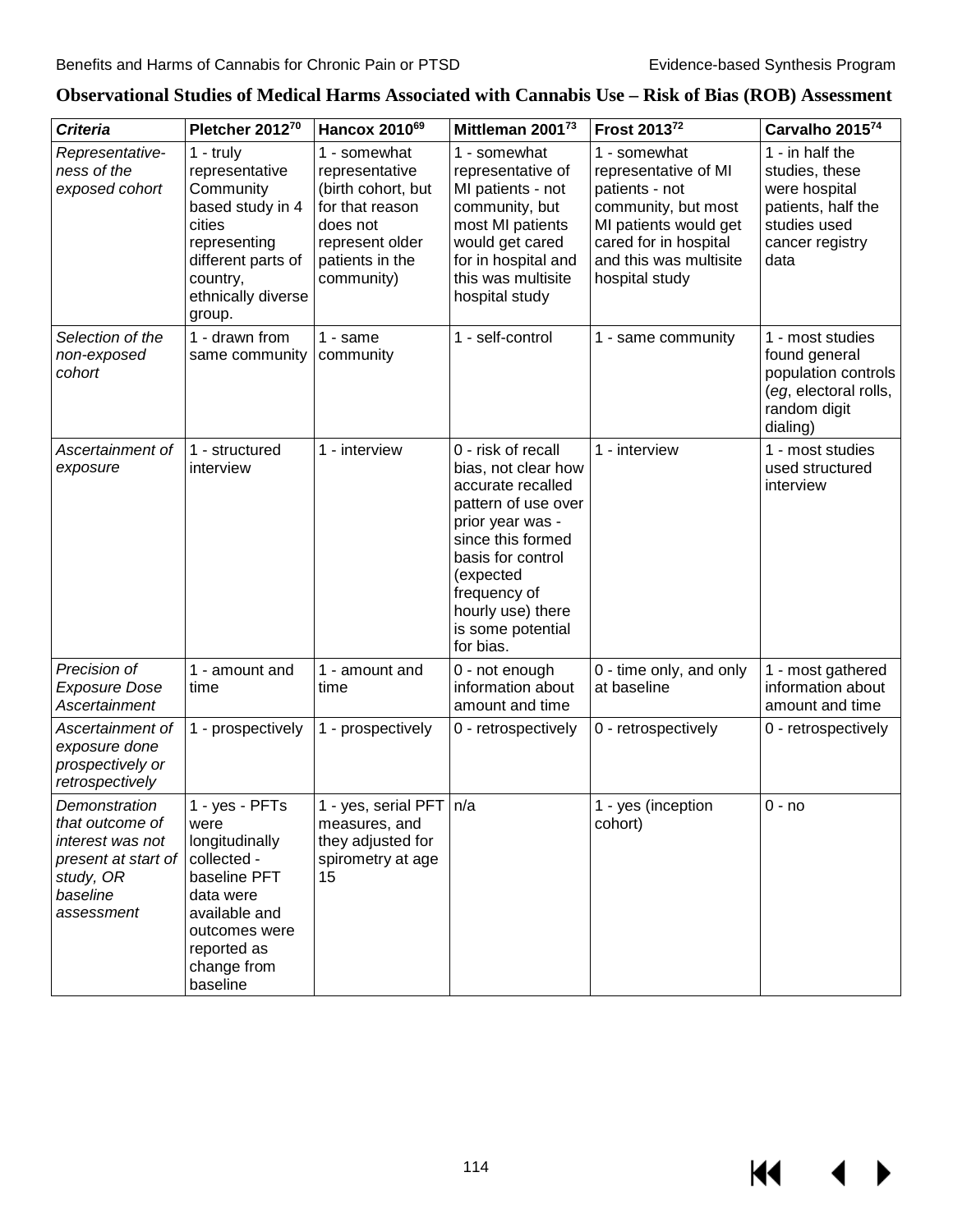| <b>Criteria</b>                                           | Pletcher 201270                                                                                                                                                  | Hancox 2010 <sup>69</sup>                                                                                                                                                                              | Mittleman 200173                                                                                                                                                                                                               | Frost 201372                                                                                                                                                                                                                                                                                                                                                                                                                                                             | Carvalho 201574                                                                                                                   |
|-----------------------------------------------------------|------------------------------------------------------------------------------------------------------------------------------------------------------------------|--------------------------------------------------------------------------------------------------------------------------------------------------------------------------------------------------------|--------------------------------------------------------------------------------------------------------------------------------------------------------------------------------------------------------------------------------|--------------------------------------------------------------------------------------------------------------------------------------------------------------------------------------------------------------------------------------------------------------------------------------------------------------------------------------------------------------------------------------------------------------------------------------------------------------------------|-----------------------------------------------------------------------------------------------------------------------------------|
| Adjustment for<br>confounding                             | 1 - for PFT<br>outcomes, most<br>important<br>covariate is<br>tobacco<br>exposure along<br>with gender, age,<br>race all of which<br>were well<br>accounted for. | 1 - accounts for<br>tobacco<br>exposure, age,<br>gender which are<br>probably most<br>relevant for the<br>PFT outcomes -<br>did not account<br>for race, SES,<br>second hand<br>smoke exposure,<br>etc | 0 - not clear that<br>they account for<br>tobacco use in<br>hour prior to MI                                                                                                                                                   | 1 - propensity score<br>matching - adjusted for<br>tobacco, other<br>substance use, SES<br>other factors                                                                                                                                                                                                                                                                                                                                                                 | 1 - most studies<br>adjusted for<br>tobacco use and<br>alcohol use                                                                |
| Assessment of<br>outcome                                  | 1 - PFTs,<br>objective<br>measure                                                                                                                                | 1 - PFTs                                                                                                                                                                                               | 1- objective<br>assessment of MI<br>outcome                                                                                                                                                                                    | 1 - national death<br>index                                                                                                                                                                                                                                                                                                                                                                                                                                              | 1 - only included<br>studies of patients<br>with definitive<br><b>HNC</b>                                                         |
| Was follow-up<br>long enough for<br>outcomes to<br>occur? | $1 - yes$                                                                                                                                                        | $1 - yes$                                                                                                                                                                                              | n/a                                                                                                                                                                                                                            | 1 - yes, partly - the<br>exposed group was<br>younger and the<br>number of mortality<br>events therefore<br>relatively small, but 18<br>year f/u                                                                                                                                                                                                                                                                                                                         | n/a                                                                                                                               |
| Adequacy of<br>follow-up of<br>cohorts                    | 1 - data from<br>98% of<br>participants, 95%<br>of all visits had<br>complete data                                                                               | 1 - data from 96%<br>of original cohort<br>at 32 years                                                                                                                                                 | n/a                                                                                                                                                                                                                            | 1 - national death<br>index                                                                                                                                                                                                                                                                                                                                                                                                                                              | n/a                                                                                                                               |
| Comments on<br>study quality                              | Low ROB. Well-<br>conducted,<br>prospective<br>cohort study.<br>Should be one of<br>the better<br>sources of data<br>for this outcome.                           | Low ROB. Well-<br>conducted,<br>prospective<br>cohort study.<br>Similar to Pletcher<br>study, but did not<br>have data on<br>linear trends.                                                            | High ROB. Case-<br>crossover study<br>with several<br>potential sources<br>of bias including<br>recall bias, small #<br>patients with<br>exposure of<br>interest, and lack<br>of clarity re:<br>accounting for<br>tobacco use. | High ROB. Information<br>on exposure (both<br>cannabis and tobacco)<br>only available at<br>baseline interview.<br>Assess long-term<br>mortality, but no<br>information on total<br>use over the period of<br>follow-up, making it<br>difficult to assess<br>relationship between<br>exposure and<br>outcome. Moreover,<br>cannabis users were<br>different than non-<br>users - confounders<br>were adjusted for, but<br>strong possibility of<br>residual confounding. | Medium ROB.<br>Ascertainment of<br>exposure is<br>necessarily limited<br>by retrospective<br>nature and issues<br>of recall bias. |

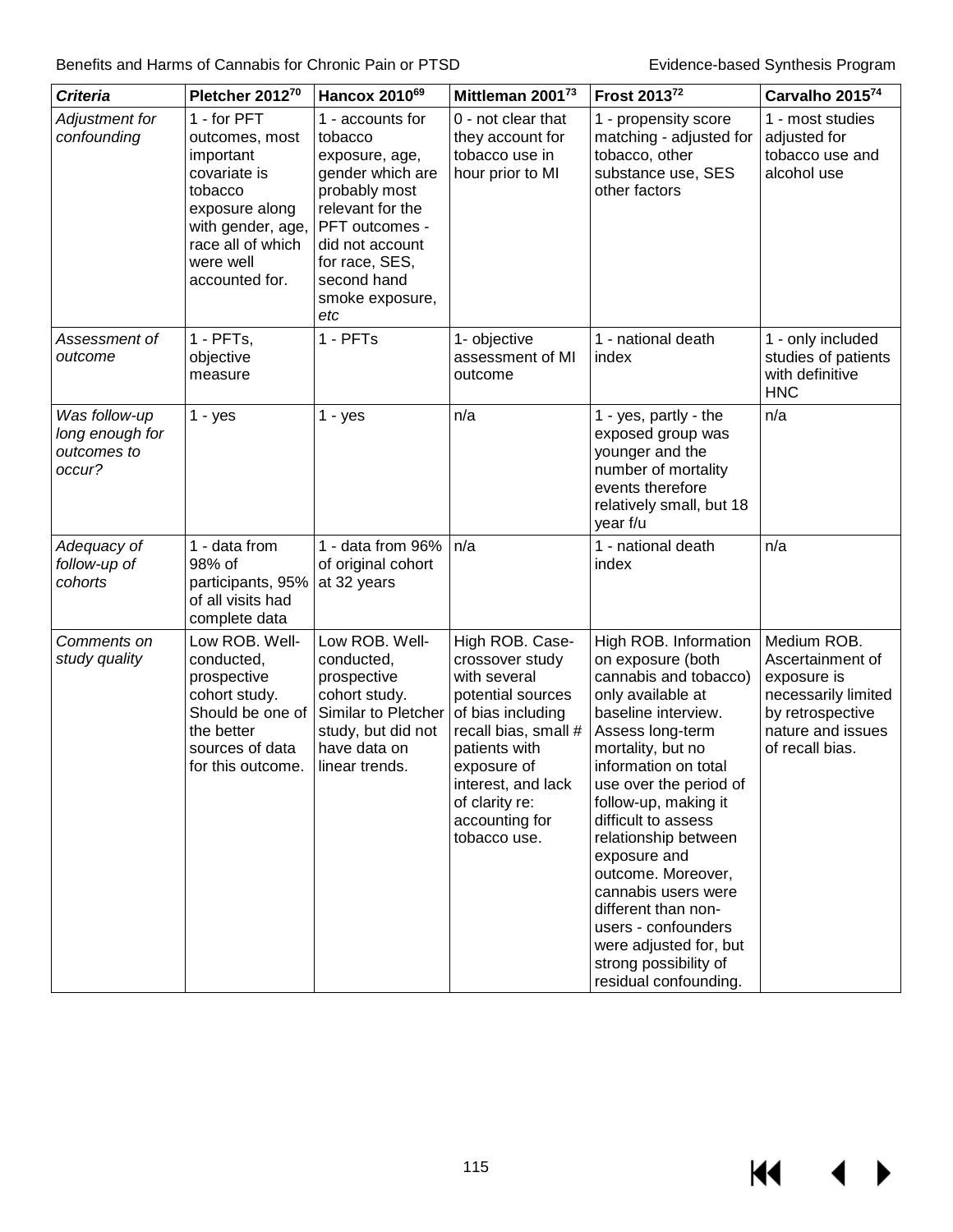| <b>Criteria</b>           | Pletcher 201270                                           | Hancox 2010 <sup>69</sup>               | Mittleman 2001 <sup>73</sup>     | Frost 2013 <sup>72</sup>                                   | Carvalho 201574                                                                                                                                                                                                                |
|---------------------------|-----------------------------------------------------------|-----------------------------------------|----------------------------------|------------------------------------------------------------|--------------------------------------------------------------------------------------------------------------------------------------------------------------------------------------------------------------------------------|
| Notes on<br>Applicability | Applicable to<br>vounger<br>populations $\left($ <<br>30) | Applicable to<br>vounger<br>populations | Most cannabis<br>users were male | Most cannabis users<br>were male, younger<br>than nonusers | Very wide range of<br>ever cannabis use<br>- some of the<br>studies with very<br>low rates of use<br>may not be<br>applicable, but the<br>consistency of<br>results across<br>different study<br>populations is<br>reassuring. |

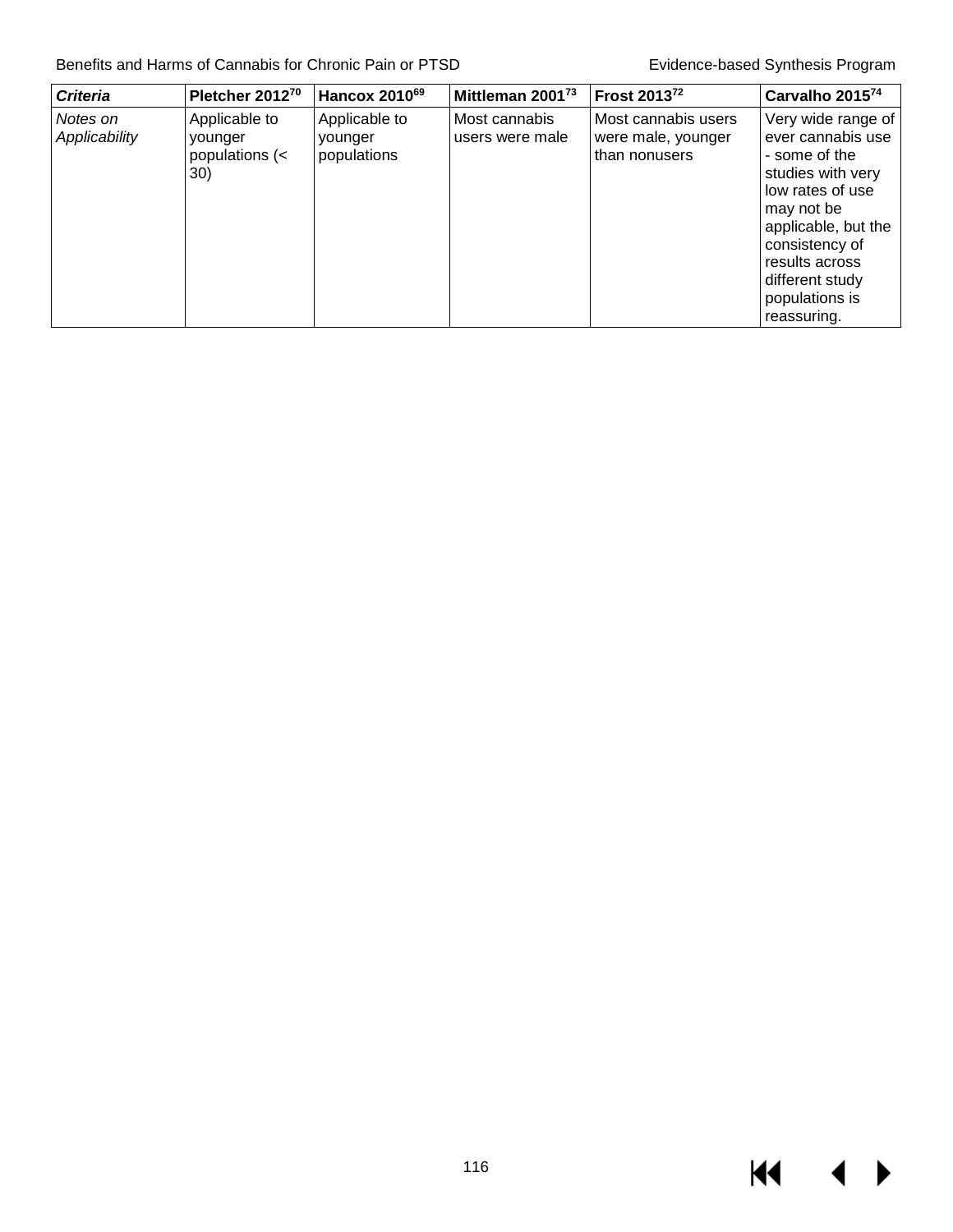| <b>Criteria</b>                                                                                                    | Zhang 2015 <sup>75</sup>                                                                                                                                                 | Callaghan 201376                                                                                                                                                                                                      | <b>Gurney 201577</b>                                                                                                                                                                                       | Chacko 200678                                                                                                |
|--------------------------------------------------------------------------------------------------------------------|--------------------------------------------------------------------------------------------------------------------------------------------------------------------------|-----------------------------------------------------------------------------------------------------------------------------------------------------------------------------------------------------------------------|------------------------------------------------------------------------------------------------------------------------------------------------------------------------------------------------------------|--------------------------------------------------------------------------------------------------------------|
| Representative-<br>ness of the<br>exposed cohort                                                                   | 1 - international, mix<br>of hospital-based and<br>community studies                                                                                                     | 1 - nearly all (98%) 18-<br>20 year old males                                                                                                                                                                         | 1 - cancer registry cases<br>with community-based<br>controls                                                                                                                                              | 1 - representative of<br>transitional cell ca<br>population, at least in<br>VA                               |
| Selection of the<br>non-exposed<br>cohort                                                                          | 1 - all drew controls<br>either from same<br>hospital/clinic, or the<br>community                                                                                        | 1 - drawn from same<br>population                                                                                                                                                                                     | 1 - drawn from same<br>population (random general<br>population in 2 studies and<br>friends of cases in one<br>study which is a potential<br>source of selection bias)                                     | 0 - drawn from urology<br>clinic, presenting for<br>different reason - not<br>representative of<br>community |
| Ascertainment of<br>exposure                                                                                       | 1 - written self-report<br>with information on<br>duration and<br>frequency                                                                                              | 0 - self-report without<br>adequate<br>quantification                                                                                                                                                                 | 0 - interview in 2 studies<br>and written self-report with<br>quantification in other, but<br>not clear that interviewers<br>were blinded to<br>case/control status of<br>participant                      | 1 - written self-report<br>with information on<br>duration and frequency                                     |
| Precision of<br><b>Exposure Dose</b><br>Ascertainment                                                              | 1 - amount and time                                                                                                                                                      | 0 - minimal information<br>about exposure over<br>time                                                                                                                                                                | 1 - amount and time                                                                                                                                                                                        | 1 - amount and time                                                                                          |
| Ascertainment of<br>exposure done<br>prospectively or<br>retrospectively                                           | 0 - retrospectively                                                                                                                                                      | 0 - retrospectively, and<br>only at time of<br>conscription                                                                                                                                                           | 0 - retrospectively                                                                                                                                                                                        | 0 - retrospectively                                                                                          |
| Demonstration<br>that outcome of<br>interest was not<br>present at start of<br>study, OR<br>baseline<br>assessment | 1 - performed<br>additional analyses<br>excluding patients<br>who had used within 2<br>years of cancer<br>diagnosis (to evaluate<br>possibility of reverse<br>causality) | 0 - no, but very<br>unlikely that outcome<br>was present in young<br>age group                                                                                                                                        | 1 - (case-control)                                                                                                                                                                                         | n/a                                                                                                          |
| Adjustment for<br>confounding                                                                                      | 1 - adjusted for<br>tobacco use and<br>some other<br>sociodemographic<br>factors                                                                                         | 0 - adjusted for<br>multiple factors, but<br>did not have a way of<br>quantifying tobacco<br>exposure after<br>conscription which is<br>likely to have been<br>heaviest amongst<br>those with heavier<br>cannabis use | 1 - adjusted for major<br>confounders relevant to<br>disease (including<br>cryptorchidism), but one<br>study did not adjust for<br>alcohol or tobacco use (but<br>was also the smallest of<br>the studies) | 0 - important<br>confounders considered,<br>but they did not report<br>adequately the adjusted<br>analyses   |
| Assessment of<br>outcome                                                                                           | 1 - only histologically<br>confirmed lung cancer                                                                                                                         | 1 - based on national<br>medical records,<br>claims - fair validation                                                                                                                                                 | 1 - histologically confirmed<br>cancers                                                                                                                                                                    | 1 - confirmed cancers                                                                                        |
| Was follow-up<br>long enough for<br>outcomes to<br>occur?                                                          | n/a                                                                                                                                                                      | $1 - yes$                                                                                                                                                                                                             | n/a                                                                                                                                                                                                        | n/a                                                                                                          |
| Adequacy of<br>follow-up of<br>cohorts                                                                             | n/a                                                                                                                                                                      | 1 - 1.9% lost to $f/u$ due<br>to emigration                                                                                                                                                                           | n/a                                                                                                                                                                                                        | n/a                                                                                                          |

**Medical Harms Observational Studies – Risk of Bias (ROB), Continued**

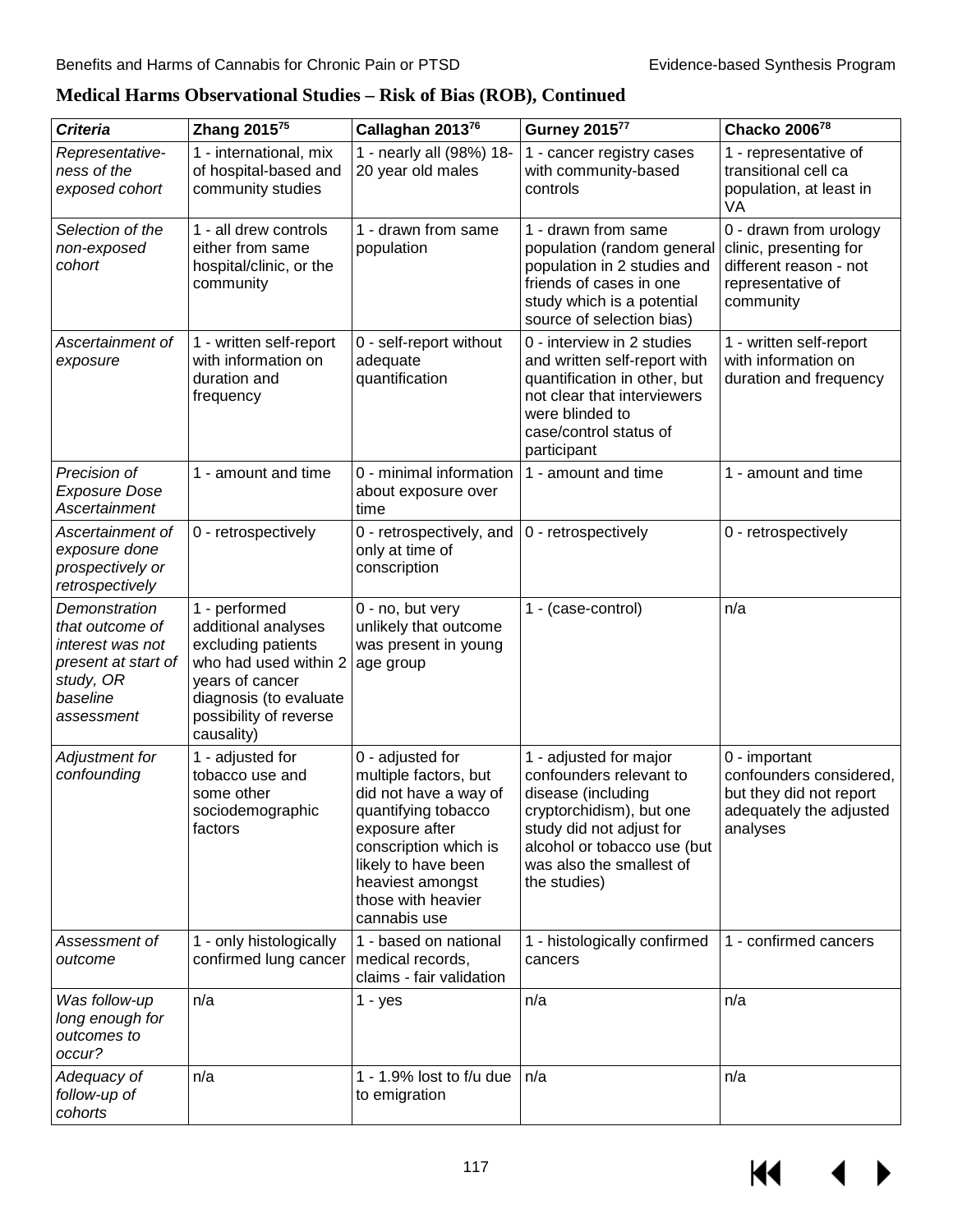$M \rightarrow$ 

| <b>Criteria</b>              | Zhang 2015 <sup>75</sup>                                                                                                                    | Callaghan 201376                                                                                                                                                                                                                                                                                             | <b>Gurney 201577</b>                                                                                                                                                                                                                                                                                                                                                                                                                                                                                                                                                                                                                                                                                                                                                                 | Chacko 200678                                                                                                                                                                                                                                                                                                                                                                                      |
|------------------------------|---------------------------------------------------------------------------------------------------------------------------------------------|--------------------------------------------------------------------------------------------------------------------------------------------------------------------------------------------------------------------------------------------------------------------------------------------------------------|--------------------------------------------------------------------------------------------------------------------------------------------------------------------------------------------------------------------------------------------------------------------------------------------------------------------------------------------------------------------------------------------------------------------------------------------------------------------------------------------------------------------------------------------------------------------------------------------------------------------------------------------------------------------------------------------------------------------------------------------------------------------------------------|----------------------------------------------------------------------------------------------------------------------------------------------------------------------------------------------------------------------------------------------------------------------------------------------------------------------------------------------------------------------------------------------------|
| Comments on<br>study quality | Medium ROB -<br>ascertainment of<br>exposure is<br>necessarily limited by<br>retrospective nature<br>and issues of recall<br>bias.          | High ROB - biggest<br>issue was that the<br>main exposure and<br>main confounder<br>(tobacco use) were<br>only determined at<br>time of conscription.<br>High risk of residual<br>confounding due to<br>ongoing tobacco<br>exposure for finding of<br>heavy cannabis use<br>association with lung<br>cancer. | High ROB - the meta-<br>analysis itself was well<br>done, but there were<br>methodologic deficiencies<br>in all 3 included studies.<br>The smallest study did not<br>control for important<br>confounders such as<br>tobacco. Low response<br>rates among controls or<br>cases in the 2 bigger<br>studies. There was a<br>potential for ascertainment<br>bias, and recall bias is also<br>an issue. Use of friends as<br>controls in one study is a<br>potential source of bias.<br>The largest and<br>methodologically strongest<br>study showed results<br>consistent with overall<br>findings, direction of effect<br>was consistent across<br>studies, there was a dose-<br>response relationship, and<br>the authors do highlight<br>some biologic plausibility to<br>findings. | High ROB - small study,<br>2 VA sites, very little<br>information on adjusted<br>analyses, control group<br>were symptomatic<br>patients in urology clinic<br>so not representative of<br>community, reverse<br>causality a real concern<br>(ie, cancer patients may<br>have been using<br>cannabis to palliate<br>symptoms - no<br>information on timing of<br>use and diagnosis),<br>recall bias |
| Notes on<br>Applicability    | Variety of settings,<br>included squamous<br>cell and<br>adenocarcinoma<br>patients but few<br>patients with other<br>types of lung cancer. | --                                                                                                                                                                                                                                                                                                           |                                                                                                                                                                                                                                                                                                                                                                                                                                                                                                                                                                                                                                                                                                                                                                                      | VA only - 2 sites. One of<br>the sites located in a<br>town with prominent<br>textile industry (and,<br>thus, dye exposure).<br>Small number of<br>patients.                                                                                                                                                                                                                                       |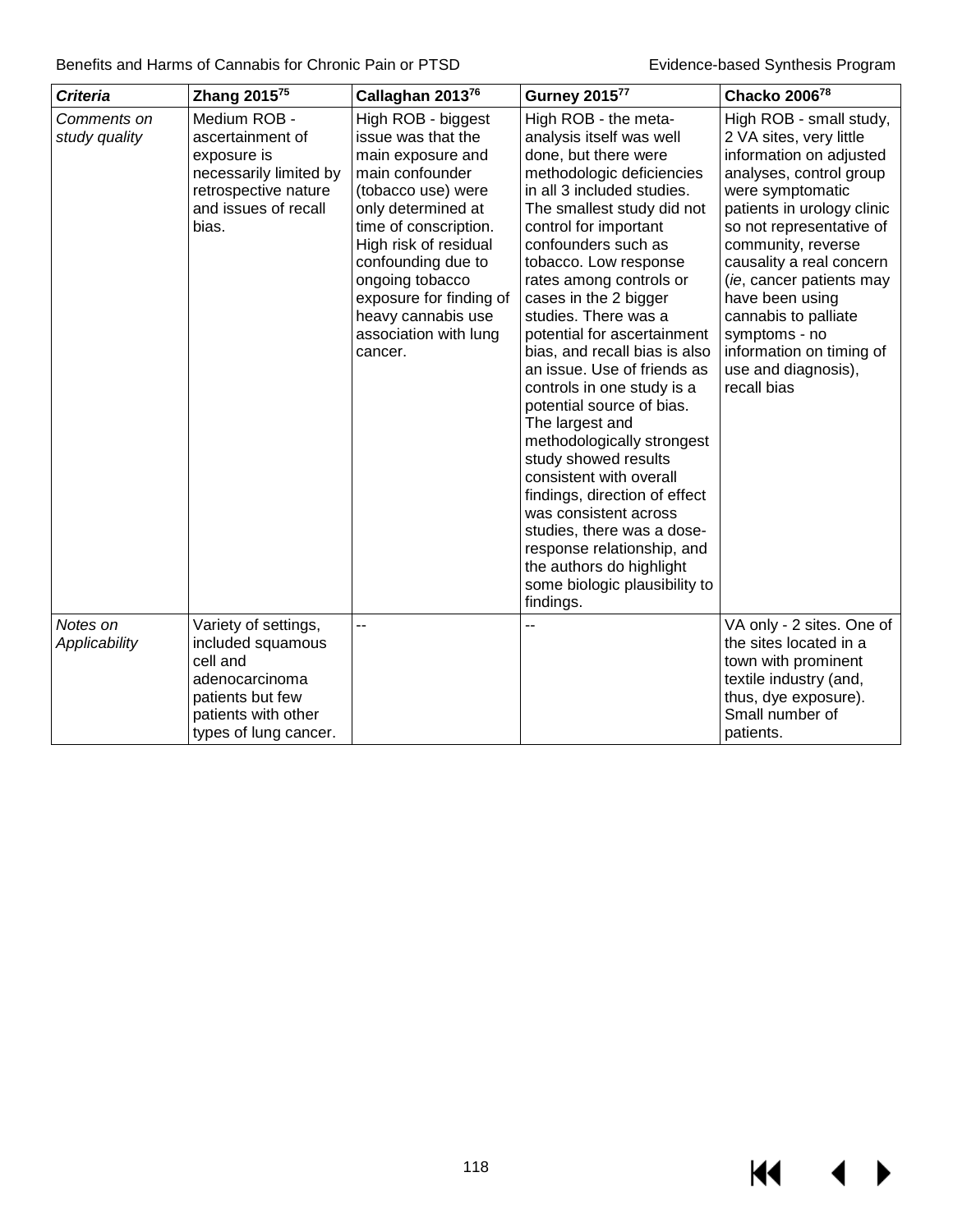### **Observational Studies of Adverse Mental Health Effects Associated with Cannabis Use – Risk of Bias (ROB) Assessment**

| <b>Criteria</b>                                  | Di Forti 200992                                                                                             | Dominguez 2010 <sup>87</sup>                                                     | Kuepper 2011 <sup>86</sup>                                                   | Mason 200890                                                                                                                                                                                                                                                                                                                                                                                            | Rossler 2011 <sup>88</sup>                                                                                                                               | van Nierop<br>2013137                                                                                                                                         |
|--------------------------------------------------|-------------------------------------------------------------------------------------------------------------|----------------------------------------------------------------------------------|------------------------------------------------------------------------------|---------------------------------------------------------------------------------------------------------------------------------------------------------------------------------------------------------------------------------------------------------------------------------------------------------------------------------------------------------------------------------------------------------|----------------------------------------------------------------------------------------------------------------------------------------------------------|---------------------------------------------------------------------------------------------------------------------------------------------------------------|
| Representative-<br>ness of the<br>exposed cohort | 1 - first episode<br>psychosis<br>(presenting to<br>the hospital)                                           | 1 - representative<br>population study.                                          | 1 - representative<br>population study.                                      | 0 - No information about<br>the population from which<br>the sample was recruited.<br>Recreational cannabis<br>smokers who used<br>cannabis at least once a<br>month. No personal<br>history of diagnosed<br>mental illness. Lifetime<br>drug usage of other illicit<br>drugs in the cannabis<br>group commonly included<br>amphetamines,<br>benzodiazepines,<br>cocaine, ketamine, LSD,<br>and heroin. | 1 - representative<br>population based<br>sample. Males identified<br>from a military screening<br>test, and females from an<br>electoral roster.        | 1 - somewhat<br>representative<br>(siblings of<br>individuals with<br>psychotic<br>disorders and<br>healthy controls in<br>the same<br>geographical<br>areas) |
| Selection of the<br>non-exposed<br>cohort        | $0 - No$<br>description of<br>source. Control<br>group was<br>individuals with<br>no psychotic<br>episodes. | 1 - same population                                                              | - same population                                                            | 0 - No description of<br>source                                                                                                                                                                                                                                                                                                                                                                         | - same population                                                                                                                                        | - same<br>community                                                                                                                                           |
| Ascertainment of<br>exposure                     | 1 - Cannabis<br>Experience<br>Questionnaire                                                                 | 1 - Munich composite<br>international diagnostic<br>interview (DIA-X/M-<br>CIDI) | 1 - Munich composite<br>international diagnostic<br>interview (DIA-X/M-CIDI) | - self-report and<br>urinalysis                                                                                                                                                                                                                                                                                                                                                                         | - Structured<br>Psychopathological<br>Interview and Rating of<br>the Social Consequences<br>of Psychological<br>Disturbances for<br>Epidemiology (SPIKE) | - urinalysis and<br><b>CIDI</b>                                                                                                                               |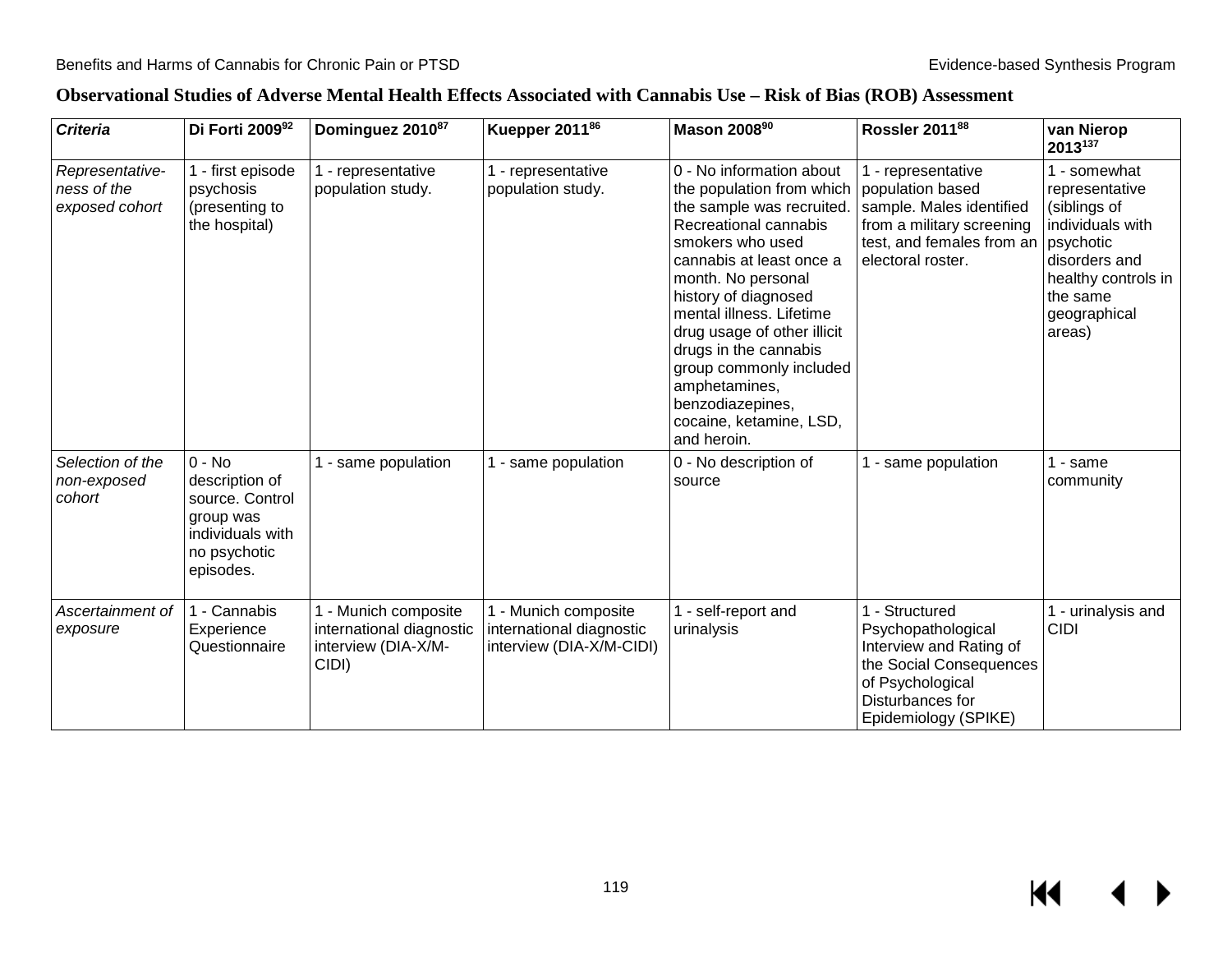$M$ 

 $\blacktriangleright$ 

| <b>Criteria</b>                                                                                                    | Di Forti 200992                                                                                                   | Dominguez 201087                                              | Kuepper 2011 <sup>86</sup>                                                                                                                                                                         | Mason 2008 <sup>90</sup>                                                                                                                                                     | Rossler 201188                                                                                                                                                                                                                                                                               | van Nierop<br>2013137                                                                                                                                      |
|--------------------------------------------------------------------------------------------------------------------|-------------------------------------------------------------------------------------------------------------------|---------------------------------------------------------------|----------------------------------------------------------------------------------------------------------------------------------------------------------------------------------------------------|------------------------------------------------------------------------------------------------------------------------------------------------------------------------------|----------------------------------------------------------------------------------------------------------------------------------------------------------------------------------------------------------------------------------------------------------------------------------------------|------------------------------------------------------------------------------------------------------------------------------------------------------------|
| Precision of<br><b>Exposure Dose</b><br>Ascertainment                                                              | 1 - Assessed<br>type and<br>frequency, as<br>well as potency                                                      | $0 -$ > or < 5 times since<br>last exposure                   | $0 -$ > or < 5 times since<br>last exposure                                                                                                                                                        | 0.5 - Participants<br>contacted researchers<br>when they were using<br>cannabis recreationally.<br>The study team went to<br>meet them for testing.<br>Dose not ascertained. | 1 - frequency of use                                                                                                                                                                                                                                                                         | $0.5 -$ used<br>interviews to<br>determine lifetime<br>use and urinalysis<br>to determine<br>current use. No<br>information re:<br>dose, frequency,<br>etc |
| Ascertainment of<br>exposure done<br>prospectively or<br>retrospectively                                           | $0 -$<br>retrospectively                                                                                          | 0 - retrospectively                                           | 0 - retrospectively                                                                                                                                                                                | 1 - prospectively                                                                                                                                                            | 0 - retrospectively                                                                                                                                                                                                                                                                          | 0 - retrospectively                                                                                                                                        |
| Demonstration<br>that outcome of<br>interest was not<br>present at start of<br>study, OR<br>baseline<br>assessment | 1 - first psychotic   0 - not excluded<br>episode                                                                 |                                                               | 0 - not excluded                                                                                                                                                                                   | 0 - not excluded, and no<br>baseline assessment.                                                                                                                             | 1 - although clinical<br>diagnoses of psychotic<br>disorders were not<br>assessed with the SPIKE<br>at baseline through 1999.<br>two-thirds of the sample<br>were at "high risk" for<br>subclinical psychosis<br>symptoms based on<br>Symptom Checklist 90-<br>Revised (SCL-90-R)<br>scores. | $1 -$ healthy<br>siblings of<br>individuals with a<br>psychotic disorder<br>(high risk) and<br>healthy controls.                                           |
| Adjustment for<br>confounding                                                                                      | 2 - adjusted for<br>age, gender,<br>ethnicity, other<br>stimulant use,<br>education, and<br>employment<br>status. | 1 - controls for<br>depression but not<br>other substance use | 2 - Adjusted for age at<br>baseline, sex, baseline<br>SES, use of other drugs<br>at baseline and T2,<br>trauma before the age of<br>14 as assessed at<br>baseline, and urban/rural<br>environment. | - performed sensitivity<br>analysis for other<br>drug/alcohol use                                                                                                            | 2 - adjusted for sex,<br>familial background,<br>socio- economic status,<br>family history of mental<br>disorders, other family<br>problems, and school<br>problems, and used step<br>wise multivariate analysis<br>with each substance<br>entered individually.                             | 0 - adjusts only for<br>age, sex, high-risk<br>sibling status                                                                                              |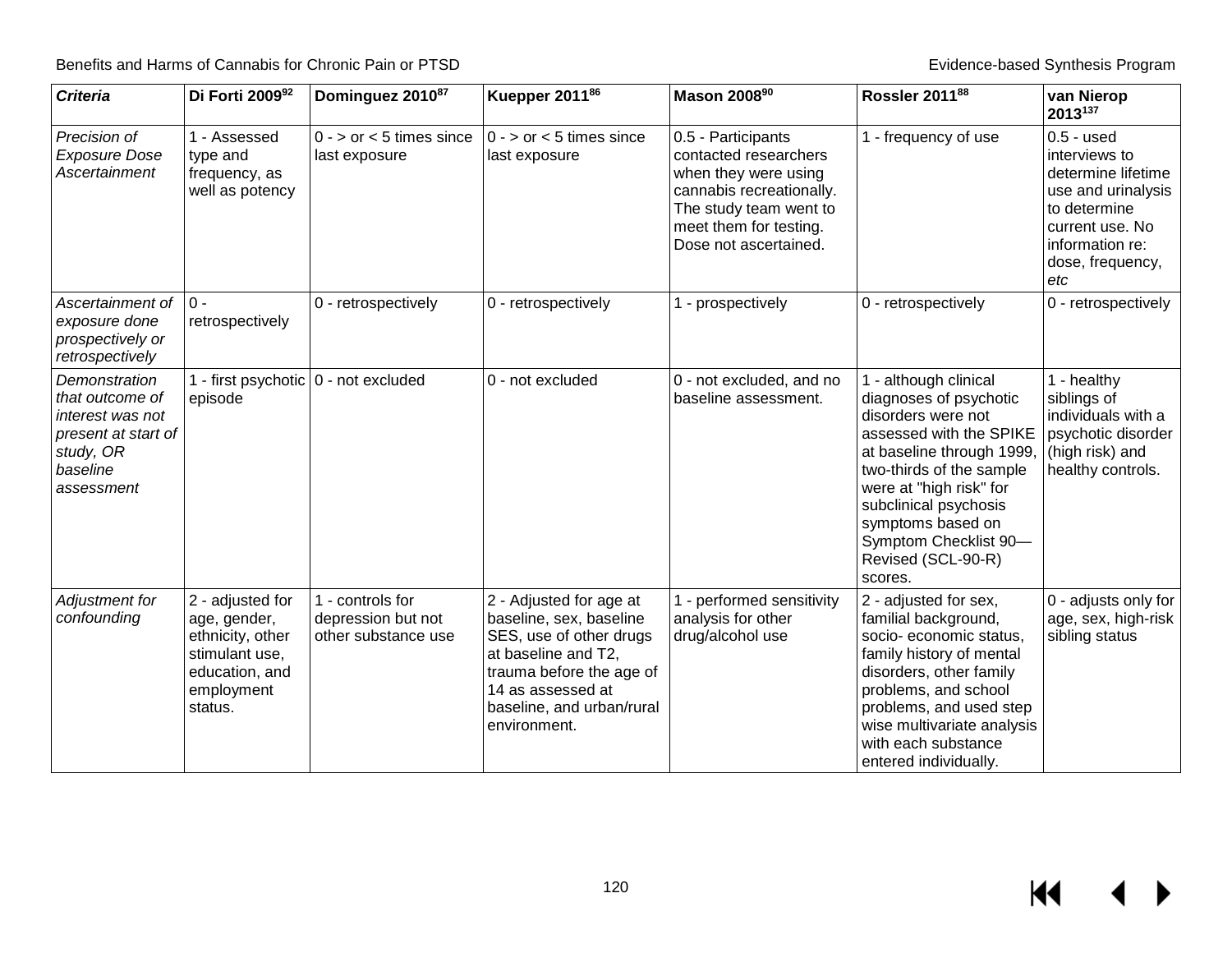| <b>Criteria</b>                                           | Di Forti 200992                                                                                                                       | Dominguez 201087                                                                                       | Kuepper 2011 <sup>86</sup>                                                                          | Mason 2008 <sup>90</sup>                                                                                                                                                                                                                         | Rossler 201188                                                                                                                  | van Nierop<br>2013137                                                                      |
|-----------------------------------------------------------|---------------------------------------------------------------------------------------------------------------------------------------|--------------------------------------------------------------------------------------------------------|-----------------------------------------------------------------------------------------------------|--------------------------------------------------------------------------------------------------------------------------------------------------------------------------------------------------------------------------------------------------|---------------------------------------------------------------------------------------------------------------------------------|--------------------------------------------------------------------------------------------|
| Assessment of<br>outcome                                  | 1 - hospital<br>admission                                                                                                             | 1 - Munich composite<br>international diagnostic<br>interview (DIA-X/M-<br>CIDI)                       | 1 - Munich composite<br>international diagnostic<br>interview (DIA-X/M-CIDI)                        | 0 - Psychotomimetic<br>States Inventory (PSI) -<br>the study is a validation<br>study.                                                                                                                                                           | - SPIKE and SCL-90-R                                                                                                            | 1 - Community<br>Assessment of<br>Psychic<br>Experience<br>(CAPE)                          |
| Was follow-up<br>long enough for<br>outcomes to<br>occur? | <b>NA</b>                                                                                                                             | - Mean T1 1.6, T2<br>3.5, and T3 8.4 years<br>$(range=7.3-10.5)$                                       | 1 - Mean T1 1.6, T2 3.5,<br>and T3 8.4 years<br>$(range=7.3-10.5)$                                  | - interested in acute<br>symptoms. Assessed at<br>time of exposure, then 3<br>to 4 days later.                                                                                                                                                   | $-30$ years                                                                                                                     | 0 - Mean 3.3<br>years                                                                      |
| Adequacy of<br>follow-up of<br>cohorts                    | <b>NA</b>                                                                                                                             | 0 - 84% at T2 and 73%<br>at T3. No description<br>provided.                                            | 0 - 84% at T2 and 73% at   NA - no follow-up other<br>T3. No description<br>provided.               | than 3-4 days post use.                                                                                                                                                                                                                          | - 57% assessed at 30<br>year follow-up.<br>Description of lost<br>provided.                                                     | 1 - 78% assessed<br>at follow-up.<br>Description of<br>participants lost<br>provided.      |
| Comments on<br>study quality                              | Low ROB study<br>despite lack of<br>detail on<br>ascertainment of<br>control group.<br>Nicely<br>conducted<br>retrospective<br>study. | Moderate ROB study.<br>Included participants<br>with<br>negative/disorganized<br>symptoms at baseline. | Moderate ROB study.<br>Included participants with<br>negative/disorganized<br>symptoms at baseline. | High ROB study. No<br>information about the<br>source of the exposed or<br>non-exposed sample.<br>Exposed sample used<br>drugs in addition to<br>cannabis, and there was<br>no baseline assessment.<br>No information about<br>dose ascertained. | Low ROB study. Well-<br>conducted, good<br>description of follow-up<br>and loss to follow-up,<br>description of methods,<br>etc | High ROB due to<br>lack of controlling<br>for important<br>confounders,<br>short follow-up |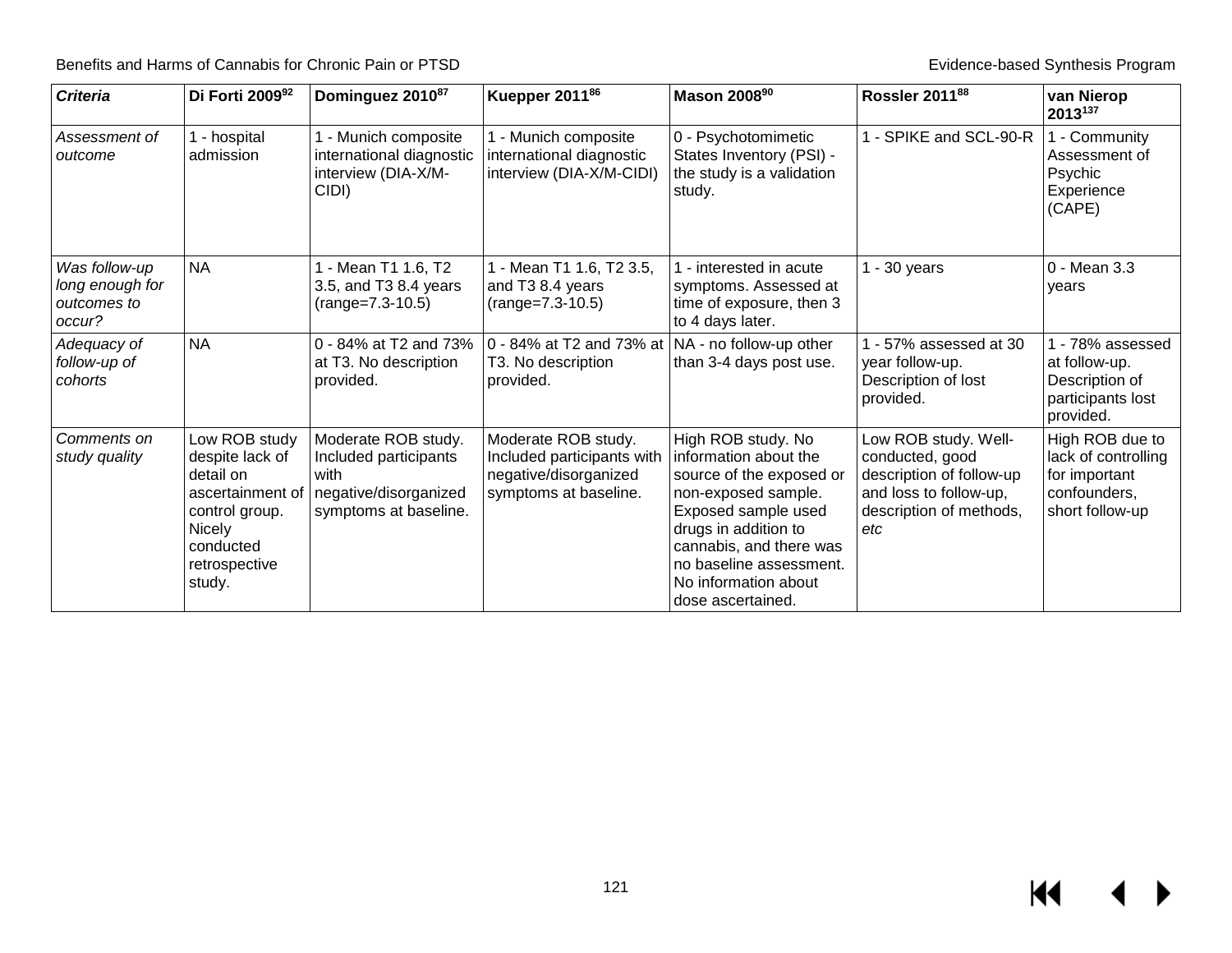# **APPENDIX D. PEER REVIEWER COMMENTS AND AUTHOR RESPONSES**

| We have added information from this recent                                                                                                                                                                                                                                                                                                                                            |
|---------------------------------------------------------------------------------------------------------------------------------------------------------------------------------------------------------------------------------------------------------------------------------------------------------------------------------------------------------------------------------------|
| We added the new Dunedin analysis to the emerging<br>harms section. We had assessed another analysis<br>from the Swedish military conscript study - there was<br>no data on ongoing tobacco or cannabis use after<br>conscription and, since the outcomes were many<br>decades later, the lack of exposure information made<br>the study results very difficult to interpret.         |
| We have reviewed the studies you suggested and<br>included them in our report if they met our inclusion<br>criteria or if they were relevant for background and                                                                                                                                                                                                                       |
| We broadly included studies with varying levels of<br>use (including heavy use) and in broad patient<br>populations. We have clarified throughout the<br>summary table and manuscript whether the results<br>apply to light or heavy use and we have clearly noted<br>when there is a lack of data on heavy (daily) use.                                                              |
|                                                                                                                                                                                                                                                                                                                                                                                       |
|                                                                                                                                                                                                                                                                                                                                                                                       |
| We have rewritten the methods and the KQ1 results<br>section to better clarify the rationale for this decision<br>and we note how the exclusion of synthetic<br>cannabinoid studies would likely not have affected<br>our overall findings (since there were no large, good<br>quality studies of synthetics in the populations of<br>We agree. We have added language to the results |
|                                                                                                                                                                                                                                                                                                                                                                                       |

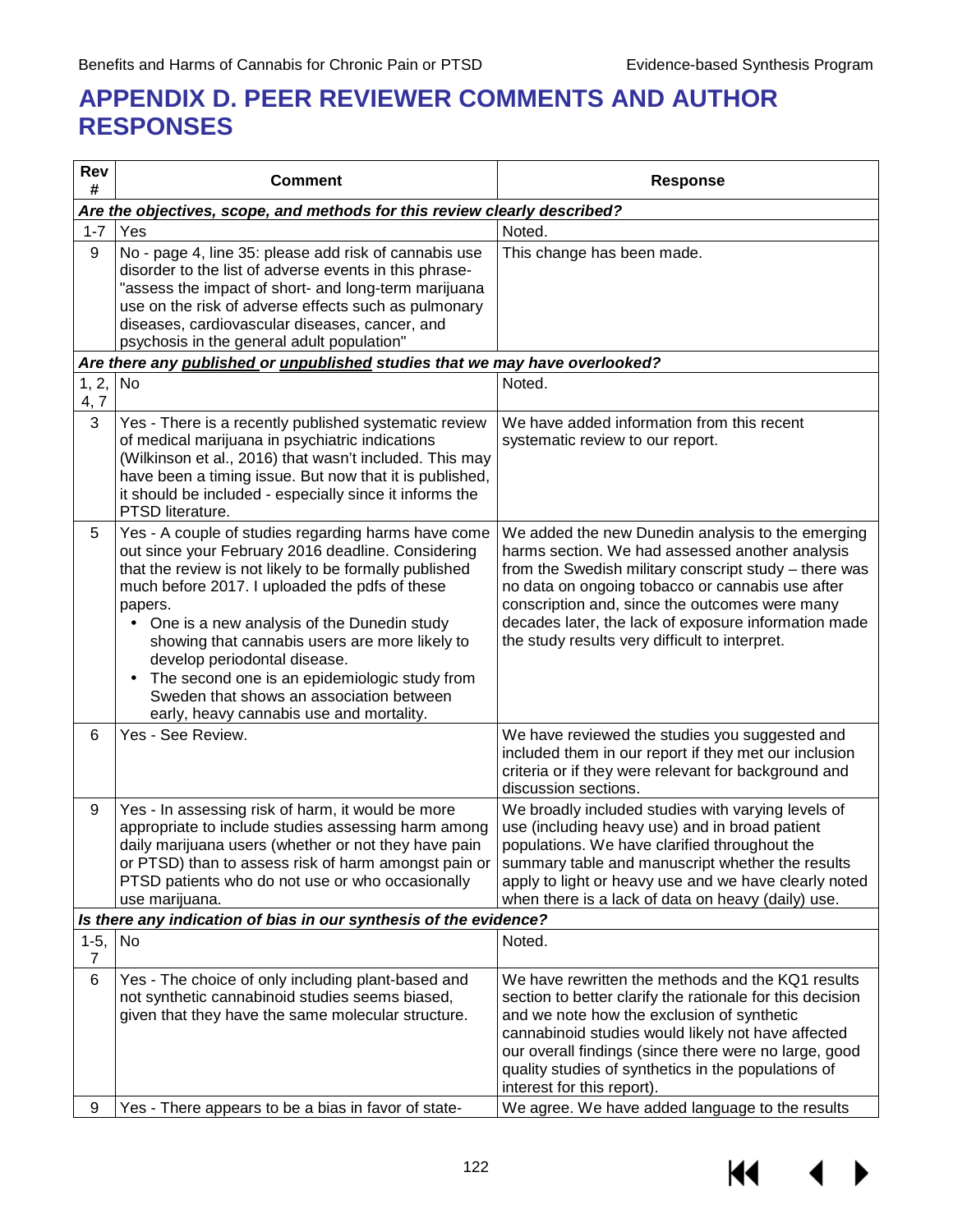|   | approved retail marijuana products for treatment of<br>pain and PTSD. The executive summary introduction<br>states that the purpose of the paper is to examine<br>health effects of marijuana use because of increased<br>state legalization of marijuana plant products for the<br>indications of pain and PTSD, but the review of the<br>literature conflates studies of plant-based<br>pharmaceutical grade products (i.e. Sativex) with<br>those of retail smoked marijuana and other marijuana<br>products. As written, the two types of cannabis<br>products are conflated in the summaries of the<br>evidence and in the recommendations. The<br>differences between the two types of products need to<br>be clearly explained and then considered separately<br>in all of the analyses. While Sativex is not currently<br>FDA-approved, it is approved as a pharmaceutical in<br>other countries, is manufactured to known standards<br>of purity and potency and is therefore distinct from<br>retail marijuana products.<br>I recommend a clear explanation in the introduction of<br>the differences between pharmaceutical products<br>manufactured to specific potency and purity versus<br>retail marijuana products. THC and cannabidiol<br>concentrations vary widely in retail marijuana. The<br>trend toward higher THC and lower cannabidiol in<br>retail marijuana renders studies of lower THC/higher<br>cannabidiol pharmaceuticals and plant products<br>irrelevant or only indirectly relevant to many currently<br>marketed marijuana products. Given these<br>differences, the level of evidence should be<br>appropriately downgraded for "indirectness" when<br>citing studies of cannabinoid pharmaceuticals, as<br>these do not directly address the benefits and harms<br>of smoked marijuana or other retail marijuana<br>products. | clarifying that most studies examined preparations<br>with precisely defined THC/CBD content. We also<br>added to the applicability section in the Executive<br>Summary and main report that preparations studied<br>may not reflect what is widely available in<br>dispensaries, and we added a reference to a study<br>that suggested measured content differed from<br>labeled content in dispensaries. Finally, we added the<br>issue of applicability to the rationale for strength of<br>evidence in the summary of evidence table.                                                                                                                                                                                                                                                                                                  |
|---|---------------------------------------------------------------------------------------------------------------------------------------------------------------------------------------------------------------------------------------------------------------------------------------------------------------------------------------------------------------------------------------------------------------------------------------------------------------------------------------------------------------------------------------------------------------------------------------------------------------------------------------------------------------------------------------------------------------------------------------------------------------------------------------------------------------------------------------------------------------------------------------------------------------------------------------------------------------------------------------------------------------------------------------------------------------------------------------------------------------------------------------------------------------------------------------------------------------------------------------------------------------------------------------------------------------------------------------------------------------------------------------------------------------------------------------------------------------------------------------------------------------------------------------------------------------------------------------------------------------------------------------------------------------------------------------------------------------------------------------------------------------------------------------------------------------------------------------------------------------------|--------------------------------------------------------------------------------------------------------------------------------------------------------------------------------------------------------------------------------------------------------------------------------------------------------------------------------------------------------------------------------------------------------------------------------------------------------------------------------------------------------------------------------------------------------------------------------------------------------------------------------------------------------------------------------------------------------------------------------------------------------------------------------------------------------------------------------------------|
| 9 | In assessing potential risks, studies of "low to<br>moderate use" are not appropriate for inclusion.<br>When used for medical purposes, the usual pattern is<br>daily consumption. Therefore, in order to evaluate<br>potential risk, only studies that systematically assess<br>for risk among daily users would be relevant to the<br>question of potential harm from medical use. At least<br>one cited study includes cannabis non-users in the<br>denominator when reporting rates of cannabis use<br>disorder among patients with pain, and is therefore<br>implies a much lower risk of cannabis use disorder<br>than would be expected among daily "medical<br>marijuana" users.                                                                                                                                                                                                                                                                                                                                                                                                                                                                                                                                                                                                                                                                                                                                                                                                                                                                                                                                                                                                                                                                                                                                                                            | With regard to the cannabis use disorder studies, we<br>agree that we did not clearly describe the cited study<br>and the limitations in the overall evidence base. We<br>revised this section to clearly state that there were no<br>studies in cannabis users. We also de-emphasized<br>the cross-sectional data in chronic pain users in the<br>summary of evidence section since these were not<br>studies in a cannabis-using population.<br>With regard to the other harms, we were broadly<br>inclusive in part because clinicians may encounter a<br>broad range of use among patients. We were careful<br>to describe the evidence as being applicable to low<br>levels of use (as with effects on pulmonary function)<br>when appropriate, and added clarification on the lack<br>of data (or even potential for harm in case of |
|   |                                                                                                                                                                                                                                                                                                                                                                                                                                                                                                                                                                                                                                                                                                                                                                                                                                                                                                                                                                                                                                                                                                                                                                                                                                                                                                                                                                                                                                                                                                                                                                                                                                                                                                                                                                                                                                                                     | pulmonary function) with heavy use.                                                                                                                                                                                                                                                                                                                                                                                                                                                                                                                                                                                                                                                                                                                                                                                                        |
|   | <b>Additional suggestions or comments.</b>                                                                                                                                                                                                                                                                                                                                                                                                                                                                                                                                                                                                                                                                                                                                                                                                                                                                                                                                                                                                                                                                                                                                                                                                                                                                                                                                                                                                                                                                                                                                                                                                                                                                                                                                                                                                                          |                                                                                                                                                                                                                                                                                                                                                                                                                                                                                                                                                                                                                                                                                                                                                                                                                                            |
| 1 | Excellent review.<br>Clarify on page 4 and in methods the reasons for                                                                                                                                                                                                                                                                                                                                                                                                                                                                                                                                                                                                                                                                                                                                                                                                                                                                                                                                                                                                                                                                                                                                                                                                                                                                                                                                                                                                                                                                                                                                                                                                                                                                                                                                                                                               | See above.                                                                                                                                                                                                                                                                                                                                                                                                                                                                                                                                                                                                                                                                                                                                                                                                                                 |
|   | choice in key exposure (e.g., what is typically found at                                                                                                                                                                                                                                                                                                                                                                                                                                                                                                                                                                                                                                                                                                                                                                                                                                                                                                                                                                                                                                                                                                                                                                                                                                                                                                                                                                                                                                                                                                                                                                                                                                                                                                                                                                                                            |                                                                                                                                                                                                                                                                                                                                                                                                                                                                                                                                                                                                                                                                                                                                                                                                                                            |
|   | dispensaries, and not synthetic forms that have been                                                                                                                                                                                                                                                                                                                                                                                                                                                                                                                                                                                                                                                                                                                                                                                                                                                                                                                                                                                                                                                                                                                                                                                                                                                                                                                                                                                                                                                                                                                                                                                                                                                                                                                                                                                                                |                                                                                                                                                                                                                                                                                                                                                                                                                                                                                                                                                                                                                                                                                                                                                                                                                                            |

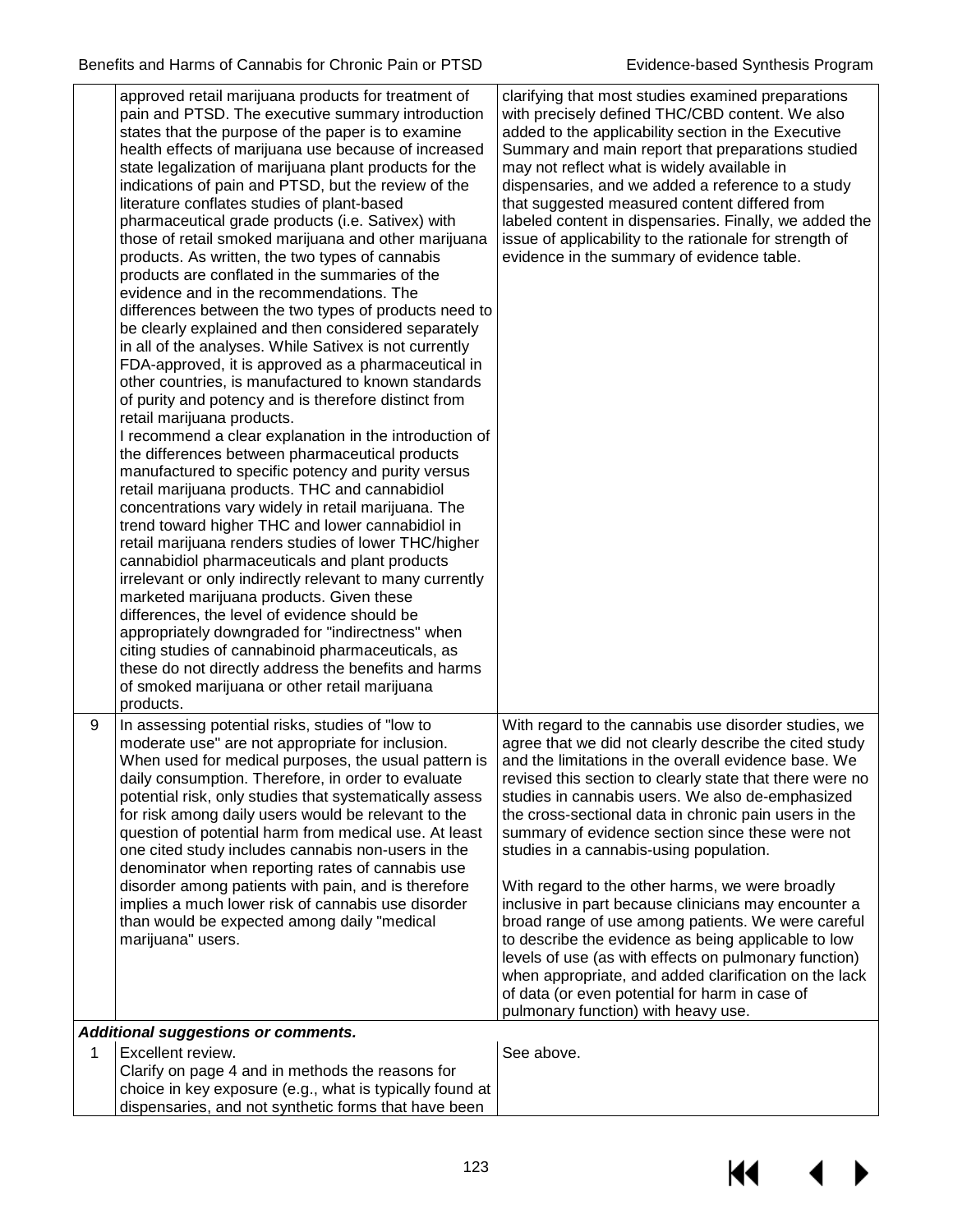|                | systematically reviewed already)                                                                                                                                                                                                                                                                                                                                                                                                                                                                                                                                                                                                                                                                                                                                                                                                                                                                                                                                           |                                                                                                                                                                                                                                                                                                                                                                                                                                                                                                                                                                                                                                                                                |
|----------------|----------------------------------------------------------------------------------------------------------------------------------------------------------------------------------------------------------------------------------------------------------------------------------------------------------------------------------------------------------------------------------------------------------------------------------------------------------------------------------------------------------------------------------------------------------------------------------------------------------------------------------------------------------------------------------------------------------------------------------------------------------------------------------------------------------------------------------------------------------------------------------------------------------------------------------------------------------------------------|--------------------------------------------------------------------------------------------------------------------------------------------------------------------------------------------------------------------------------------------------------------------------------------------------------------------------------------------------------------------------------------------------------------------------------------------------------------------------------------------------------------------------------------------------------------------------------------------------------------------------------------------------------------------------------|
| $\overline{2}$ | My comments are all fairly minor.                                                                                                                                                                                                                                                                                                                                                                                                                                                                                                                                                                                                                                                                                                                                                                                                                                                                                                                                          | We agree and have made this change.                                                                                                                                                                                                                                                                                                                                                                                                                                                                                                                                                                                                                                            |
|                | 1. A brand name, "Sativex," is used many times in<br>tables and intermittently throughout the text. I believe<br>the generic name (nabiximols) should be used instead<br>in all text and tables.                                                                                                                                                                                                                                                                                                                                                                                                                                                                                                                                                                                                                                                                                                                                                                           |                                                                                                                                                                                                                                                                                                                                                                                                                                                                                                                                                                                                                                                                                |
| $\overline{2}$ | 2. Page 6, line 18 (also page 18, line 39): "and an<br>estimated 6.2%-39% of chronic pain patients are<br>utilizing cannabis in addition to opioid medication for<br>pain management." The denominator is unclear in this<br>sentence. Should it be "among patients on opioid<br>medication for chronic pain, 6-39% also use<br>cannabis"?                                                                                                                                                                                                                                                                                                                                                                                                                                                                                                                                                                                                                                 | This language was clarified.                                                                                                                                                                                                                                                                                                                                                                                                                                                                                                                                                                                                                                                   |
| $\overline{2}$ | 3. Page 6: The introduction alternates between<br>"marijuana" and "cannabis." Is there any distinction? If<br>not, I suggest selecting a preferred term and using it<br>consistently for clarity.                                                                                                                                                                                                                                                                                                                                                                                                                                                                                                                                                                                                                                                                                                                                                                          | We agree and have changed it to "cannabis"<br>throughout.                                                                                                                                                                                                                                                                                                                                                                                                                                                                                                                                                                                                                      |
| $\overline{2}$ | 4. Page 6, Methods: A brief rationale for the decision<br>to exclude synthetic cannabinoids would be helpful.                                                                                                                                                                                                                                                                                                                                                                                                                                                                                                                                                                                                                                                                                                                                                                                                                                                              | This has been added.                                                                                                                                                                                                                                                                                                                                                                                                                                                                                                                                                                                                                                                           |
| 2              | 5. Page 66, last paragraph of discussion: When<br>considering implications for pain management, it<br>seems appropriate to mention that multiple<br>pharmacological and nonpharmacological therapies<br>have stronger evidence for chronic pain than either<br>cannabis or opioids. Given the state of the science on<br>cannabis and the existence of many efficacious<br>medical and complementary therapies for pain, I am<br>aware of no scientific rationale for singling out<br>cannabis as an important "opioid sparing" therapeutic<br>option. (This is a common line of argument for<br>increasing cannabis availability, so I don't fault the<br>authors for mentioning it.) The first recommendation<br>from CDC guidelines on opioid prescribing, as well as<br>treatment guidelines for common conditions such as<br>back pain and arthritis, could be cited here.                                                                                            | We added language from the 1 <sup>st</sup> recommendation in<br>the CDC guidelines. We also added references and<br>language about other evidence based pharmacologic<br>and non-pharmacologic therapies.                                                                                                                                                                                                                                                                                                                                                                                                                                                                      |
| 3              | Overall this is a very thorough review.<br>The risks of psychosis are underestimated and<br>understated. There is a body of evidence that<br>exposure to cannabis is associated with a risk for a<br>psychotic disorder. There is an entire special issue of<br>Biological Psychiatry (April, 2016) dedicated to<br>cannabinoids and psychosis. The authors are strongly<br>urged to review this special issue.<br>There is robust evidence (unlike what the review<br>states) of direct experimental evidence that<br>cannabinoids at certain doses can induce psychosis-<br>like effects in healthy individuals and that<br>cannabinoids can exacerbate psychosis in individuals<br>at risk for or with an established, psychotic disorder.<br>Restating the risk of psychosis is important because<br>of the numbers of veterans with SMI who seek out<br>certification for medical marijuana. I see a number of<br>veterans diagnosed with chronic psychotic disorders | We generally agree, though we have to stick to the<br>strength of evidence grading approach we have used<br>throughout the report $-$ we did include mention of<br>experimental studies, though they were small and<br>had some methodologic flaws. However, we had not<br>incorporated these into the summary statement $-$ we<br>have changed this and clarified the extent of<br>evidence. The SOE rating is low because much of the<br>evidence is observational (though not entirely), it is<br>difficult to know the magnitude of effect, and there is<br>little data specific to chronic pain and PTSD<br>populations - we have clarified this rationale<br>throughout. |

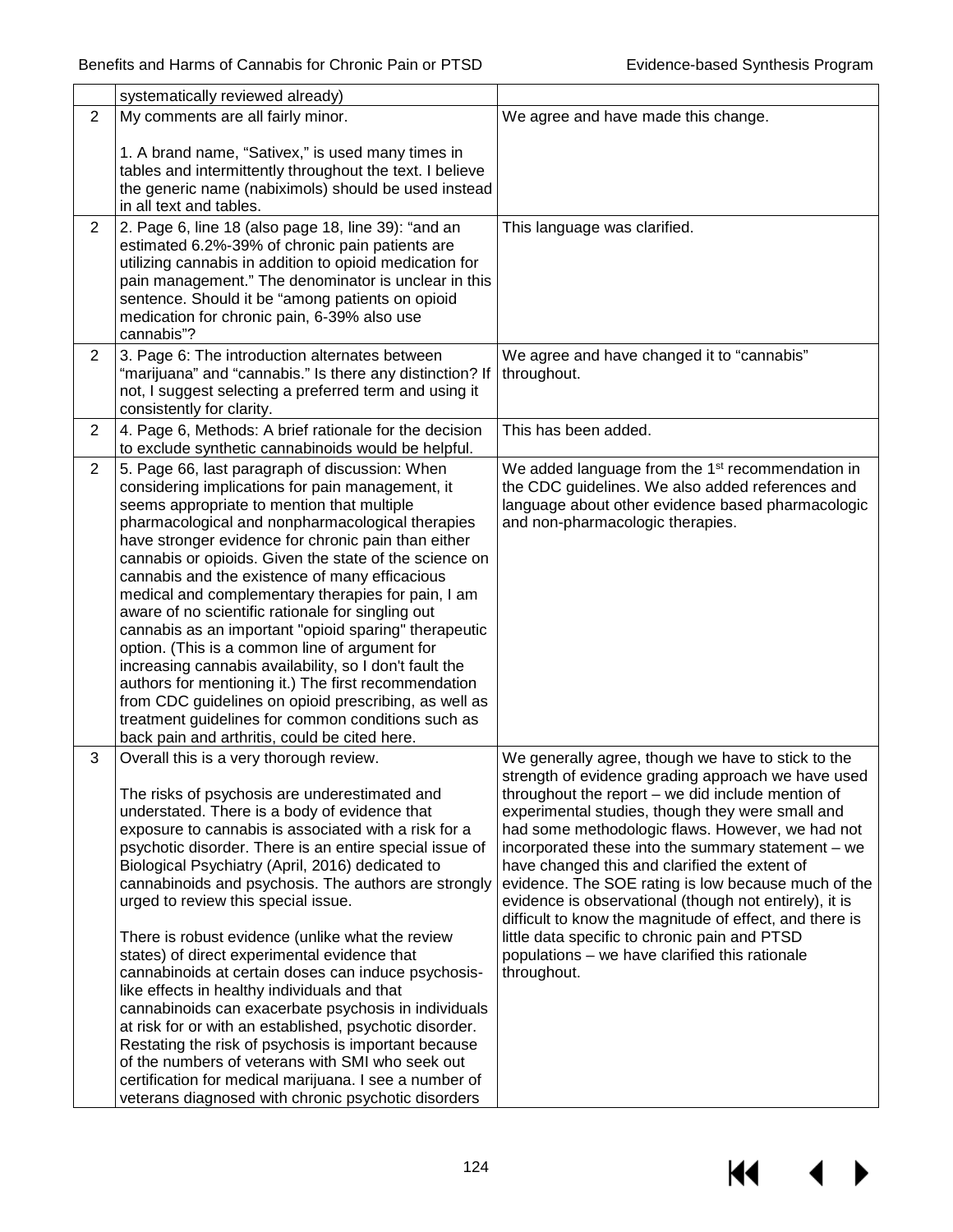|   | who have asked for medical marijuana certification<br>from VA doctors. They go to non-VA providers get a<br>card, start using marijuana and end up in the hospital.<br>While this is anecdotal, stating that the link to<br>psychosis is "low" or "entirely observational" is not<br>without risk.                                                                                                                                                                                                                             |                                                                                                                                                                                                                                                                                                                                                                                                                                                                                                                                                                                                                                                                                                                                                                                                                                                                                                                      |
|---|--------------------------------------------------------------------------------------------------------------------------------------------------------------------------------------------------------------------------------------------------------------------------------------------------------------------------------------------------------------------------------------------------------------------------------------------------------------------------------------------------------------------------------|----------------------------------------------------------------------------------------------------------------------------------------------------------------------------------------------------------------------------------------------------------------------------------------------------------------------------------------------------------------------------------------------------------------------------------------------------------------------------------------------------------------------------------------------------------------------------------------------------------------------------------------------------------------------------------------------------------------------------------------------------------------------------------------------------------------------------------------------------------------------------------------------------------------------|
| 5 | Obviously, compiling all the papers need to generate<br>this review took a lot of effort. Overall, the review<br>seems comprehensive and generally accurate. When<br>fully refined, it will make an important contribution to<br>our knowledge base.                                                                                                                                                                                                                                                                           | Thank you for the suggestions - we have detailed our<br>responses below and additionally went through the<br>entire report and did an additional round of<br>copyediting.                                                                                                                                                                                                                                                                                                                                                                                                                                                                                                                                                                                                                                                                                                                                            |
|   | There is some sloppiness in the preparation as<br>though the draft did not undergo careful and extensive<br>proofreading before being sent out for review. In<br>certain presentations of various studies there is a lack<br>of needed detail and occasionally lack of rigor in<br>interpretation. Most of the examples of these<br>concerns that I could find are detailed below, but I<br>cannot confirm that this list is exhaustive of all<br>miscues.                                                                     |                                                                                                                                                                                                                                                                                                                                                                                                                                                                                                                                                                                                                                                                                                                                                                                                                                                                                                                      |
| 5 | Page 5, lines 12-13: The assumption that rates of<br>pulmonary effects or cancer would not be influenced<br>by presence of PTSD or pain seems flawed at least<br>on the basis that individuals with these disorders use<br>tobacco at higher rates than the general population,<br>and tobacco and cannabis might have additive or<br>synergistic effects. In addition, it seems likely that<br>both PTSD and pain might have subtle hormonal or<br>immune system effects that could interact negatively<br>with cannabis use. | We agree that there is some risk in considering<br>studies in broader populations. We did so after<br>considering likely important confounding factors as<br>related to chronic pain or PTSD. We agree tobacco<br>use is an important confounder and levels might be<br>higher in chronic pain or PTSD populations, but the<br>studies that contributed findings all accounted for<br>tobacco use (and usually conducted analyses among<br>never smokers $etc$ ) – studies that did not adequately<br>control for tobacco use were downgraded in quality<br>and did not contribute to findings. There are certainly<br>other factors that might theoretically confound<br>findings – we have added to the limitations section<br>this issue (and, in general, this is one of the reasons<br>why bodies of evidence based only on observational<br>data typically start with a lower strength of evidence<br>rating). |
| 5 | Page 5, line 45: Change "size" to "sizes."                                                                                                                                                                                                                                                                                                                                                                                                                                                                                     | We have made this change.                                                                                                                                                                                                                                                                                                                                                                                                                                                                                                                                                                                                                                                                                                                                                                                                                                                                                            |
| 5 | Page 6, lines 4-13: Given the nature of the<br>uncontrolled studies reviewed, it would probably be<br>better to say that "cannabis is potentially associated<br>with either harmful or neutral effects" rather than is<br>potentially harmful.                                                                                                                                                                                                                                                                                 | We have made this change.                                                                                                                                                                                                                                                                                                                                                                                                                                                                                                                                                                                                                                                                                                                                                                                                                                                                                            |
| 5 | Page 8, line 36: Change "is" to "are."                                                                                                                                                                                                                                                                                                                                                                                                                                                                                         | Done                                                                                                                                                                                                                                                                                                                                                                                                                                                                                                                                                                                                                                                                                                                                                                                                                                                                                                                 |
| 5 | Table (Page 9): Calls medication Sativex when text<br>calls it nabiximols. Should use generic name<br>throughout document to be consistent.<br>Acronym ROB should be footnoted to explain it to<br>anyone perusing the table.                                                                                                                                                                                                                                                                                                  | Done                                                                                                                                                                                                                                                                                                                                                                                                                                                                                                                                                                                                                                                                                                                                                                                                                                                                                                                 |
| 5 | PTSD: It seems incorrect to say that marijuana is<br>potentially harmful since these studies were<br>observational. Is it likely the marijuana is causing<br>more violence and use of other substances? Possibly,<br>but it seems more intuitively probable that patients<br>who are more violent and certainly who use other                                                                                                                                                                                                  | We changed the executive summary paragraph<br>accordingly. There is more detail in the main body of<br>the report, but the strength of evidence related to bias<br>and small number of studies is clearly indicated.                                                                                                                                                                                                                                                                                                                                                                                                                                                                                                                                                                                                                                                                                                 |

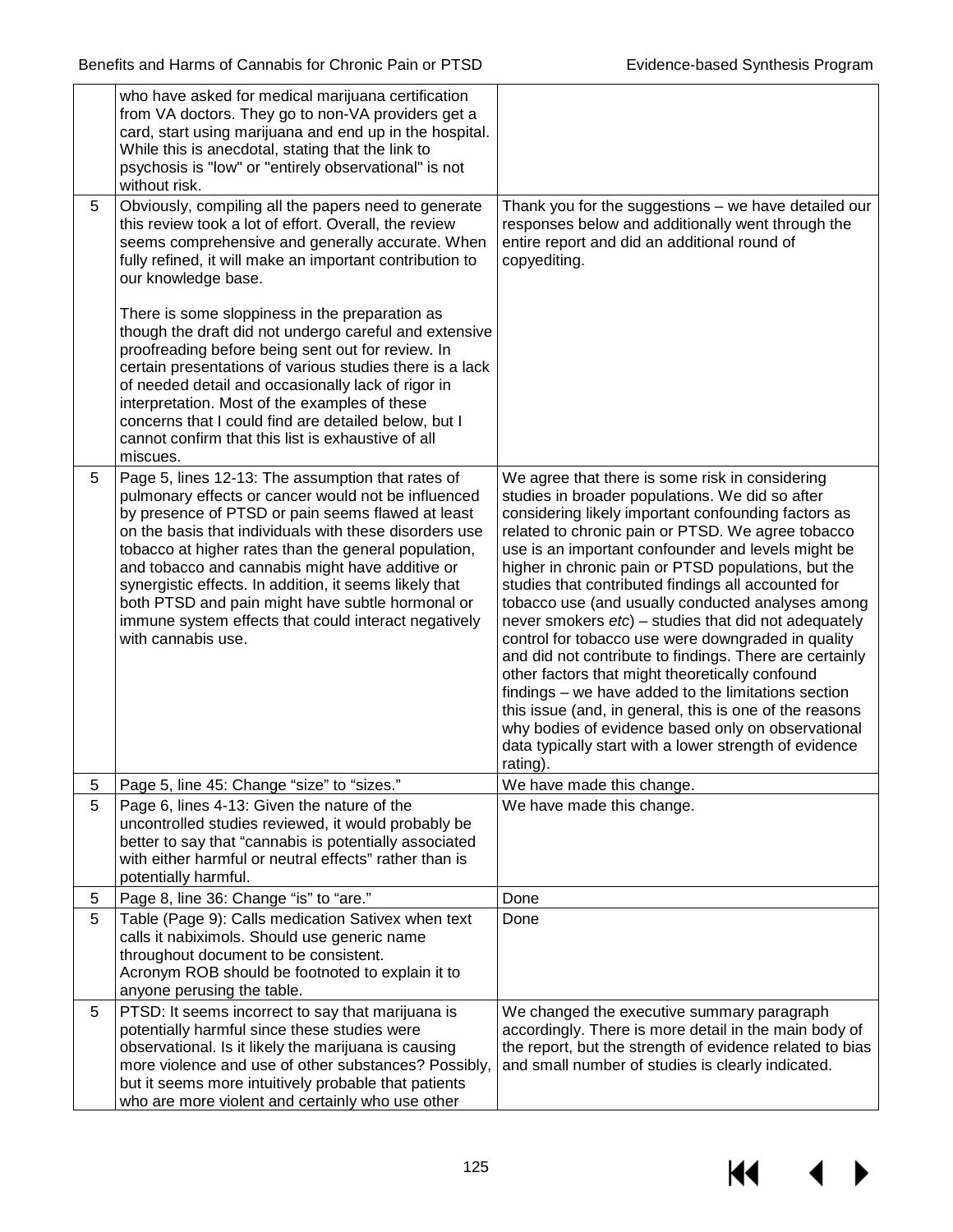|   | substances are more likely to use marijuana. It is<br>more credible to say that there is no evidence that it is<br>helpful.                                                                                                                                                                                                                                                                                                                                                                                                                             |                                                                                                                                                                                                                                                                                                                                                                                                                                                                                                                                                                                                                                                                                                                                                                                        |
|---|---------------------------------------------------------------------------------------------------------------------------------------------------------------------------------------------------------------------------------------------------------------------------------------------------------------------------------------------------------------------------------------------------------------------------------------------------------------------------------------------------------------------------------------------------------|----------------------------------------------------------------------------------------------------------------------------------------------------------------------------------------------------------------------------------------------------------------------------------------------------------------------------------------------------------------------------------------------------------------------------------------------------------------------------------------------------------------------------------------------------------------------------------------------------------------------------------------------------------------------------------------------------------------------------------------------------------------------------------------|
| 5 | Page 21, lines 54-57: This sentence does not make<br>sense. If they inhaled a 25 mg dose, the per cent THC<br>is irrelevant because the dose would be the same.<br>What is the preparation here? It does not sound like<br>herbal marijuana.                                                                                                                                                                                                                                                                                                            | Language regarding the preparation was clarified; it<br>was indeed an herbal preparation obtained from<br>Prairie Plant Systems Inc. (Saskatoon, Sask.).<br>Regarding dose and potency, this is the language<br>that the authors use to describe the potency and<br>dose. The 0% THC was prepared using "ethanolic<br>extraction of cannabinoids" (see Ware 2010 pg.<br>E695). Concentrations/potencies (percent THC) were<br>varied, but were delivered in the same dose (25 mg).                                                                                                                                                                                                                                                                                                     |
| 5 | Page 22, lines 42-59: This study is very poorly<br>described. The reader needs to know more about the<br>cannabis product used. If the study was<br>observational, how was assignment to condition<br>determined? The word "native" should be "naïve."                                                                                                                                                                                                                                                                                                  | Cannabis product described in more detail.<br>Assignment to conditions described in more detail.<br>Native changed to naïve.                                                                                                                                                                                                                                                                                                                                                                                                                                                                                                                                                                                                                                                           |
| 5 | Page 23, lines 7-21: These studies are also<br>exceedingly poorly described. What were the basic<br>study methodologies?                                                                                                                                                                                                                                                                                                                                                                                                                                | Designs for both studies were described in more<br>detail.                                                                                                                                                                                                                                                                                                                                                                                                                                                                                                                                                                                                                                                                                                                             |
| 5 | Table 3: How can the Wilkinson study be medium risk<br>of bias? Shouldn't it be high risk of bias? Obviously,<br>the participants self-selected into their groups. We<br>know that people who use marijuana are more likely<br>to use alcohol and vice-versa. Most likely individuals<br>with PTSD and a propensity to violence are more<br>likely impulsive and more likely to use marijuana. The<br>marijuana may not be causing the violence. The p-<br>value given for primary outcome of Johnson study is<br>inconsistent with what the text says. | We used a standard risk of bias tool to evaluate the<br>observational studies (Newcastle-Ottawa Scale), and<br>using this tool classified the study as medium risk of<br>bias (individual item scores are included in the<br>Appendix C PTSD risk of bias table). This particular<br>study adjusted for confounders which contributed to<br>the medium rating. We agree that causation is very<br>difficult to assume here and this is part of what<br>contributes to rating the body of evidence as<br>insufficient.<br>Regarding the Johnson et al. paper, we have<br>checked the values and confirmed that those reported                                                                                                                                                           |
|   |                                                                                                                                                                                                                                                                                                                                                                                                                                                                                                                                                         | in our table correspond to those reported in the<br>paper.                                                                                                                                                                                                                                                                                                                                                                                                                                                                                                                                                                                                                                                                                                                             |
| 5 | Page 26, lines 21-23: Serious adverse events<br>mentioned twice with different ORs.                                                                                                                                                                                                                                                                                                                                                                                                                                                                     | Thanks - this was a typo and was corrected (last<br>should have been withdrawal due to AE).                                                                                                                                                                                                                                                                                                                                                                                                                                                                                                                                                                                                                                                                                            |
| 5 | Page 26, lines 25-26: Information on specific serious<br>adverse events should be provided in more detail. It is<br>hard to see how paranoia or agitation by themselves<br>would meet the FDA definition of serious adverse<br>event unless they resulted in hospital admission.                                                                                                                                                                                                                                                                        | We believe the section provides the detail we have<br>available, while remaining circumspect about the<br>seriousness of most of the short-term adverse events<br>reported. The definition of serious adverse event is<br>not provided in the Whiting review or its review<br>protocol. We do clarify that many of the side effects<br>were minor and common effects of cannabis. We<br>have rewritten the sentence and taken out the<br>modifier "serious". The definition of serious adverse<br>events includes medical events for which an<br>intervention might be necessary to prevent something<br>like hospitalization - this is obviously somewhat at the<br>discretion of the monitoring board and investigators<br>and we simply report what the review authors<br>reported. |
| 5 | Page 26, line 34: add "and" between "pain" and<br>"found."                                                                                                                                                                                                                                                                                                                                                                                                                                                                                              | This change has been made.                                                                                                                                                                                                                                                                                                                                                                                                                                                                                                                                                                                                                                                                                                                                                             |
| 5 | Page 34, line 13: Change "was" to "were."                                                                                                                                                                                                                                                                                                                                                                                                                                                                                                               | This change has been made.                                                                                                                                                                                                                                                                                                                                                                                                                                                                                                                                                                                                                                                                                                                                                             |

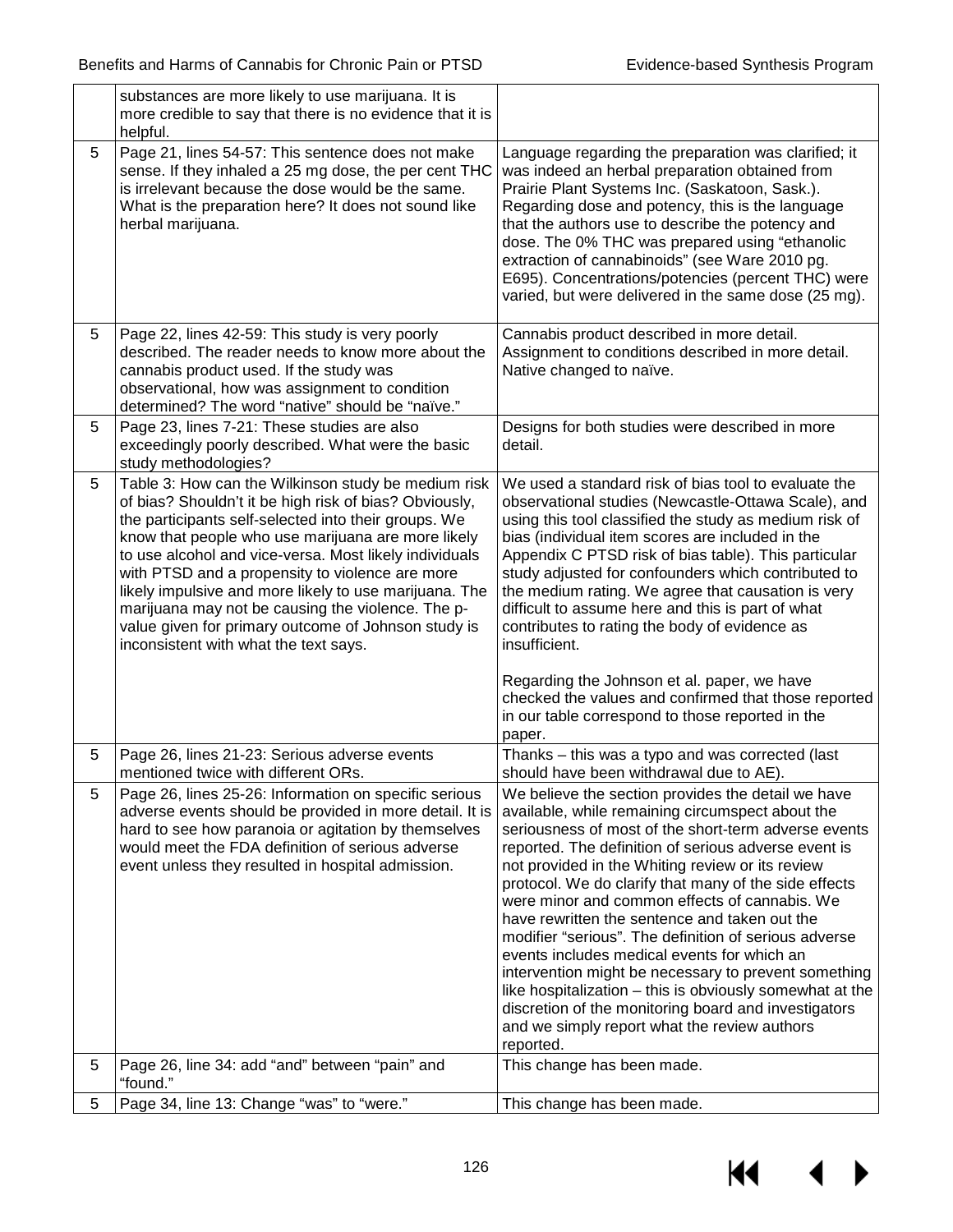$M \rightarrow$ 

| 5 | Page 36, line 8: Describe dose and route of<br>administration of cannabis in this study.                                                                                                                                                                                                                                                                                                                                                                                                                                                                                                                                                                                                                                                                                                                                                                                                                                                                                                                                                                                                                                                                                                | This change has been made.                                                                                                                                                                                                                                                                                                                                                                                                                                                                                                                                                                                                                                                                                                                                                                                                                                |
|---|-----------------------------------------------------------------------------------------------------------------------------------------------------------------------------------------------------------------------------------------------------------------------------------------------------------------------------------------------------------------------------------------------------------------------------------------------------------------------------------------------------------------------------------------------------------------------------------------------------------------------------------------------------------------------------------------------------------------------------------------------------------------------------------------------------------------------------------------------------------------------------------------------------------------------------------------------------------------------------------------------------------------------------------------------------------------------------------------------------------------------------------------------------------------------------------------|-----------------------------------------------------------------------------------------------------------------------------------------------------------------------------------------------------------------------------------------------------------------------------------------------------------------------------------------------------------------------------------------------------------------------------------------------------------------------------------------------------------------------------------------------------------------------------------------------------------------------------------------------------------------------------------------------------------------------------------------------------------------------------------------------------------------------------------------------------------|
| 5 | Page 37, line 42: Delete "who were diagnosed with<br>CUD."                                                                                                                                                                                                                                                                                                                                                                                                                                                                                                                                                                                                                                                                                                                                                                                                                                                                                                                                                                                                                                                                                                                              | We have left this statement in the text for clarification.                                                                                                                                                                                                                                                                                                                                                                                                                                                                                                                                                                                                                                                                                                                                                                                                |
| 5 | Page 38, lines 4-15: An apparent issue with the Bonn-<br>Miller study described here which may warrant<br>mention is that the Veterans who had CUD and<br>checked into an inpatient unit presumably had to<br>undergo cannabis withdrawal absent any treatment<br>for it. Was it their CUD per se or the withdrawal<br>symptoms (or both) that interfered with their treatment<br>improvement? It would be good to know also if their<br>PTSD severity at treatment entry was equivalent to<br>that of the non-CUD group.                                                                                                                                                                                                                                                                                                                                                                                                                                                                                                                                                                                                                                                               | Our summary describes the results and adjustments<br>for confounders, but we have not included a<br>discussion about whether or not withdrawal<br>symptoms vs CUD was responsible for the findings<br>because it is not possible to determine based on the<br>methods.                                                                                                                                                                                                                                                                                                                                                                                                                                                                                                                                                                                    |
| 5 | Page 40, line 7: Change "abuse" to "misuse."                                                                                                                                                                                                                                                                                                                                                                                                                                                                                                                                                                                                                                                                                                                                                                                                                                                                                                                                                                                                                                                                                                                                            | This change has been made.                                                                                                                                                                                                                                                                                                                                                                                                                                                                                                                                                                                                                                                                                                                                                                                                                                |
| 5 | Page 41, line 4: Remove "is."                                                                                                                                                                                                                                                                                                                                                                                                                                                                                                                                                                                                                                                                                                                                                                                                                                                                                                                                                                                                                                                                                                                                                           | This change has been made.                                                                                                                                                                                                                                                                                                                                                                                                                                                                                                                                                                                                                                                                                                                                                                                                                                |
| 5 | Page 42, line 47: Need route of administration of<br>cannabis oil.                                                                                                                                                                                                                                                                                                                                                                                                                                                                                                                                                                                                                                                                                                                                                                                                                                                                                                                                                                                                                                                                                                                      | This was not specified in the ClinicalTrials.gov entry;<br>we have clarified this in table.                                                                                                                                                                                                                                                                                                                                                                                                                                                                                                                                                                                                                                                                                                                                                               |
| 5 | Page 43, line 42: 0 mg does not make sense.                                                                                                                                                                                                                                                                                                                                                                                                                                                                                                                                                                                                                                                                                                                                                                                                                                                                                                                                                                                                                                                                                                                                             | This is what was reported in the ClinicalTrials.gov<br>entry, but we have clarified (it was a titration up to<br>250 mg).                                                                                                                                                                                                                                                                                                                                                                                                                                                                                                                                                                                                                                                                                                                                 |
| 5 | Page 52, Table 8: Additional suggestions: All clinical<br>trials of cannabis should obtain blood levels of THC<br>and CBD so that there is some objective measure of<br>how much drug exposure has occurred. Almost all<br>studies done thus far have been quite low dose. Thus,<br>higher doses must be tested. CBD should be much<br>better studied acutely and longitudinally to determine<br>whether it is reinforcing and whether tolerance and<br>withdrawal occur with chronic use.                                                                                                                                                                                                                                                                                                                                                                                                                                                                                                                                                                                                                                                                                              | Thanks, this has been added.                                                                                                                                                                                                                                                                                                                                                                                                                                                                                                                                                                                                                                                                                                                                                                                                                              |
| 6 | Excellent work! Remaining points to consider are<br>highlighted below<br>Major Issues:<br>1. One of the larger issues with the report, as written,<br>is the choice to exclude "synthesized,<br>pharmaceutically prepared cannabinoids (e.g.,<br>dronabinol, nabilone)." The authors chose to include<br>studies of whole-plant or plant-derived cannabinoid<br>preparations, but synthetic preparations with the<br>same exact molecular structure and delivery method<br>were excluded. There are very few organizations that<br>produce plant-derived cannabinoids (e.g., NIDA, GW<br>Pharmaceuticals), whereas synthetic cannabinoids<br>(e.g., dronabinol, nabilone) are not only more widely<br>available to researchers, but have been produced and<br>used in research for quite some time.<br>Without a clear rationale, which I think would be<br>difficult to make, the choice of excluding synthetics<br>appears to introduce bias particularly as a number of<br>studies on pain and PTSD have utilized synthetic<br>preparations. For example, Jetly et al., 2015<br>conducted a pilot RCT of nabilone for PTSD and<br>nightmares, Fraser (2009) conducted a chart review | We added rationale in methods section. We also<br>added information to both the chronic pain and PTSD<br>section regarding the findings from recent systematic<br>reviews on synthetics as they relate to our<br>populations of interest. There was an SR published<br>that included PTSD data very recently - while it was<br>published after our search dates ended, we did<br>include a description of the review and the studies<br>relevant to PTSD. We added discussion of the<br>applicability of the synthetic studies to our questions<br>of interest - there was only one trial of nabilone with<br>very few patients - the other studies would not have<br>met inclusion criteria. Regardless, even after<br>considering all the additional studies, the authors of<br>the recent SR came to the same conclusion re:<br>insufficient evidence. |

127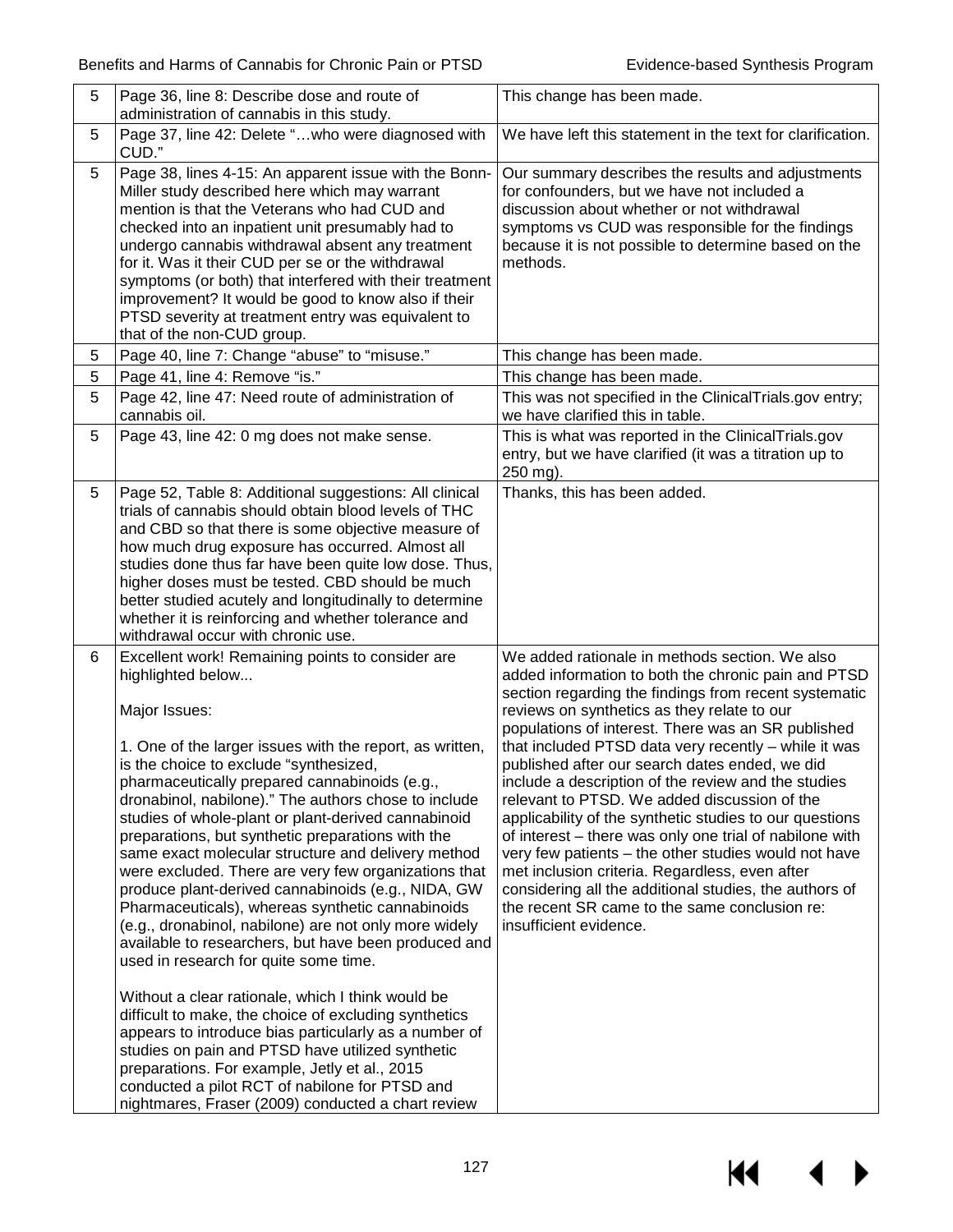|   | of 47 patients diagnosed with PTSD who received<br>nabilone, and Roitman et al., 2014 conducted an<br>open-label trial of oral THC for PTSD symptoms.<br>While there is currently debate regarding the<br>necessity of using plant-derived versus synthetic<br>cannabinoids in research and treatment, the heart of<br>this debate lies in the importance of secondary<br>cannabinoids and terpenes, which are present in<br>plant-derived products and not in synthetic ones. As it<br>is unlikely that the role of these secondary<br>compounds informed the selection criteria, given that<br>secondary cannabinoids and terpenes are not even<br>reported in the studies discussed in this review, it<br>seems as though it would be difficult to provide a<br>compelling case for this choice.                                                                                                                       |                                                                                                                                                                                                                                                      |
|---|---------------------------------------------------------------------------------------------------------------------------------------------------------------------------------------------------------------------------------------------------------------------------------------------------------------------------------------------------------------------------------------------------------------------------------------------------------------------------------------------------------------------------------------------------------------------------------------------------------------------------------------------------------------------------------------------------------------------------------------------------------------------------------------------------------------------------------------------------------------------------------------------------------------------------|------------------------------------------------------------------------------------------------------------------------------------------------------------------------------------------------------------------------------------------------------|
| 6 | 2. An additional consideration for the section entitled<br>"Emerging Harms" could be the recent proliferation of<br>new methods of cannabinoid delivery and the<br>resulting risks of adverse events. For example, the<br>use of "dabs" appears to be associated with<br>particularly heightened risk of tolerance and<br>withdrawal (e.g., Loflin & Earleywine, 2014), and the<br>use of edibles with a number of more acute<br>consequences (e.g., Hudak et al., 2015; Lamy et al.,<br>2016).                                                                                                                                                                                                                                                                                                                                                                                                                           | We added this information to the emerging harms<br>section.                                                                                                                                                                                          |
| 6 | 3. While the authors are correct in stating that the<br>majority of the literature describes the effects of<br>"cannabis" or "marijuana" without a clear definition of<br>the cannabinoid profile of the product tested or used,<br>the authors similarly make broad comments about<br>consequences of "cannabis," where a more nuanced<br>understanding is emerging. For example, the authors<br>discuss a negative consequence of cannabis use as<br>being psychosis. While this is indeed a finding that<br>has been described in-depth within the literature, and<br>even tied to a genetic vulnerability (i.e., catechol-O-<br>methyltransferase), emerging evidence suggests that<br>the association between cannabis and psychosis is<br>specific to THC and that CBD can actually provide<br>anti-psychotic effects (e.g., Leweke et al., 2012). This<br>level of nuance is not currently provided in the review. | We agree. We have added clarification that it is the<br>THC component that is most likely to be associated<br>with psychotic symptoms and we added a statement<br>to the discussion that CBD has actually been studied<br>as an antipsychotic agent. |
| 6 | 4. Somewhat related to the inclusion and selection of<br>studies for the review, it is puzzling that the Bonn-<br>Miller, Boden, Vujanovic, & Drescher, 2013 study was<br>not included in the list of studies of the effects of<br>cannabis on PTSD symptoms. That study appears to<br>meet inclusion criteria as it was prospective, involved<br>validated measures of PTSD (i.e., PCL), and included<br>a comparison group (CUD diagnosis was compared<br>to those without CUD diagnosis). The sample was<br>adults and there is no indication that they used<br>synthetics. While the study did use data from medical<br>records, so did the administrative study by Wilkinson<br>et al., 2015. This is just confusing.                                                                                                                                                                                                | Although this study included a control group, the<br>controls didn't have CUD, but might have used<br>cannabis; therefore, it did not meet our criteria<br>because we were comparing studies with a non-<br>cannabis using control group.            |
| 6 | 5. On page 7, the authors note that they "did not<br>find any literature comparing rates of CUD among<br>individuals with chronic pain or PTSD to rates in other                                                                                                                                                                                                                                                                                                                                                                                                                                                                                                                                                                                                                                                                                                                                                          | Although these studies don't meet inclusion criteria,<br>we have added the 2012 data on prevalence to the<br>background paragraph of our CUD section.                                                                                                |

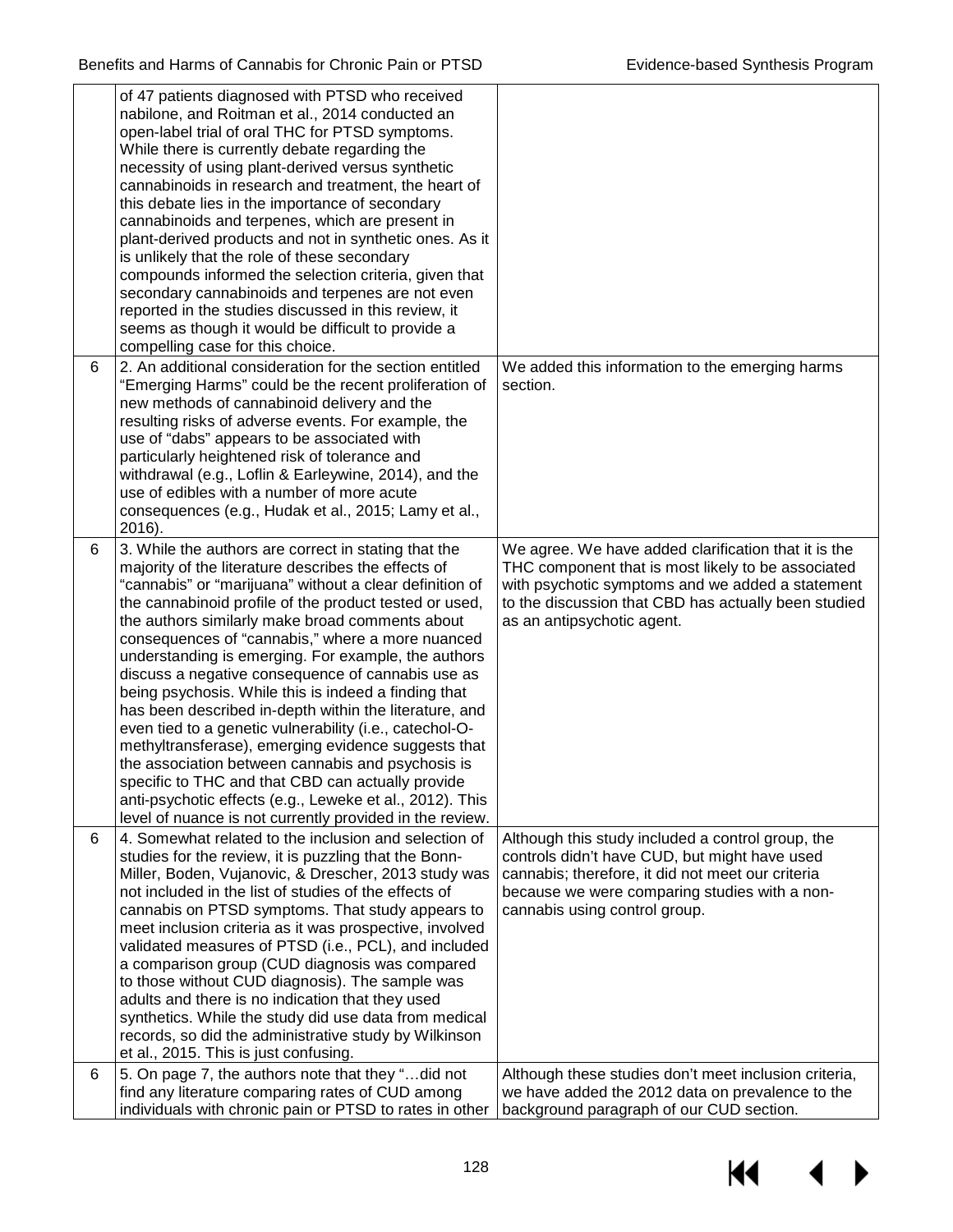|                | populations" While this may be true, a study by<br>Bonn-Miller, Harris, & Trafton (2012) documented the<br>prevalence of PTSD among Veterans with CUD<br>(29.05% in FY12), and a VA fact-sheet by Bonn-Miller<br>& Rousseau utilized VA PERC data to document the<br>percentage of Veterans with PTSD-SUD who had a<br>CUD diagnosis (22.7% in FY14). These data seem to<br>provide information close to what the authors note as<br>being missing from the literature. |                                                                                                                                                                                                                                                                                                                                                                                                                                                                                                                       |
|----------------|-------------------------------------------------------------------------------------------------------------------------------------------------------------------------------------------------------------------------------------------------------------------------------------------------------------------------------------------------------------------------------------------------------------------------------------------------------------------------|-----------------------------------------------------------------------------------------------------------------------------------------------------------------------------------------------------------------------------------------------------------------------------------------------------------------------------------------------------------------------------------------------------------------------------------------------------------------------------------------------------------------------|
| 6              | Minor Issues:<br>1. The authors switch between using the terms<br>"cannabis" and "marijuana." The manuscript may flow<br>more nicely if consistent terminology was used<br>throughout. Indeed, the term "cannabis" is generally<br>preferable over "marijuana."                                                                                                                                                                                                         | We agree and have made this change.                                                                                                                                                                                                                                                                                                                                                                                                                                                                                   |
| 6              | 2. p. 7: "found that about 2% if Veterans with non-<br>cancer" should be "found that about 2% of<br>Veterans with non-cancer"                                                                                                                                                                                                                                                                                                                                           | This change has been made.                                                                                                                                                                                                                                                                                                                                                                                                                                                                                            |
| 6              | 3. p. 46: The description of the study by Eades et al.<br>within the text is not consistent with the table. The<br>table is correct and the text is inaccurate. The text<br>should note that the three groups are "High/Low,<br>High/High, and Low/Low".                                                                                                                                                                                                                | This change has been made.                                                                                                                                                                                                                                                                                                                                                                                                                                                                                            |
| 6              | 4. p. 46: "marijuana use versus no marijuana use in<br>the past 6 months is associated with PTSD symptoms<br>and sleep" should be "marijuana use versus no<br>marijuana use in the past 6 months is associated with<br>differential trajectories of PTSD symptoms over the<br>course of a year."                                                                                                                                                                        | This change has been made.                                                                                                                                                                                                                                                                                                                                                                                                                                                                                            |
| 6              | 5. p. 48: Replace "In addition, we obtain lab analysis<br>results of the cannabis donated through the Santa<br>Cruz Veterans Alliance to the Veterans. This includes<br>lab analysis results of percent cannabinoids within<br>each product." with "In addition, all product provided<br>to Veterans by the Santa Cruz Veterans Alliance is<br>tested for cannabinoid content by an independent<br>laboratory."                                                         | This change has been made.                                                                                                                                                                                                                                                                                                                                                                                                                                                                                            |
|                | 6. The authors cite one of the two epidemiological<br>studies of cannabis and PTSD (i.e., Kevorkian et al.,<br>2015), but not the earlier study conducted among the<br>NCS-R (i.e., Cougle et al., 2011).                                                                                                                                                                                                                                                               | The Cougle et al. study only reports data on cannabis<br>use, not CUD, and therefore is not included in this<br>section.                                                                                                                                                                                                                                                                                                                                                                                              |
| $\overline{7}$ | I was primarily interested/knowledgeable of the<br>evidence for its use in PTSD and think that you did an<br>excellent job reviewing that sparse literature and<br>mentioning the fact that there are two current RCTs in<br>progress that will add to the literature. Overall, very<br>nice job and I have no further suggestions.                                                                                                                                     | Noted.                                                                                                                                                                                                                                                                                                                                                                                                                                                                                                                |
| 9              | Page 6-line 20. "There is low strength evidence that<br>low levels of marijuana smoking do not adversely<br>impact lung function over about 20 years in young<br>adults." Low levels of marijuana smoking are<br>irrelevant to the question of possible harm associated<br>with "medical" that is, frequent/daily use.                                                                                                                                                  | We included any data regarding harms from studies<br>that met inclusion criteria. We clearly state that these<br>data apply to low level users and not daily users. We<br>feel that the breadth of evidence will be useful to<br>clinicians who can assess patients' frequency of use<br>and decide whether or not the available data apply to<br>an individual patient. While it is likely that many<br>patients using medical marijuana do so daily, we do<br>not know this to be universally true and there may be |